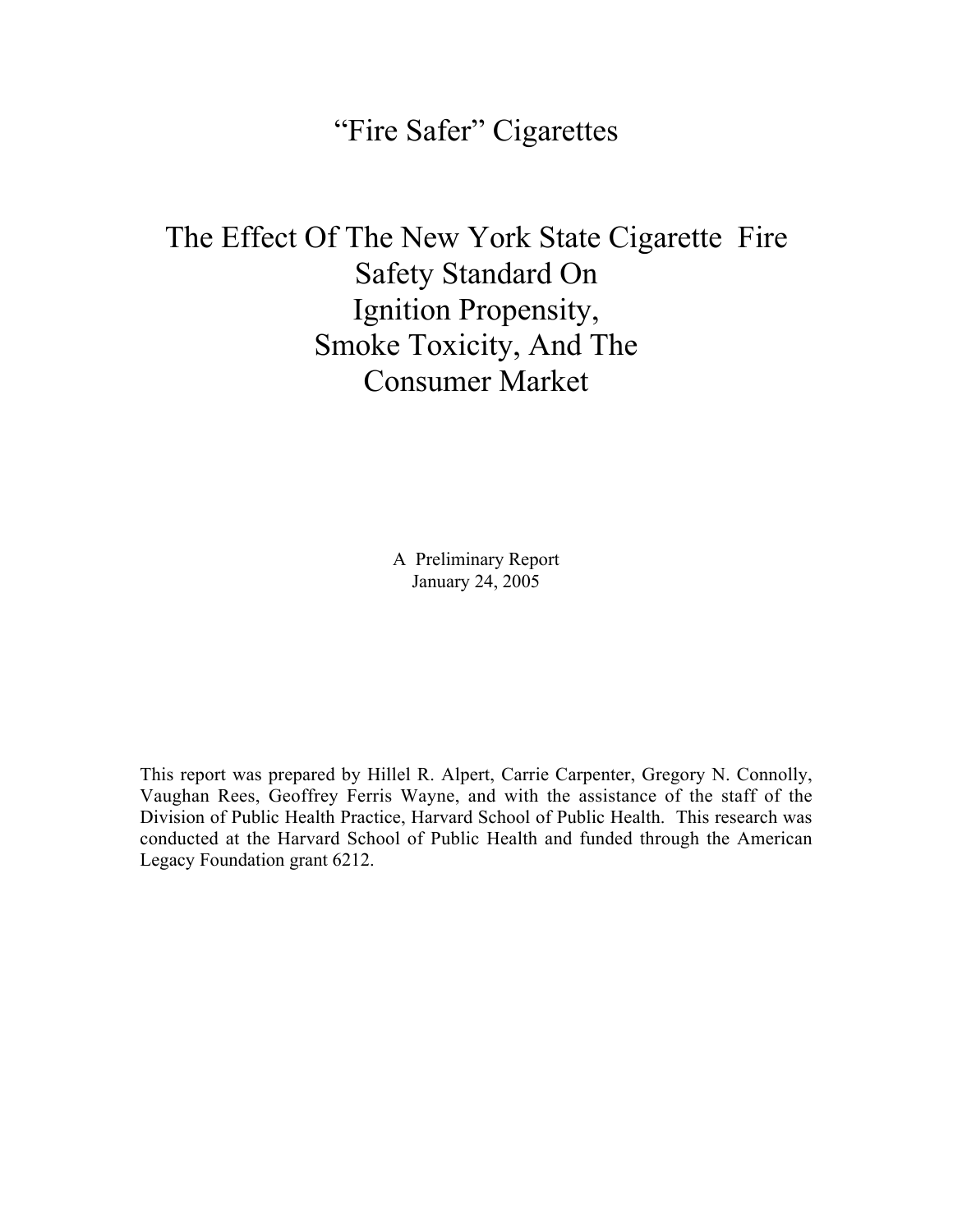# Table of Contents

#### I. KEY FINDINGS

- II. INTRODUCTION Background Regulatory History Study Objectives
- III. STUDY DESIGN Ignition Propensity Cigarette Banding Cigarette Sales Tax Revenues Price Brand Availability Smoke Constituent Yields

#### IV. RESULTS

 Ignition Propensity Cigarette Banding Cigarette Sales Tax Revenues Price Brand Availability Smoke Constituent Yields

# V. CONCLUSIONS

## VI. APPENDICES

 New York Legislation and Fire Safety Standards for Cigarettes Ignition Propensity Testing Protocol Cigarette Ignition Propensity Test Results Cigarette Band Analysis Protocol Cigarette Banding Measurement Methods For Tobacco Smoke Constituent Testing Cigarette Prices Smoke Toxicity Measurements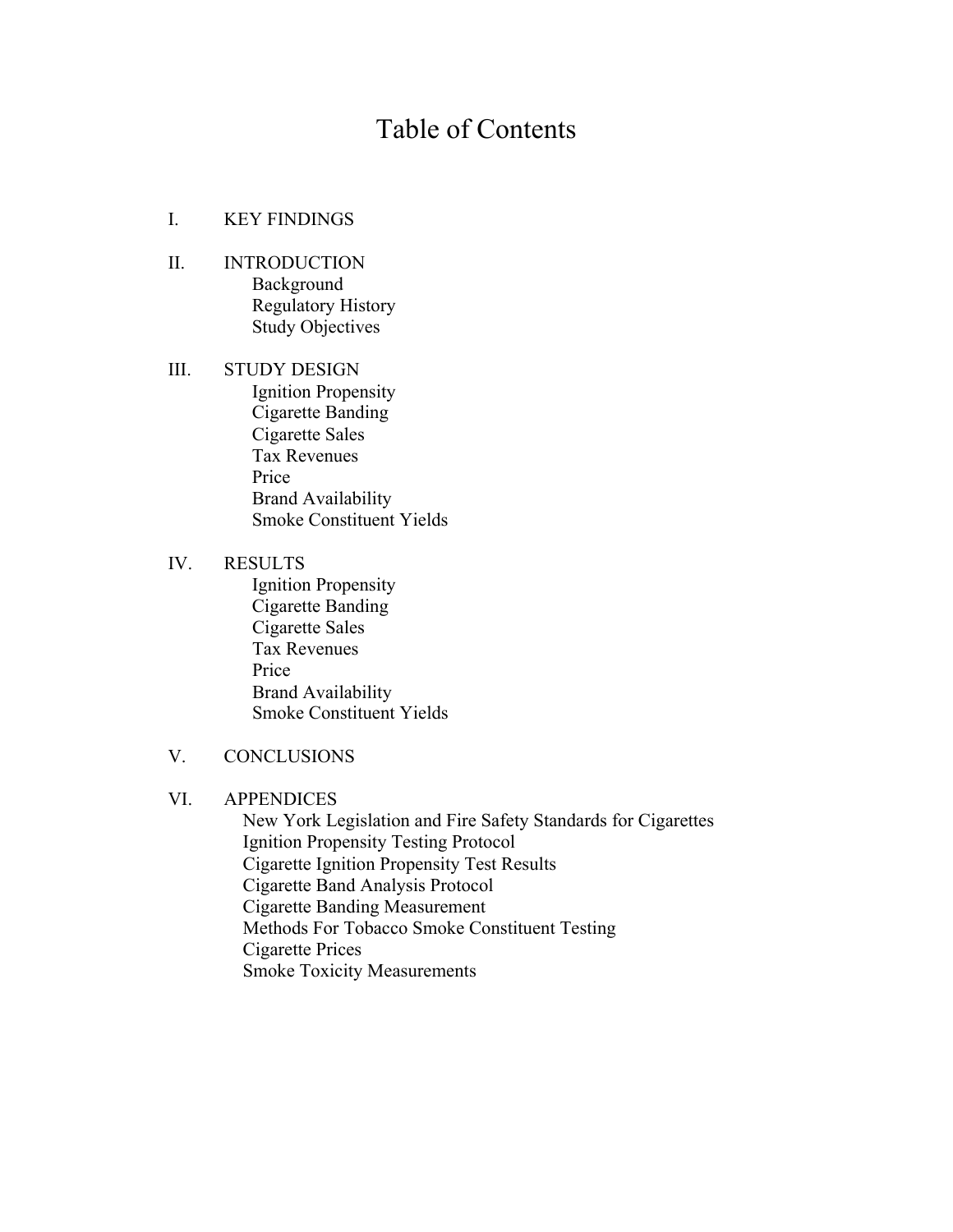## **I. KEY FINDINGS**

Cigarettes and lighted tobacco products are the leading cause of fire deaths and the third leading cause of fire-related injuries in the United States.

The major US cigarette manufacturers have designed reduced ignition propensity (RIP) cigarette brands to meet the New York fire safety performance standard that took effect on June 28, 2004. In all likelihood, New York is the only state in the country where RIP cigarettes are being sold, with the exception of one RIP brand available nationally prior to June, 2004 (Philip Morris' *Merit* Select brand).

For each of the five brands studied, RIP appears to have been achieved through paper banding—that is, the application of ultra-thin paper bands to the traditional cigarette paper. In all likelihood, this is the primary method being used for cigarettes certified by New York.

Of the five brands studied, the average percentage of full-length burns (the tobacco column burning through its full length) was 10% for the New York cigarette brands tested compared to 99.8% for California and Massachusetts brands, indicating that the New York brands are less likely to ignite fires than the same brands sold in the other states.

The majority of smoke toxic compounds (14) tested were not different between New York and Massachusetts brands. Five compounds were slightly higher in New York brands. There is no evidence that these increases affect the already highly toxic nature of cigarette smoke.

Based on cigarette tax data, the introduction of RIP cigarettes has had no effect on consumer purchases of cigarettes in New York, indicating that the New York RIP cigarettes are acceptable to consumers. New York has experienced no decline in cigarette sales or excise tax payments since the standard went into effect, indicating that the New York RIP cigarettes are acceptable to consumers. Cigarette brands sold in Albany, NY cost no more than in Boston, MA.

Based on the New York experience, prior industry objections to RIP cigarettes are unfounded. There is no valid reason why cigarette manufacturers should not sell RIP cigarettes nationwide.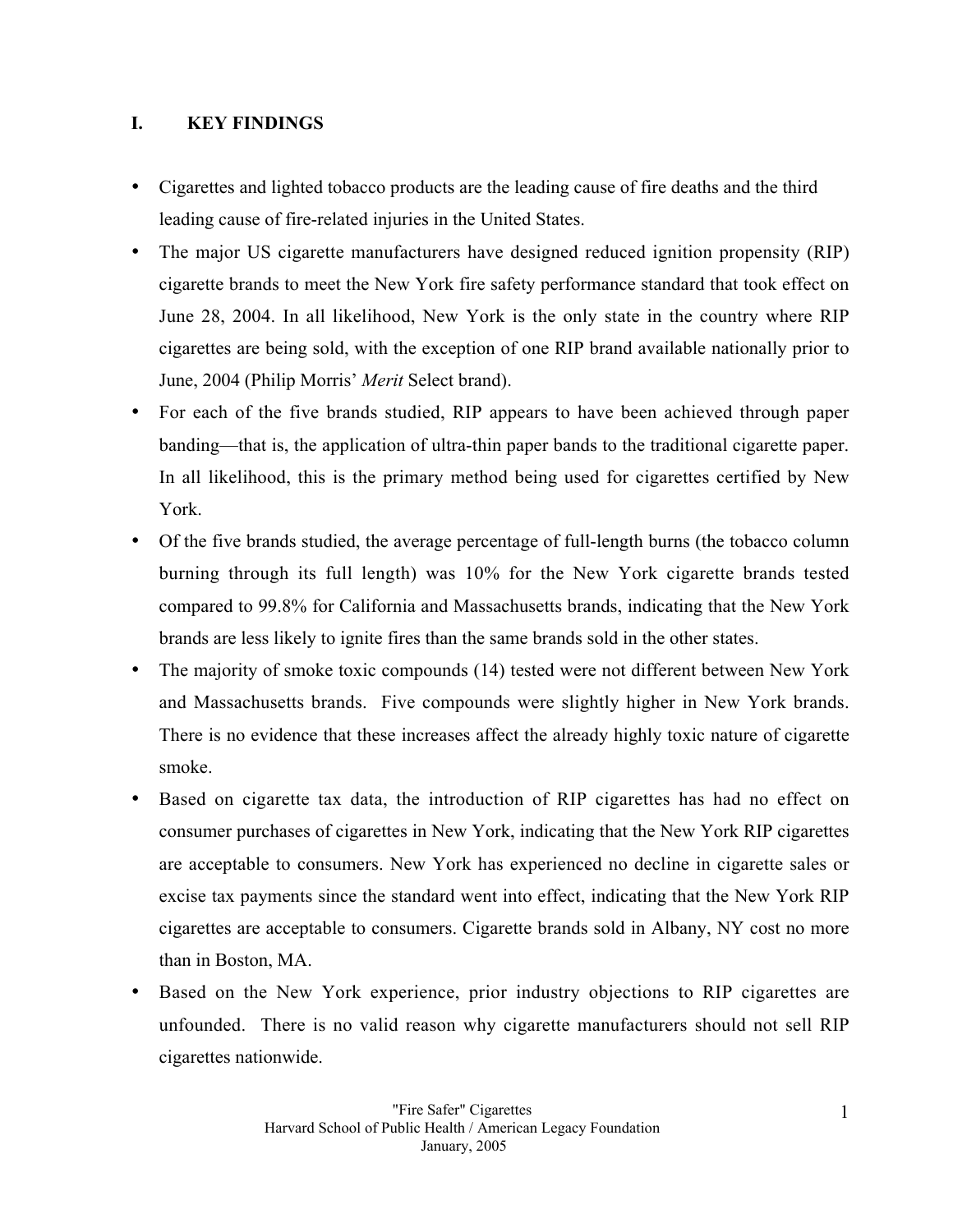#### **II. INTRODUCTION**

#### **Background**

Cigarettes and lighted tobacco products are the leading cause of fire deaths and the third leading cause of fire-related injuries in the United States. In 2001, 31, 200 cigarette-induced fires occurred, responsible for 830 civilian lives lost as well as firefighter fatalities, 1,770 persons injured, and \$386 million dollars in direct property damage. (1) Other costs include health care costs, lost productivity, and use of fire and emergency services. Further, two out of five victims of cigaretteinduced fires are not the smokers themselves but persons who live in the same building. These victims often include young children or older persons who are less able to respond to and escape from the fire.(2) In a 1993 study, 75% of US households that experienced a cigarette fire had an annual household income level of less than \$20,000 per year.(3)

#### **Regulatory History**

The late Congressman Joseph Moakley (D-MA) first introduced a bill to require fire safety standards for cigarettes in September, 1979. The Senate companion bill was introduced in January, 1980 by California Senator Alan Cranston. Congressman Moakley introduced this legislation after consumer advocate Andrew McGuire, backed by the International Association of Fire Chiefs and the American Burn Association, launched a national campaign calling on cigarette manufacturers to produce "fire safe" cigarettes and after a cigarette-caused fire in his Massachusetts District killed five children and their parents.

The 1979 bill would have given the federal Consumer Product Safety Commission the ability to regulate cigarettes and reduce their propensity to cause fires, but it was never enacted.(4) Five years later Congress enacted the Cigarette Safety Act of 1984. The Cigarette Safety Act of 1984 did not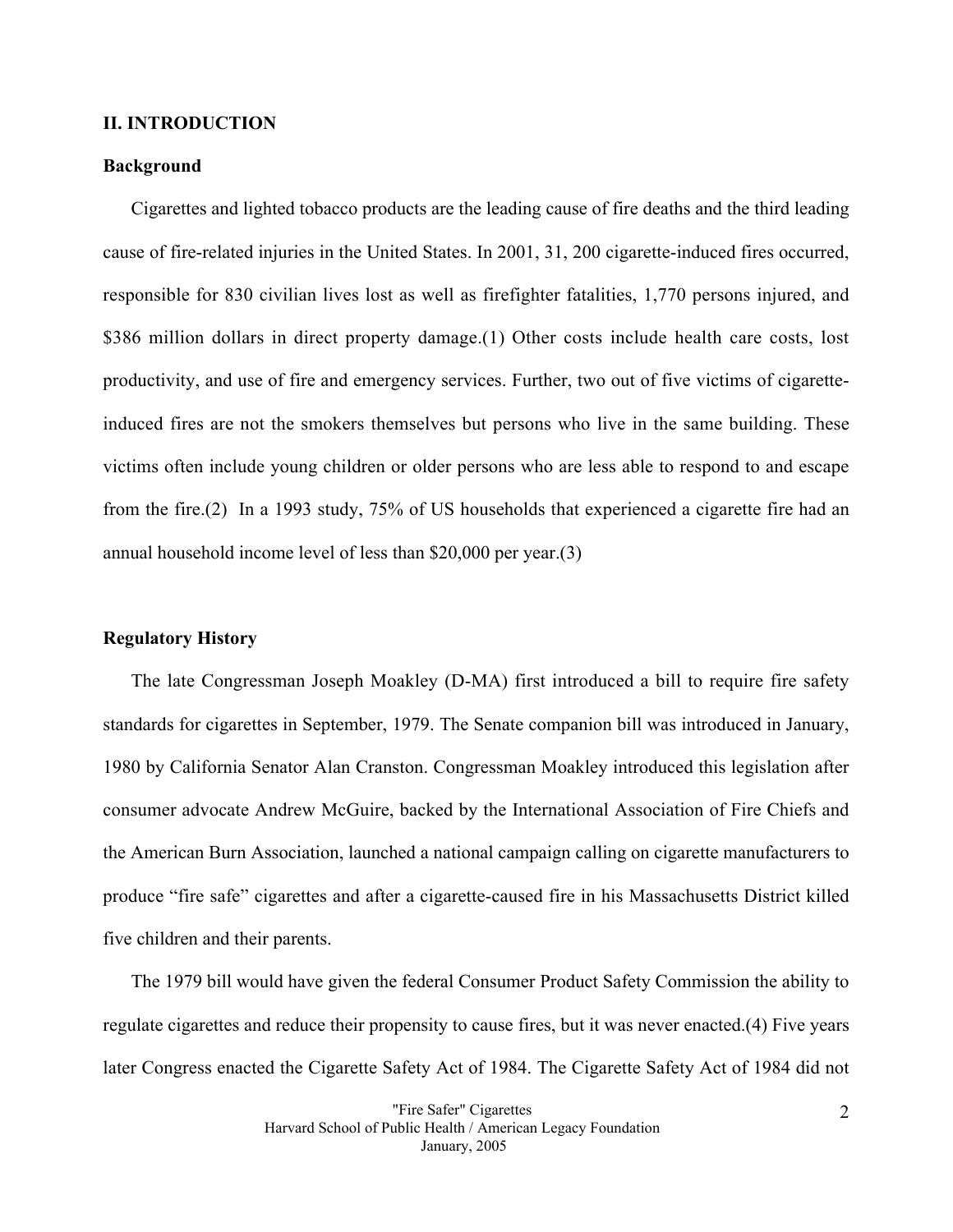give any federal agency the authority to regulate cigarettes to reduce their propensity to cause fires. Instead, it required the creation of a Technical Study Group (TSG) to determine the technical, economic, and commercial feasibility of developing a cigarette with a minimum ignition propensity. The TSG's final report, released in 1987, concluded that this goal was technically feasible and may be economically feasible.(5) The US Congress subsequently passed the Fire Safe Cigarette Act of 1990, which charged the National Institute of Standards and Technology (NIST) to develop a standard method to determine cigarette ignition propensity, but did not give any governmental agency the authority to regulate cigarettes to reduce their propensity to cause fires.

Legislation requiring less fire-prone cigarettes has been introduced in over a dozen states beginning with Oregon in 1979. In 1983, Senator John Garamendi introduced a fire safe cigarette bill in California. In 1984, or thereafter, fire safety cigarette bills were introduced in Virginia, Maryland, New York, Pennsylvania, Wisconsin, Rhode Island, New Jersey, Connecticut, Oregon, and Minnesota. In Massachusetts legislation has been proposed since 1986, and one bill was passed by the Massachusetts Senate in 2004 but did not pass in the Massachusetts House of Representatives.

 In 1984, New York Assemblyman Pete Grannis introduced a fire safe cigarette bill that was eventually enacted. The State of New York passed legislation on August 16, 2000 that gave the Office of Fire Prevention and Control until January 1, 2003 to promulgate an ignition propensity standard for cigarettes sold in that state. The legislation called for all cigarettes sold in the state of New York to have reduced ignition propensity (RIP) by July, 2003. Implementation of the law was delayed until June 28, 2004, when the New York Fire Safety Standards for Cigarettes (FSSC), Part 429 of Title 18 of the Official Compilation of Codes, Rules, and Regulations of the State of New York, became effective.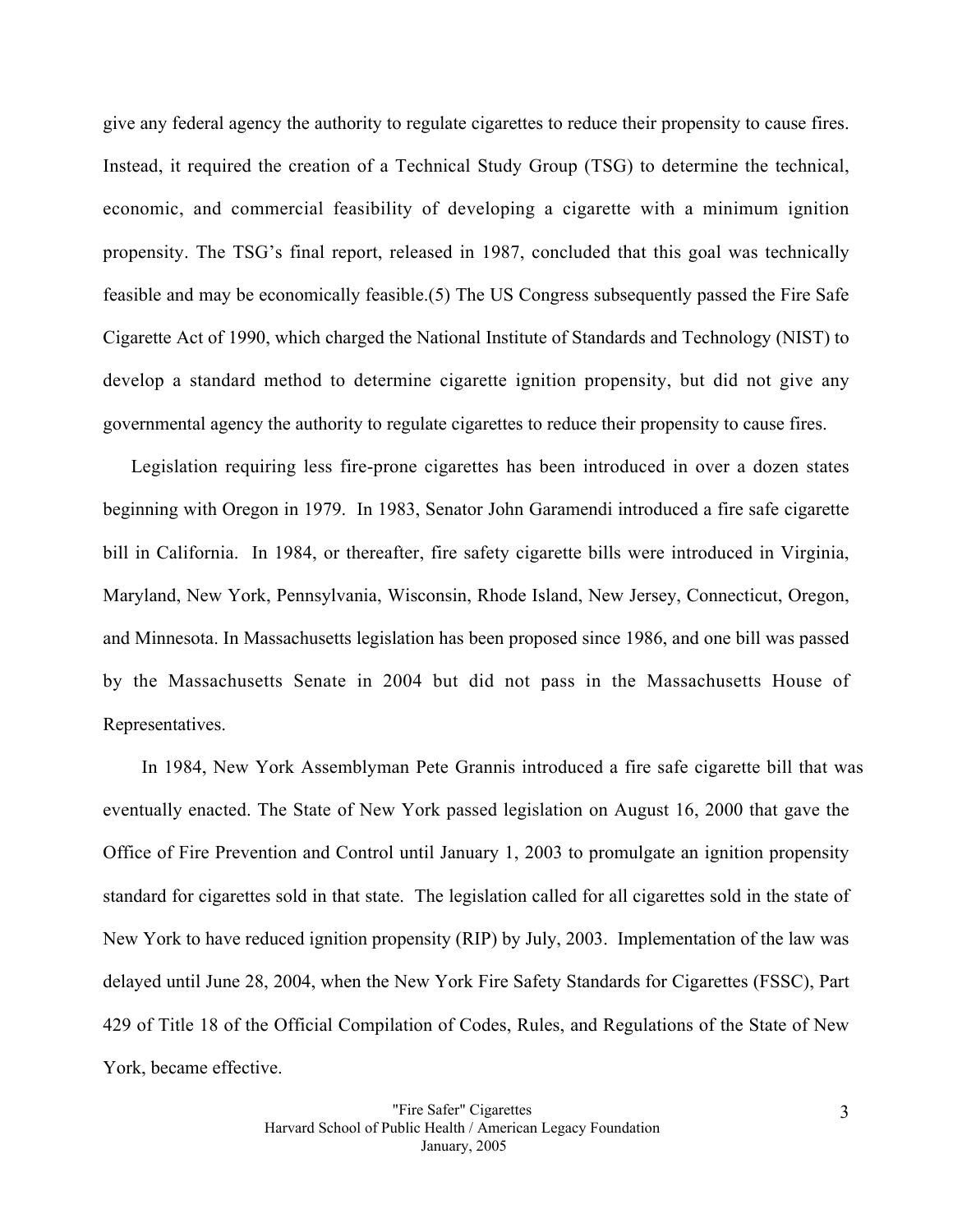To continue the efforts of Congressman Moakley at the federal level, the "Joseph Moakley Memorial Fire-Safe Cigarette Act" was introduced in Congress on April 2, 2004 by Congressman Edward Markey (D-MA) (H.R. 4155). The law would prescribe fire safety standards for cigarettes that are "substantively the same as the standards set forth by the State of New York."

The tobacco industry has for decades actively opposed passage of state and federal requirements for cigarette fire safety standards, arguing that the cigarettes would be technically not feasible to develop, would increase product toxicity, and would prove unacceptable to consumers.(6-13) The tobacco industry has also denied the efficacy of the proposed standards to reduce fires and overall mortality and costs associated with cigarette induced fires.(7) More recently, Philip Morris has gone on record in support of a national RIP law but not individual state laws.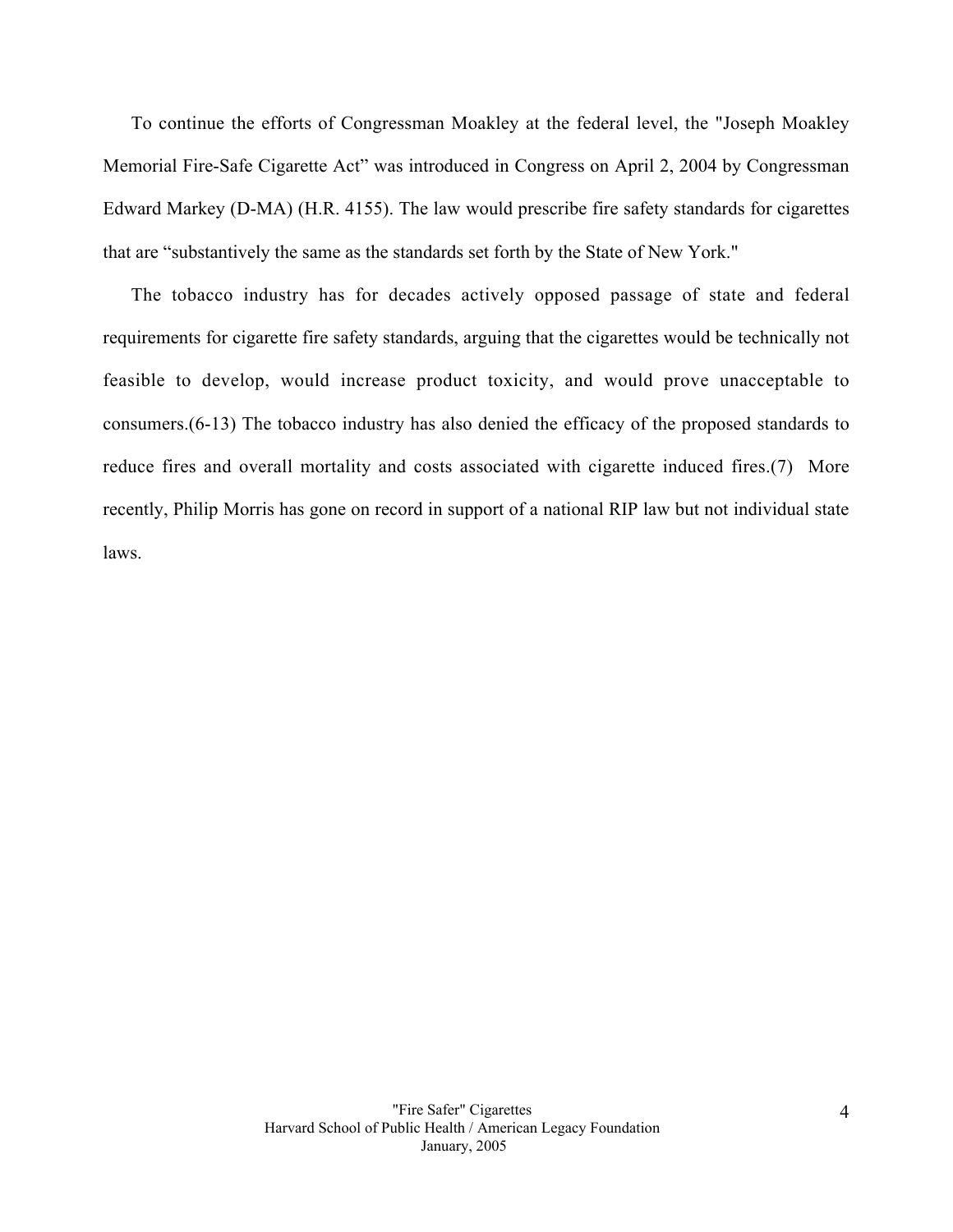## **Study Objectives**

This report examines New York's initial experience implementing fire safety standards for cigarettes. This study provides the first assessment of the ability of manufacturers to produce cigarettes that reduce ignition propensity, while maintaining price and consumer acceptability. The study also measures a number of known toxic compounds commonly found in cigarettes to determine if there are substantial differences in their levels compared to Massachusetts cigarettes. The study compares laboratory testing of RIP and the level of nineteen known toxic compounds for the same four cigarette brands sold in New York and Massachusetts. The study further examines measures of tax revenue, pricing, and brand availability to assess the effects of fire safety standards on the consumer market.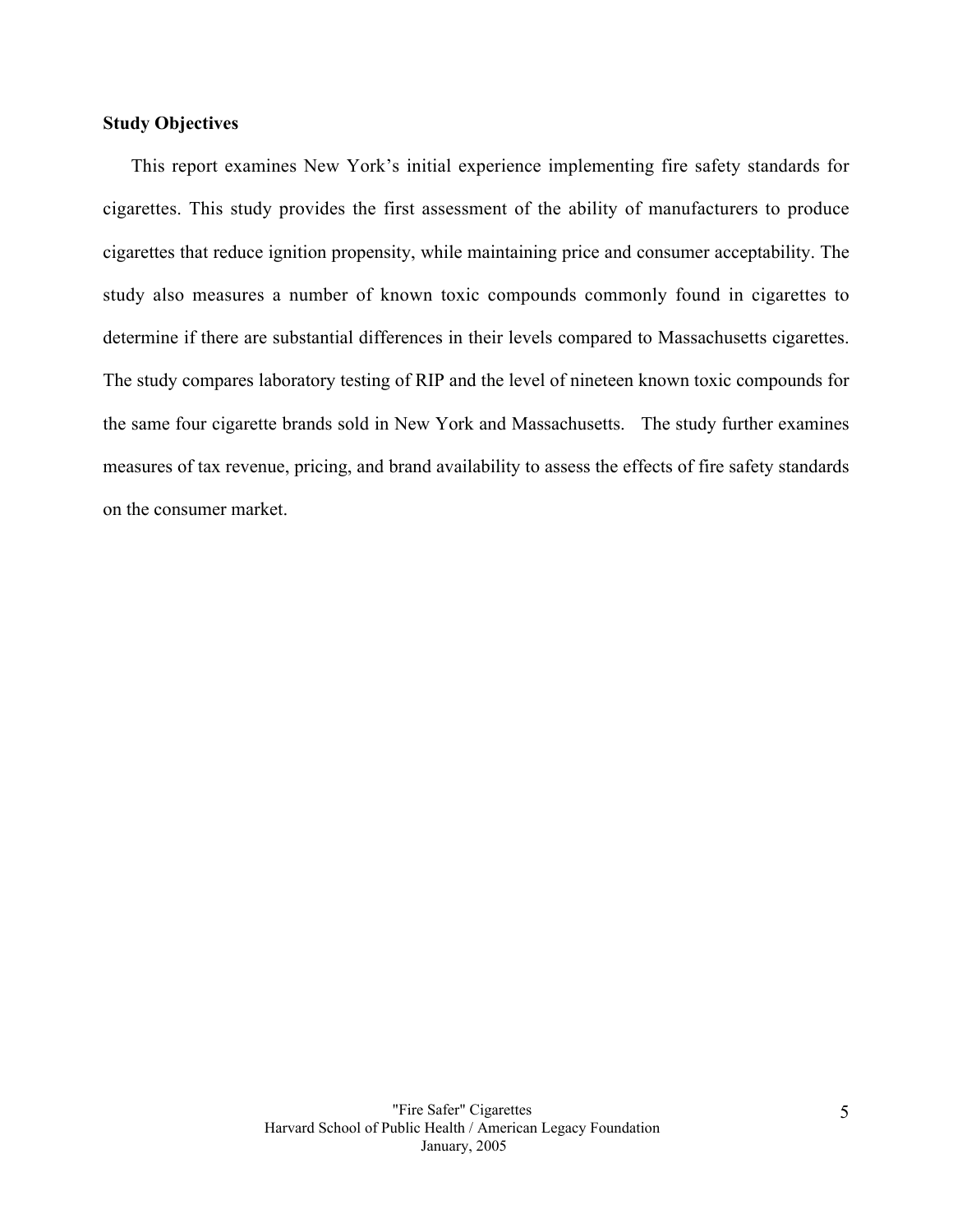#### **III. STUDY DESIGN**

#### **Ignition Propensity**

The New York FSSC sets a minimum performance requirement for cigarettes which are to be tested in accordance with the American Society of Testing and Materials standard E2187-02b. The standard requires a lit cigarette to be placed on ten layers of standard filter paper in a draft-free environment and then observed to determine whether or not the tobacco column burns through its full length. A brand is in compliance if no more than 25 percent of the 40 cigarettes tested in a trial exhibit full length burns (FLBs) (see Appendix A).

The FSSC evolved from the "Cigarette Extinction Method" first developed by the NIST. NIST reported that both the Cigarette Extinction Method, and an alternative measure of ignition propensity called the "Mock-Up Ignition Method", produced similar results for routine measurement of the propensity of cigarettes to ignite soft furnishings.(14, 15) Performance under both methods was linked with reduced ignition behavior in full-scale real fabric upholstered furniture. The New York State Office of Fire Prevention and Control stated, "there is good reason to expect lower cigarette ignition strength performance required by the New York State standard to result in a significant reduction in cigarette initiated fires."

For this study, we obtained measures of ignition propensity in accordance with the FSSC—reported as the percentage of cigarettes exhibiting full length burns—for a matched sample of 40 cigarettes per brand type for 5 popular brand types: *Marlboro Red Filter Hard Pack; Marlboro Lights Filter Hard Pack Flip Top; Newport Menthol Kings Filter Soft Pack; Camel Filter Hard Pack; and Kool Filter Kings Soft Pack*, each purchased separately in New York, Massachusetts, and California. The four represented brand families constitute 54% of all cigarettes sold nationally (16). The New York Office of Fire Prevention and Control established the FSSC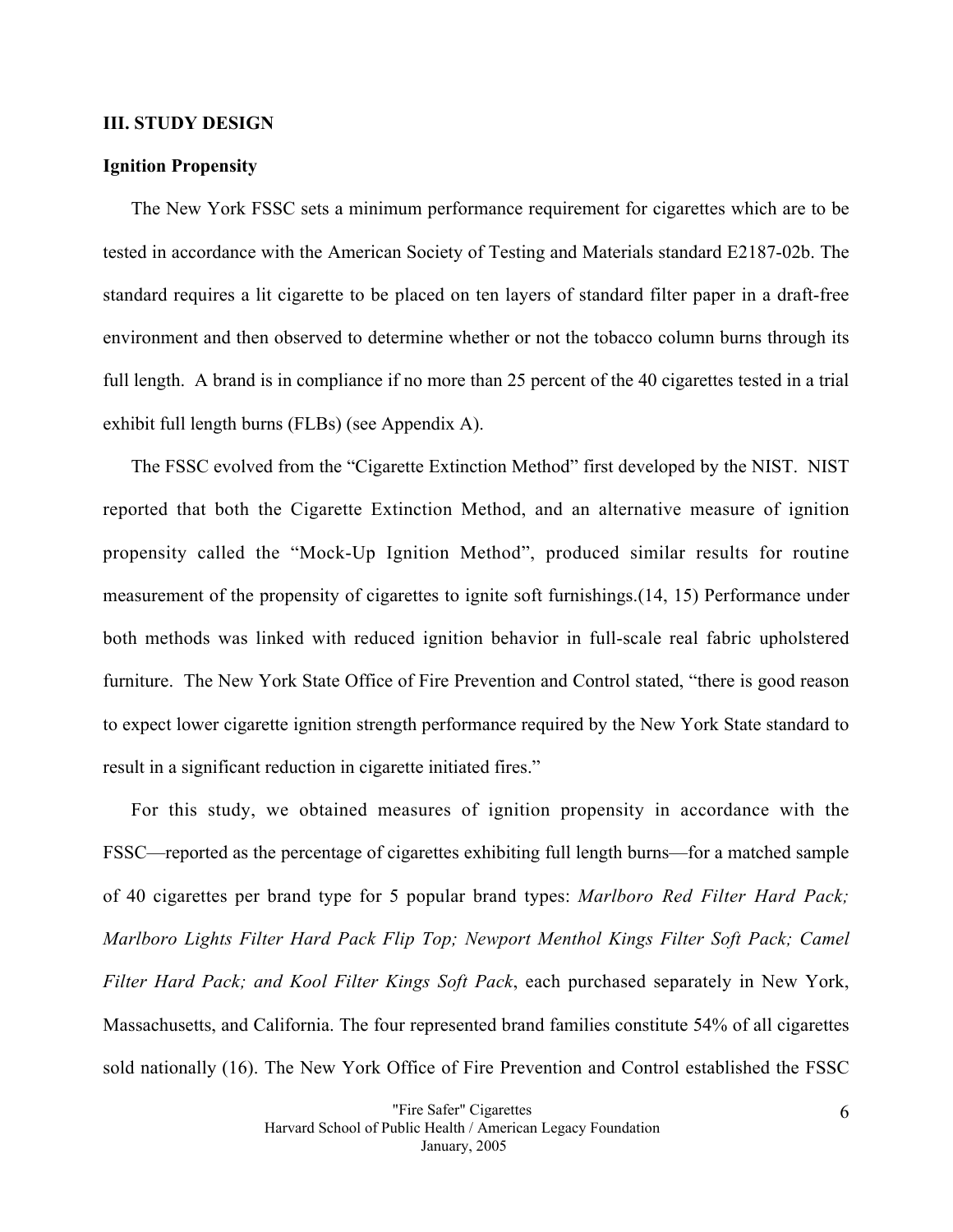after conducting baseline research on more than 200 brands. Kidde Fenwal Combustion Research Center, the firm that provided the baseline testing for New York was commissioned to test the brands. Kidde Fenwal obtained identical results as NIST and NRC Canada using the same test method for a single non-banded cigarette, demonstrating high inter-laboratory reliability. The method and detailed report of the results can be found in Appendices B and C. Differences between New York and the other states were tested with Poisson regression.

#### **Efficacy of Cigarette Banding**

A number of cigarette design changes were identified by the Technical Study Group as having the potential to make cigarettes less fire-prone, including reduced tobacco density, paper porosity, cigarette circumference, and addition of citrate. A highly publicized method to achieve RIP utilizes a recently patented paper, in which ultra-thin concentric paper bands are applied to the traditional cigarette paper.(17) These bands have been referred to as "speed bumps" and cause extinguishment if the cigarette is not smoked by restricting oxygen to the burning ember. Further, internal industry testing has demonstrated that the width and location of these bands may be used to control ignition propensity, with wider bands and lower inter-band width associated with greatest reduction in ignition propensity.(18)

To assess the efficacy of "banded paper" as a means to achieve RIP in New York brands, a cigarette paper analysis was conducted on ten cigarettes of each of the above five brand types sold in New York, in accordance with the draft procedure of the New York State Office of Fire Prevention and Control. The four represented brand families constitute 54% of all cigarettes sold nationally. This analysis provides data regarding the number and location of the paper bands. The method and a detailed report of the results can be found in Appendices D and E.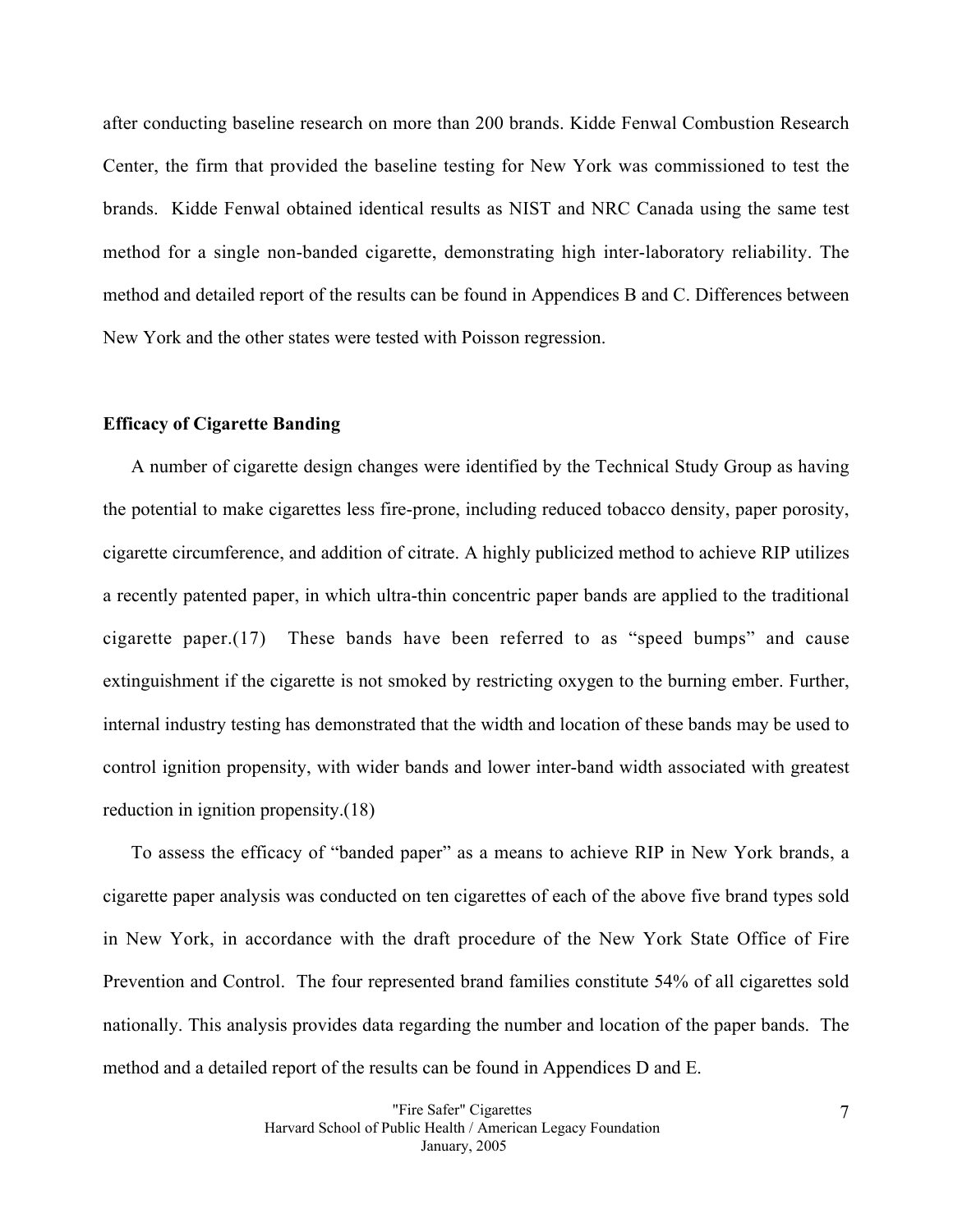## **Cigarette Sales**

The tobacco industry has argued that RIP cigarettes could result in a significant loss in consumer acceptability.(19) As a proxy measure of consumer acceptability, cigarette sales were examined in the periods before and after the FSSC went into effect. Retailers were allowed a grace period of up to 180 days following June 28, 2004 to sell existing inventory. Monthly cigarette sales in New York, Massachusetts, and California were derived from cigarette excise tax revenues. Data obtained from the respective tax revenue departments of each state were used to determine the number of cigarette packs taxed by dividing the taxes collected by the respective state excise tax rates. U.S. Census Bureau statistics of persons aged 18 years and older were used to calculate monthly per-capita cigarette sales. (20-22)

To assess changes in consumption, analyses examined absolute change in monthly cigarette sales as well as a change in trend of monthly sales. Monthly cigarette sales volumes from July through November 2004 were compared with sales volumes in the previous year using analysis of variance, with Massachusetts and California included as controls. Independent variables included month, state, and presence or absence of the reduced ignition propensity requirement. A change in trend of cigarette sales in New York following the FSSC should be reflected by a change in trend of the ratio of cigarette sales in New York to those in Massachusetts or California. Therefore, a change in trend of these ratios using linear regression analysis was employed. Independent variables were time (month), state, presence or absence of the FSSC, and interaction between time and the presence or absence of the FSSC.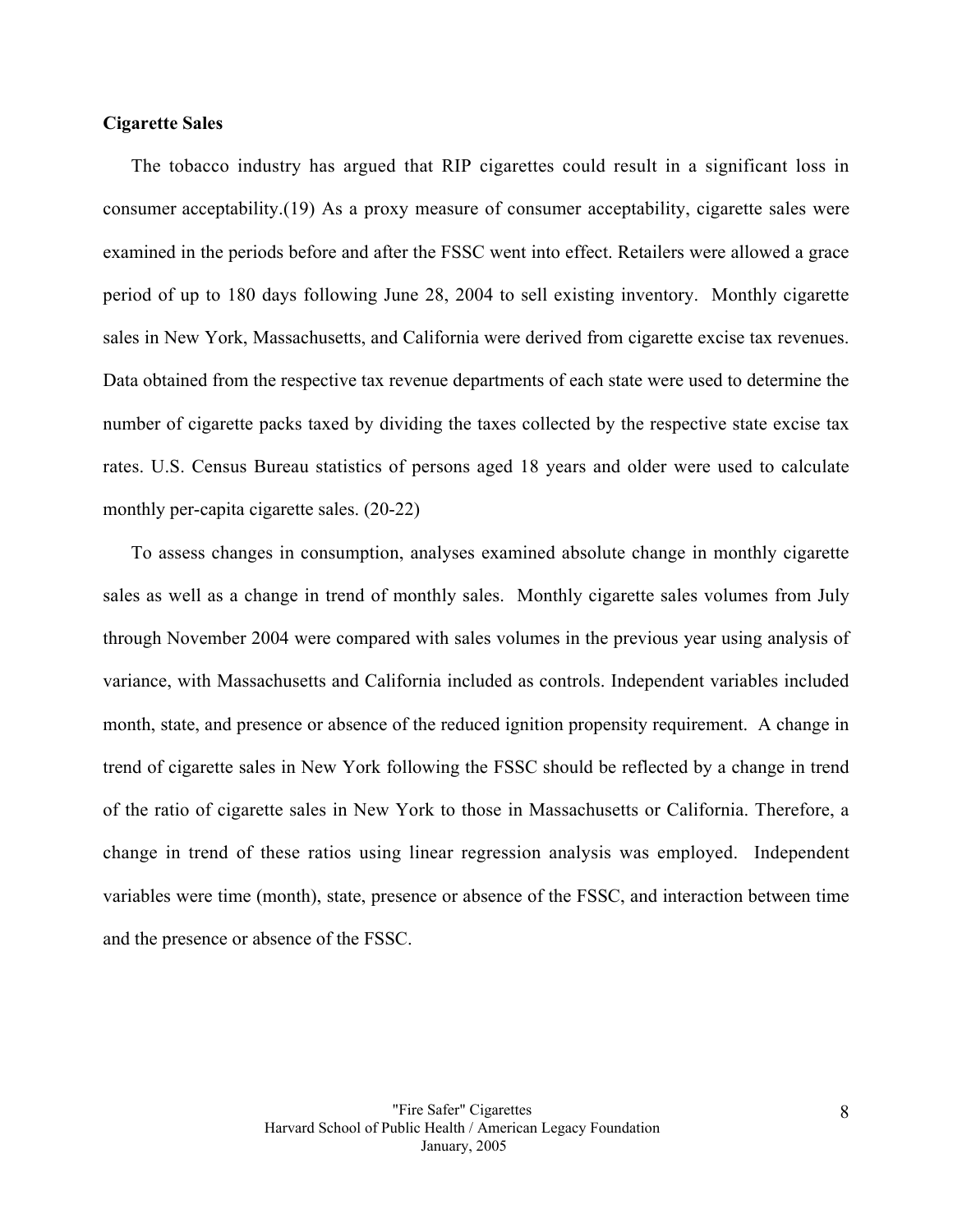## **Tax Revenues**

In commenting on the proposed standard, the New York Association of Convenience Stores gave a qualified estimate of a 40% decline in cigarette sales if the standards were imposed and an estimated loss of 17,700 jobs in New York.(23) The New York Empire Distributors and Wholesalers Association, Inc. submitted testimony that at least 25% of jobs in the cigarette wholesale and retail sectors would be lost.(24) The major manufacturers also commented that jobs would be lost, but provided no estimates. These statements suggest that a substantial loss of cigarette tax revenue would occur as a result of the FSSC.

Using the data collected for the analysis of cigarette sales described above, the paired t-test was used to compare cigarette and tobacco products tax revenues in New York for the periods from July through November in the years before and after implementation of the FSSC.

#### **Price**

Tobacco manufacturers also suggested that the potential cost of compliance with the FSSC would be prohibitive.(24) A comparison of retail cigarette prices in Albany, NY and Boston, MA was used as a preliminary assessment of the potential effects of the FSSC on relative manufacturing and production costs. Albany was selected for a comparison since it has no countyspecific cigarette excise tax and for its proximity to Massachusetts.

Data was obtained for retail cigarette prices by sampling three types of establishments: gas stations, convenience stores, and pharmacies on January 10, 2005. Five separate, popular establishments within each category of these categories were queried with regard to the pre-sales tax prices of four popular brand types (*Marlboro Red Filter Hard Pack; Newport Menthol Kings Filter Soft Pack; Camel Filter Hard Pack; Kool Filter Kings Soft Pack*) representing all of the major cigarette manufacturers. The price was documented as well as the specific source (i.e.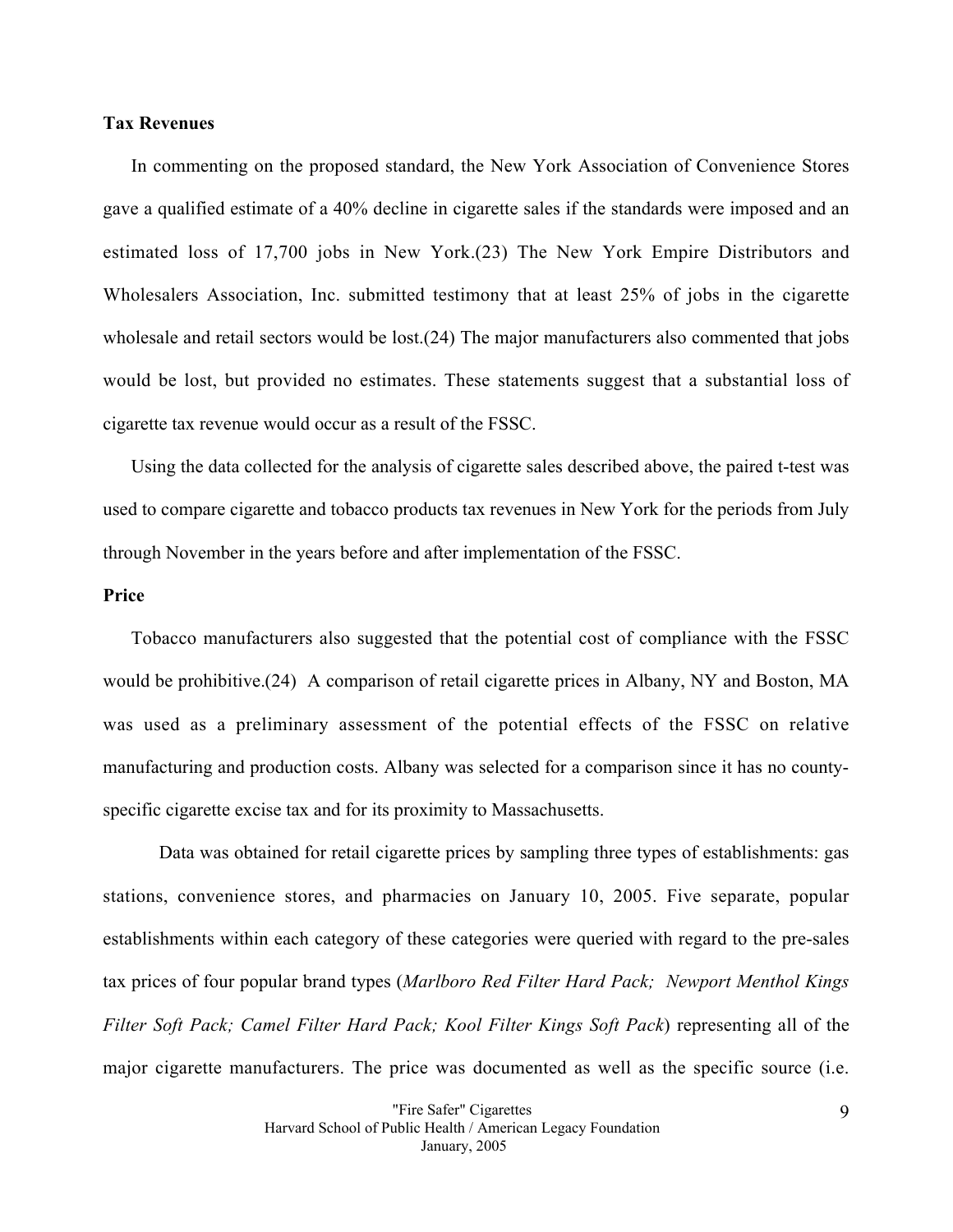observed listed price without asking, provided by store clerk, provided by store clerk upon scanning a pack). Any promotions and special discounts for these brands were also documented at the time of sampling. Student's t-test was used to test for a difference between pre-sales and excise tax prices in the two cities. Results were considered statistically significant at  $p \le 0.05$ .

#### **Brand Availability**

To assess the effect of the FSSC on the availability of cigarette brands in New York, a list of the brands and sub brands certified by the New York Office of Fire Prevention and Control on December 1, 2004 was compared with all brands and sub brands identified in the Massachusetts Department of Public Health's Annual Report for Nicotine Yield, filed on December 1, 2004 by the four major tobacco companies. Massachusetts has a unique state law requiring tobacco manufacturers to identify and report on an annual basis the nicotine yield of any cigarette brand they intend to sell in that state. These comparisons were made for brands of the major cigarette manufacturers noted above, which together account for more than 90% of all cigarettes sold in the United States.(16)

#### **Smoke Constituent Yields**

Machine testing of toxic compounds in smoke cannot predict actual human exposure or disease risk. It provides a crude measure of how design changes affect the toxic compounds in smoke under standardized machine testing protocols. This study examines a small number of brands (4) from New York and Massachusetts to assess whether there was any evidence that the New York standard had resulted in a substantial increase of specific toxic compounds. A laboratory analysis was conducted of the smoke chemistry of nineteen commonly known toxins of four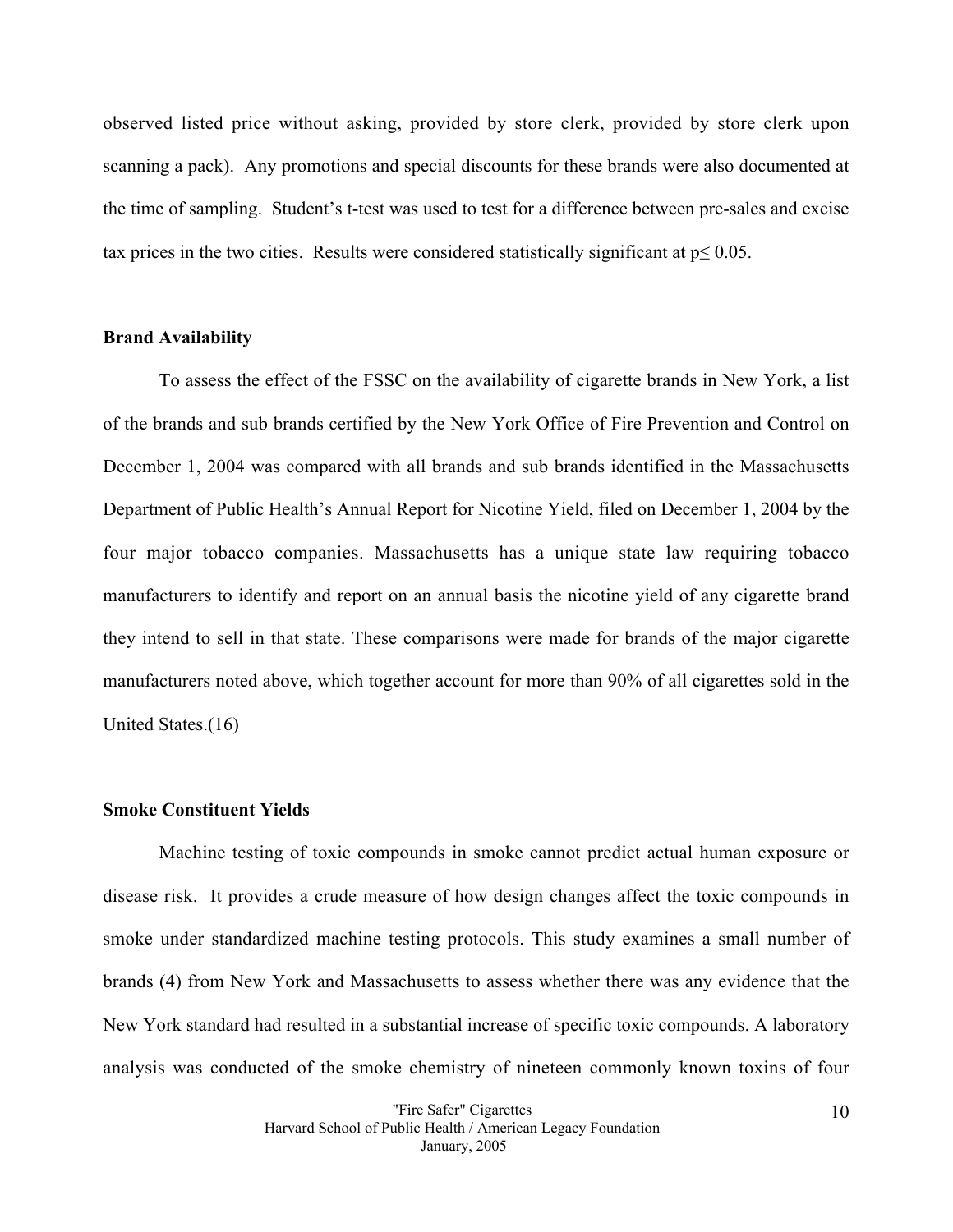matched cigarette brands (*Marlboro Red Filter Hard Pack; Newport Menthol Kings Filter Soft Pack; Camel Filter Hard Pack;* and *Kool Filter Kings Soft Pack*), purchased separately in New York and in Massachusetts on December 10 and 11, 2004. Smoke constituent analysis was conducted by Arista Laboratories, a certified cigarette testing laboratory.

Federal Trade Commission (FTC) machine-measured yield ratings of selected smoke constituents of the vapor phase and particulate phase of mainstream smoke were determined for each selected brand style and for the Kentucky reference cigarette (2R4F). The analytes included carbonyls (formaldehyde, acetaldehyde, acetone, acrolein, propionaldehyde, crotonaldehyde, butryaldehyde, methylethylketone); polynuclear aromatic hydrocarbons (PAH) (naphthalene, flourene, phenanthrene, anthracene, fluoranthene, pyrene, benzo[a]anthracene, chrysene, benzo(a)pyrene, indeno[1,2,3-cd]pyrene; and "tar", nicotine, and carbon monoxide. The yield of total particulate matter (TPM), which is comprised of "tar", water, and nicotine, was also determined. Puff count per cigarette was measured as well.

A minimum of five separate replicate determinations was conducted for each analyte and sample brand style. A complete description of the conditions for mainstream smoke generation, smoke collection, sample preparation, and analysis procedures is found in Appendix F.

Data are reported on a per cigarette basis. For each brand style and the control, the data were evaluated by computing means, standard deviations, percent relative standard deviations, and number of replicates (count). The yield of each analyte was compared between matched brand styles in New York and Massachusetts and the control using two-way analysis of variance. Independent variables were state, brand style, and the interaction between the state and brand style. No adjustment was made for multiple comparisons, and results were considered statistically significant at  $p \leq 0.05$ .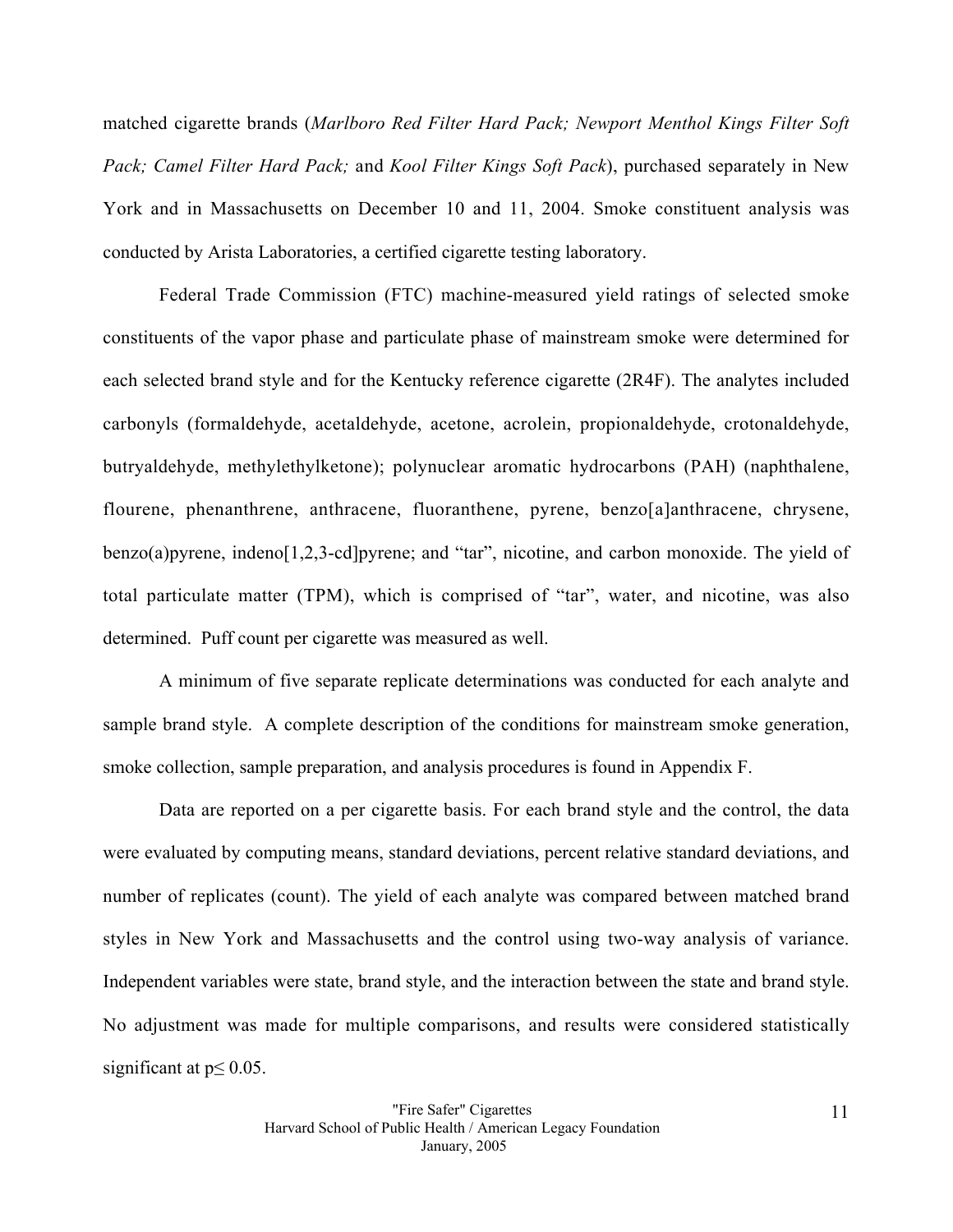## **IV. RESULTS**

## **Ignition Propensity**

Determinations of ignition propensity are displayed in Appendix C. All New York brands that were tested exhibited a reduced percentage of full length burns compared with their matched brands in Massachusetts and California as shown in Figure 1. A percentage of full length burns (FLBs) of 10% or lower were observed in four of the New York brands, and a percentage of 30% FLBs was observed in one New York brand. In contrast, percentages of 98-100% FLBs were observed in each of the brands tested in Massachusetts and California. The difference between percentage of FLBs exhibited by cigarettes in New York versus the other states was statistically significant ( $p < .001$ ).



**Figure 1**

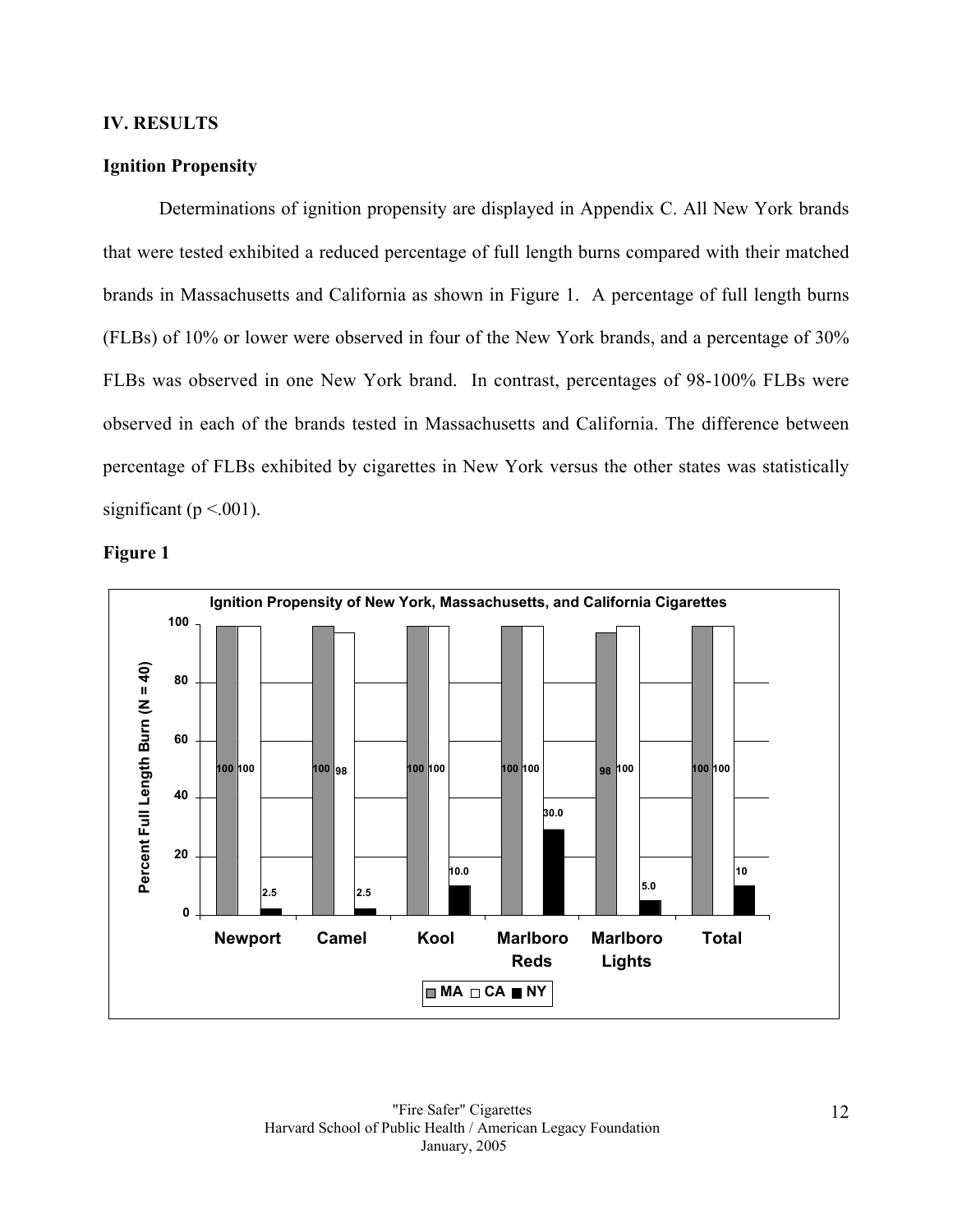## **Cigarette Banding**

Cigarette paper analyses found "banded paper" utilized for each of the brands tested, suggesting that these cigarette manufacturers are using banding as a primary method to achieve RIP for these tested brands. Mean band widths ranged from 4.7 - 5.3 mm and mean distance between bands ranged from 18.0 - 22.0 mm per New York brand. Band width and inter-band distances differed between the five brand types ( $p < 0.05$ ), which indicates that manufacturers are using different banding techniques. Other techniques to achieve RIP may be in use with the banding method but it is beyond the scope of this report to determine whether or not this is the case.

#### **Cigarette Sales**

Per capita cigarette sales from July 2003 through November 2003 and July 2004 through November 2004 are shown in Table 1. No change was seen in New York in the five months following implementation of the FSSC compared with the corresponding time period in the previous year (p=.795).

#### **Table 1**

|                      | July  |      | <b>August</b> |      | September |      | October |      | <b>November</b> |       |
|----------------------|-------|------|---------------|------|-----------|------|---------|------|-----------------|-------|
|                      | 2003  | 2004 | 2003          | 2004 | 2003      | 2004 | 2003    | 2004 | 2003            | 2004  |
| <b>New York</b>      | 4 1 5 | 4 29 | 4.20          | 3.70 | 3.95      | 3.91 | 4.05    | 3.83 | 3.38            | 3.51  |
| <b>Massachusetts</b> | 5.62  | 5.66 | 4.87          | 4.84 | 4.91      | 4.88 | 4.66    | 4.59 | 4.60            | 4 7 1 |
| California           | 4 0 1 | 6.10 | 4.95          | 2.74 | 2.97      | 3.21 | 3.08    | 4.10 | 2.69            | 2.89  |

**Monthly Per Capita Cigarette Pack Sales**

Further, no change over time was found in the ratio of sales between New York and Massachusetts (p=.772) or between New York and California (p=.256). These data should be interpreted cautiously since non-RIP cigarettes on the retail shelf as of June 28, 2004 were allowed to be sold.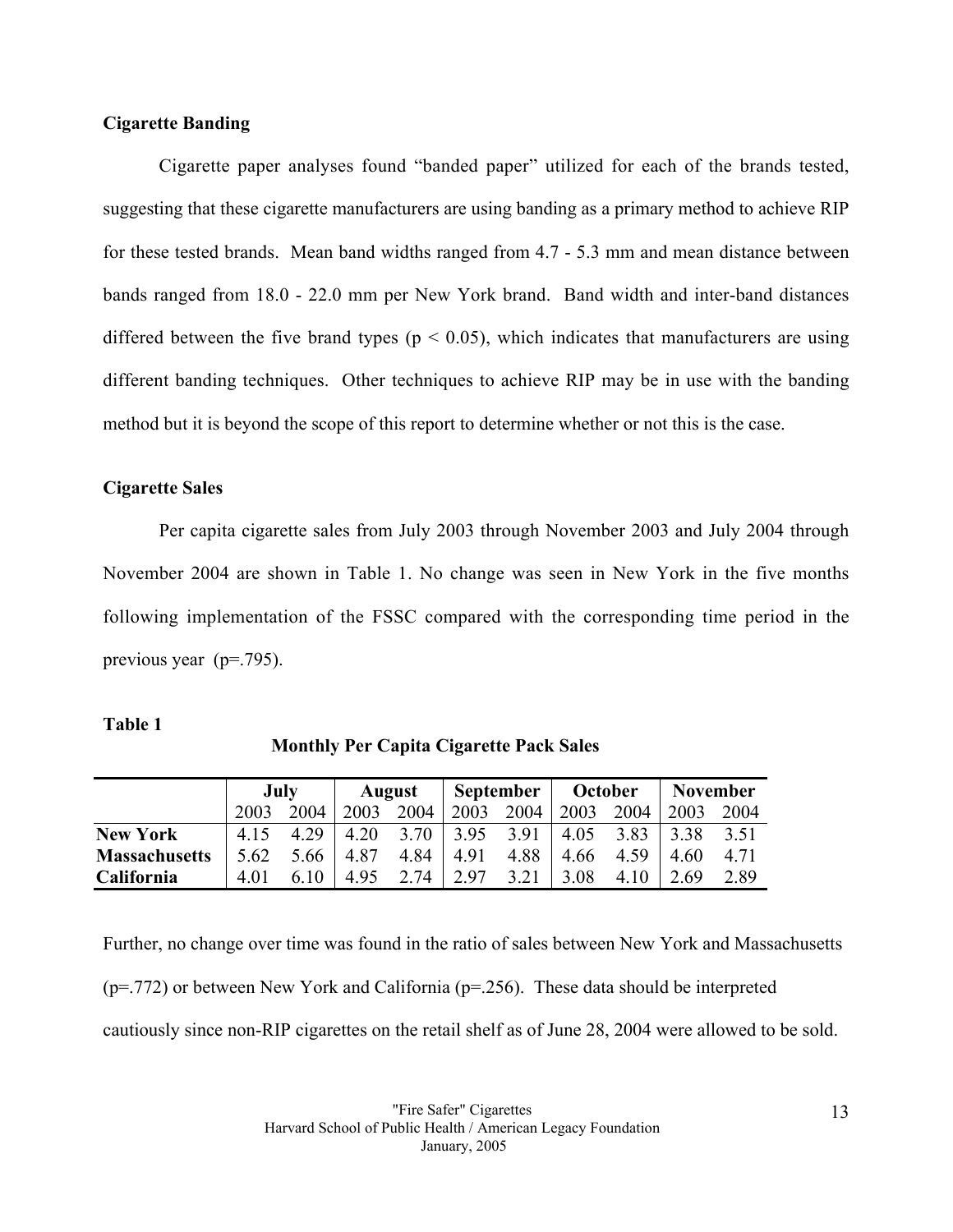#### **Figure 2**



## **Tax Revenue**

The average monthly New York cigarette and tobacco products tax revenue from July 2004 through November 2004 was \$84,615,800 as compared to \$86,746,800 during the corresponding period in 2003. The 2.5% decrease in cigarette tax revenues was found to be not statistically significant when accounting for month-to-month variation ( $p = .465$ ).

## **Price**

The pre-sales tax prices quoted per pack of cigarette are displayed in Appendix G. Table 2 shows the average price per pack by brand type and state at gas stations, convenience stores, and pharmacies for four brand types in Albany and in Boston. Average pre-tax (excise and sales tax) price per pack did not differ by brand type or store type, but were slightly higher in Boston (\$3.27) than in Albany (\$3.12) ( $p = .023$ ).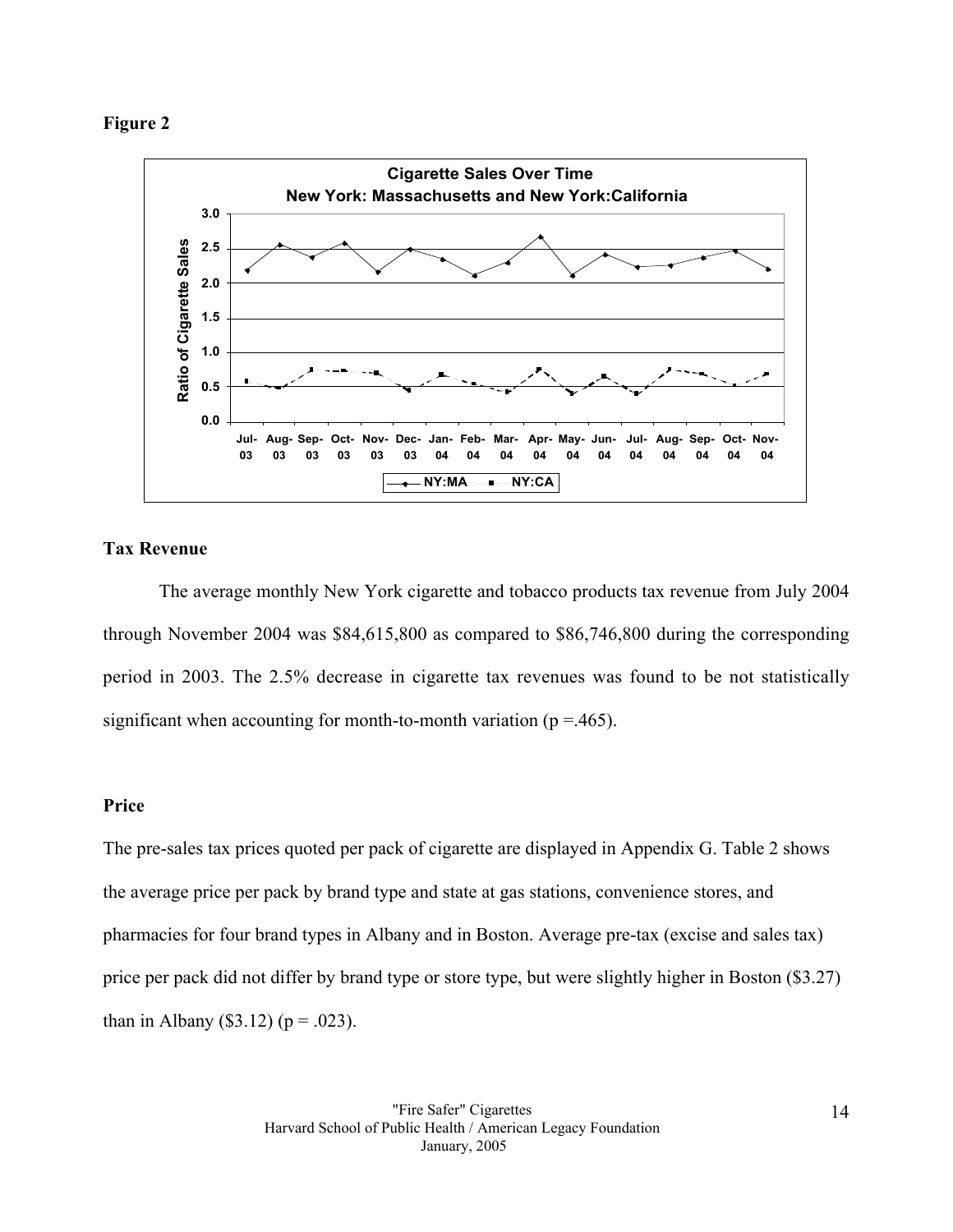## **Table 2**

| City              | <b>Camel</b>    | KOOL            | <b>Marlboro</b> | <b>Newport</b>    | <b>Total</b>    |
|-------------------|-----------------|-----------------|-----------------|-------------------|-----------------|
| <b>Boston, MA</b> | $3.28 \pm 0.35$ | $3.20 \pm 0.28$ | $3.37 \pm 0.12$ | $3.22 \pm 0.11$   | $3.27 \pm 0.24$ |
|                   | (14)            | (14)            | (14)            | (14)              | (56)            |
| Albany, NY        | $3.31 \pm 0.35$ | $3.00 \pm 0.44$ | $3.11 \pm 0.29$ | $3.08 \pm 0.39$   | $3.13 \pm 0.38$ |
|                   | (15)            | (13)            | (15)            | $\left(14\right)$ | (57)            |

# **Cigarette Prices in Albany, NY and Boston, MA (Mean ± S.D) (N)**

Note: Figures are pre-sales tax prices with excise taxes subtracted.

Legend: Camel = Camel Filter Hard Pack; Kool = Kool Filter Kings Soft Pack;  $Marlboro = Marlboro Red Filter Hard Pack; Newport = Newport Menthol Kings Filter Soft Pack$ 

## **Brand Availability**

The comparison of cigarette brands found that 41 of the 49 brand families (74%) listed in the Massachusetts report appeared on the New York State list of certified brands. The total number of sub brands reported to Massachusetts was 472, of which 342 (72.3%) were certified by the New York Office of Fire Prevention and Control. However, data were not readily available regarding market share by sub brand so that differences observed should not be interpreted as a difference in the absolute numbers of cigarettes available in New York versus Massachusetts.

Older brands with very small market share, namely Raleigh (Brown & Williamson); Alpine, Bristol, and Players (Philip Morris); and Satin and Triumph (Lorillard) were listed in the Massachusetts Report but were not certified by New York. This could reflect manufacturers deciding that brands or sub brands with extremely small market share were not worth altering for New York. These data should be interpreted cautiously. A brand or sub brand might appear on the Massachusetts list but might not actually be sold in that state.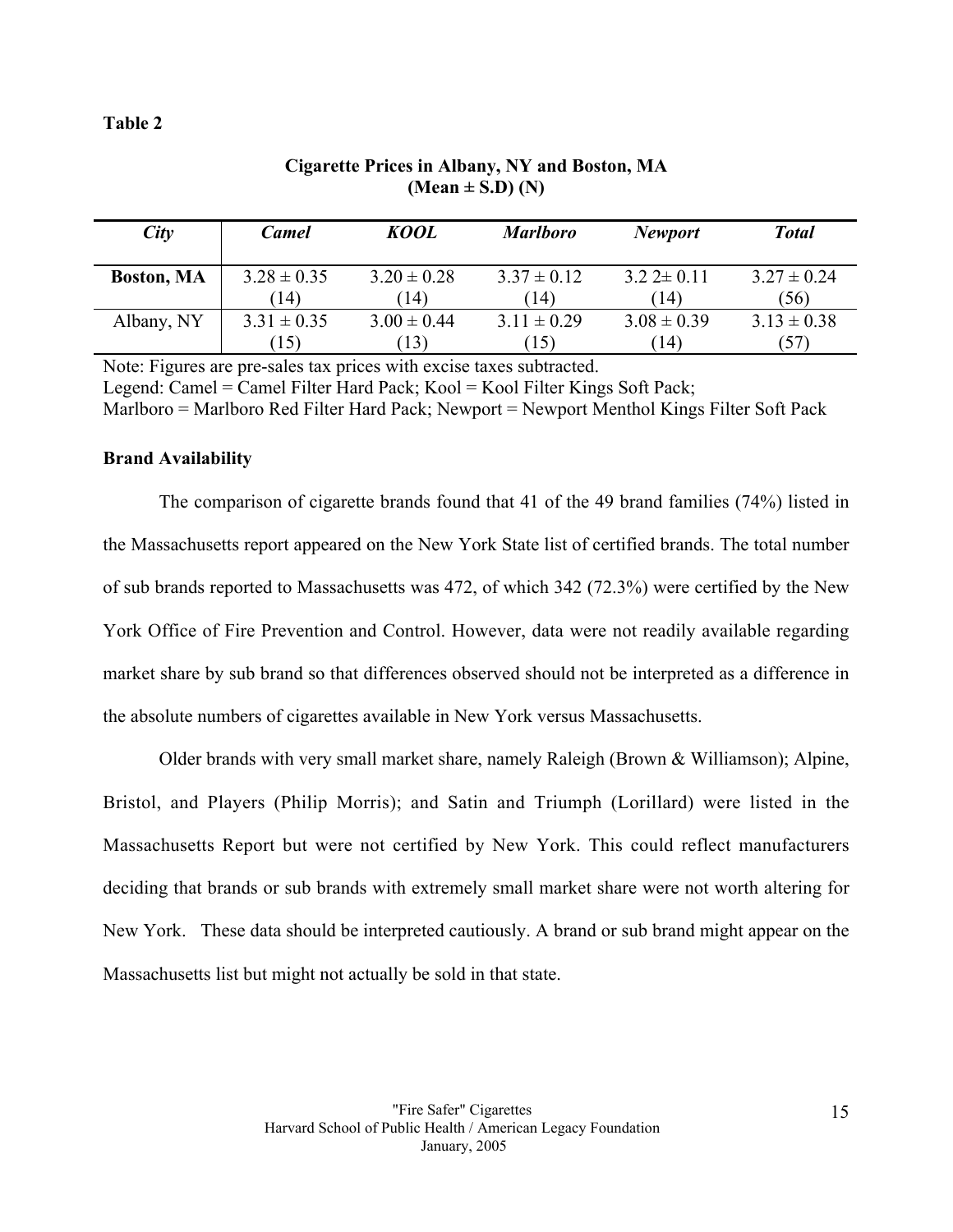## **Table 3**

|                     | <b>Brand</b><br><b>Families</b> |               | Percent<br><b>Difference</b> | Sub<br><b>Brands</b> |               | Percent<br><b>Difference</b> |
|---------------------|---------------------------------|---------------|------------------------------|----------------------|---------------|------------------------------|
| <b>Manufacturer</b> | MA                              | $N\mathbf{Y}$ |                              | МA                   | $N\mathbf{Y}$ |                              |
| Philip Morris       | 16                              | 13            | $-18.8$                      | 122                  | 114           | $-6.6$                       |
| Brown & Williamson  | 14                              | 13            | $-7.1$                       | 114                  | 93            | $-18.4$                      |
| RJ Reynolds         | 11                              | 9             | $-18.2$                      | 176                  | 100           | $-69.1$                      |
| Lorillard           | 8                               | 6             | $-24.1$                      | 60                   | 35            | $-41.7$                      |
| Total               | 49                              | 41            | $-16.3$                      | 472                  | 342           | $-27.5$                      |

## **Comparison of Cigarette Brands and Sub Brands in New York and Massachusetts**

## **Smoke Constituent Yields**

Tables 4 provides data related to the component analysis of the mainstream yields for nineteen toxins in the smoke of the New York and Massachusetts brands in addition to their tar, nicotine, carbon monoxide, TPM yields and machine smoked puff counts. The components found in the smoke of brands sold in New York are compared with those found in the smoke of the same brands sold in Massachusetts. Individual measures, means, standard deviations, percent relative standard deviation, and number of replicates (count) are found in Appendix H.

The average puff counts for New York brands tested were on average 2.9% lower than the Massachusetts brands. The average mean nicotine level was 1.8% lower, tar level 3% higher, and the mean average yield for carbon monoxide 11.4% higher for New York versus Massachusetts brands. Among the nineteen major toxic compounds studied, the majority (14) were not significantly different. Five compounds (all being polynuclear aromatic hydrocarbons) had significantly higher levels, but the magnitude of difference was small (4.3%-13.91%). These data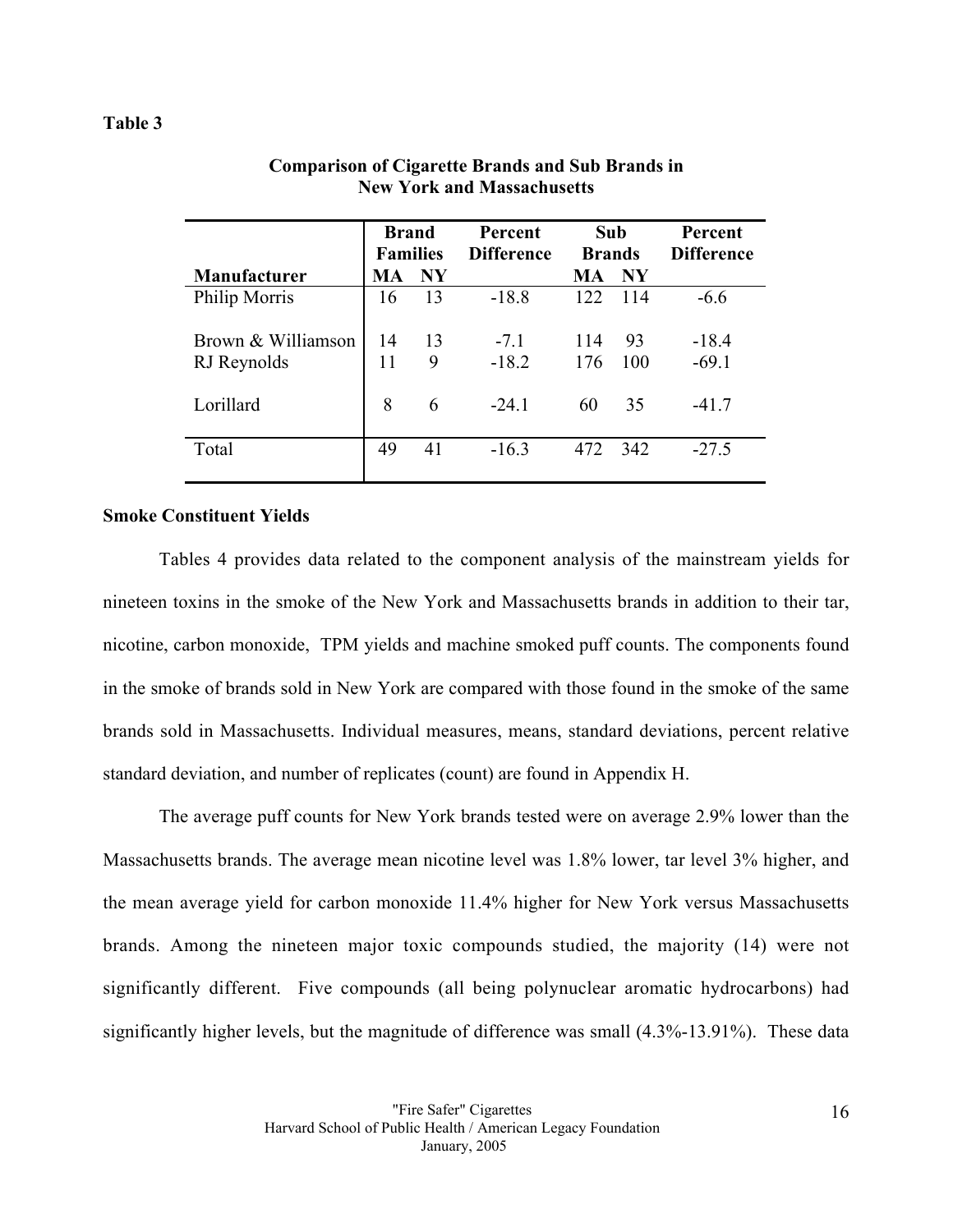must be interpreted with caution given the very small sample (four sub brands out of 767 certified

brands).

## **Table 4**

 **Yields of Mainstream Smoke Constituents in New York and Massachusetts Cigarettes**

|                             |                          |           | Camel          |           | Kool           |           | <b>Marlboro Red</b>    |           | <b>Newport</b> |                 |           |
|-----------------------------|--------------------------|-----------|----------------|-----------|----------------|-----------|------------------------|-----------|----------------|-----------------|-----------|
| <b>Smoke Constituent</b>    | <b>Units</b><br>/cigt    | <b>MA</b> | N <sub>Y</sub> | <b>MA</b> | N <sub>Y</sub> | <b>MA</b> | $\mathbf{N}\mathbf{Y}$ | <b>MA</b> | N <sub>Y</sub> | Average<br>$\%$ | p         |
| Puffs/Cigt                  |                          | 9.06      | 8.40           | 7.46      | 6.98           | 7.96      | 8.10                   | 8.40      | 8.44           | $-2.9$          | 0.006     |
| <b>MS TPM</b>               | mg                       | 20.14     | 21.36          | 21.92     | 22.83          | 18.13     | 18.26                  | 24.82     | 25.89          | 3.8             | 0.030     |
| CO                          | mg                       | 13.49     | 15.60          | 13.79     | 15.77          | 12.60     | 13.48                  | 17.17     | 18.68          | 11.4            | < 0.001   |
| Nicotine                    | mg                       | 1.21      | 1.15           | 1.17      | 1.09           | 1.02      | 1.02                   | 1.32      | 1.38           | $-1.8$          | < 0.001   |
| Tar                         | mg                       | 16.03     | 16.56          | 16.41     | 16.71          | 14.54     | 14.63                  | 18.39     | 19.54          | 3.0             | 0.016     |
| Naphthalene                 | ng                       | 868.60    | 968.69         | 796.47    | 898.88         | 780.61    | 851.21                 | 950.48    | 1160.18        | 13.9            | < 0.001   |
| Fluorene                    | ng                       | 328.60    | 328.59         | 251.26    | 278.51         | 279.28    | 290.29                 | 329.07    | 360.86         | 6.1             | 0.007     |
| Phenanthrene                | ng                       | 220.80    | 217.18         | 192.69    | 187.22         | 200.73    | 207.39                 | 200.05    | 239.90         | 4.7             | < 0.001   |
| Anthracene                  | ng                       | 79.98     | 80.16          | 67.52     | 68.01          | 74.04     | 76.10                  | 73.20     | 86.88          | 5.6             | < 0.001   |
| Fluoranthene                | ng                       | 84.90     | 86.12          | 73.60     | 71.77          | 73.37     | 75.12                  | 87.28     | 101.00         | 4.3             | 0.007     |
| Pyrene                      | ng                       | 65.62     | 65.42          | 55.02     | 51.36          | 56.68     | 58.05                  | 63.45     | 72.87          | 2.6             | <b>NS</b> |
| Benzanthracene              | ng                       | 22.42     | 21.32          | 17.81     | 17.52          | 18.89     | 19.71                  | 19.77     | 22.64          | 3.1             | NS        |
| Chrysene                    | ng                       | 24.86     | 23.33          | 19.74     | 19.03          | 20.80     | 21.71                  | 23.63     | 27.42          | 2.7             | <b>NS</b> |
| Benzo(e)pyrene              | ng                       | 7.05      | 6.89           | 5.55      | 5.49           | 5.58      | 5.73                   | 6.62      | 7.36           | 2.6             | NS        |
| $Benzo(a)$ pyrene           | ng                       | 9.20      | 8.79           | 7.26      | 7.03           | 7.76      | 7.92                   | 7.87      | 8.76           | 1.4             | NS        |
| Indeno[ $1,2,3$ -cd] pyrene | ng                       | 6.14      | 5.68           | 4.59      | 4.83           | 5.09      | 4.96                   | 5.55      | 6.06           | 1.1             | <b>NS</b> |
| Formaldehyde                | $\mathbf{g}$             | 38.28     | 38.56          | 49.28     | 51.38          | 39.26     | 42.00                  | 60.34     | 58.78          | 2.3             | NS        |
| Acetaldehyde                | $\mathbf{g}$             | 732.60    | 794.20         | 857.40    | 917.20         | 788.00    | 808.80                 | 1044.20   | 1098.80        | 5.8             | NS        |
| Acetone                     | $\mathbf{g}$             | 337.80    | 372.60         | 372.60    | 393.40         | 364.80    | 369.80                 | 480.60    | 502.00         | 5.4             | <b>NS</b> |
| Acrolein                    | $\mathbf{g}$             | 78.02     | 79.40          | 92.00     | 98.10          | 86.08     | 85.16                  | 107.70    | 111.60         | 2.7             | NS        |
| Propionaldehyde             | $\overline{\mathbf{g}}$  | 63.48     | 69.50          | 72.76     | 78.30          | 68.60     | 70.44                  | 89.70     | 94.62          | 6.3             | NS        |
| Crotonaldehyde              | $\overline{\mathbf{g}}$  | 26.06     | 28.50          | 32.54     | 35.00          | 30.00     | 31.10                  | 39.36     | 41.20          | 6.3             | <b>NS</b> |
| Methylethylketone           | $\mathbf{g}$             | 98.84     | 110.00         | 105.48    | 113.20         | 104.56    | 106.32                 | 142.60    | 148.40         | 6.1             | NS        |
| Butyraldehyde               | $\overline{\mathcal{L}}$ | 37.78     | 40.12          | 41.08     | 42.94          | 40.48     | 41.06                  | 51.90     | 54.20          | 4.1             | <b>NS</b> |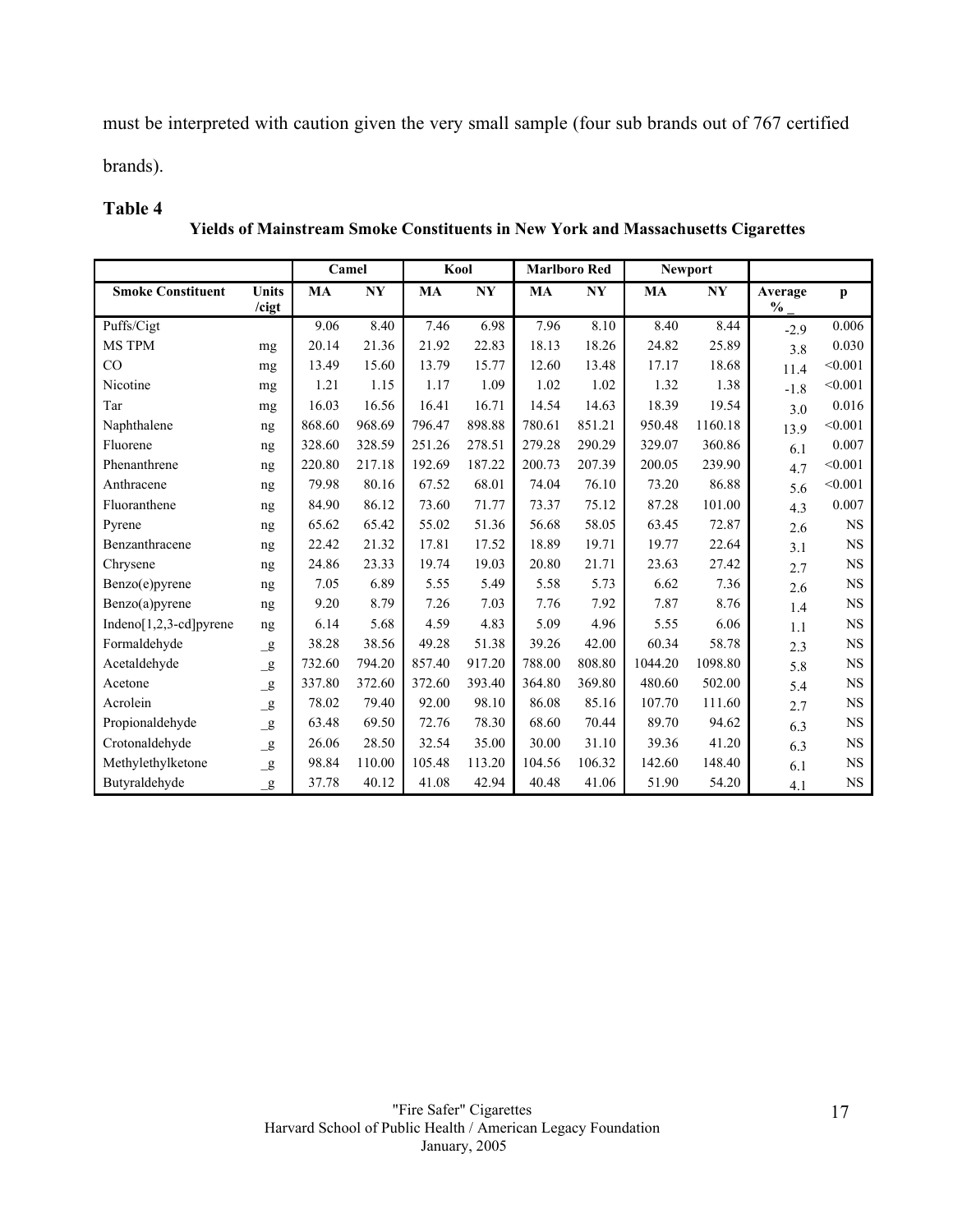#### **V. CONCLUSIONS**

These preliminary results demonstrate that cigarette manufacturers are able to produce reduced ignition propensity cigarettes in accordance with the New York FSSC. Among the brands studied, banded paper appears to have been the primary method utilized for achieving compliance with the New York standards. To the extent that these findings reflect the characteristics of cigarettes sold in New York today, the cigarettes sold in New York are less prone to ignite fires than those sold in Massachusetts and California, and presumably other states. Further research is needed using a larger sample from the marketplace to confirm these findings.

The analysis demonstrated significant differences across brands in both band width and placement. Internal studies by Philip Morris observe that the technology used for placement of the paper bands is highly precise(17), which suggests that the brand differences are intentional. Thus, the role and effects of measured brand differences in band placement are an important area for future study.

These preliminary data indicate that the state of New York did not experience a decline in tax revenue from implementation of the FSSC. Cigarette sales in New York (compared to Massachusetts and California) have not declined with implementation of the standard, indicating that the introduction of RIP brands has not affected consumer acceptability. These observations are consistent with statements by Philip Morris, which reported a high degree of consumer satisfaction with their first banded paper cigarette product (*Merit*) claiming test results that were "overwhelmingly positive". (25)

A possible limitation regarding conclusions drawn on the basis of New York tax data is the effect of any carryover of inventory during the initial period following implementation of the FSSC.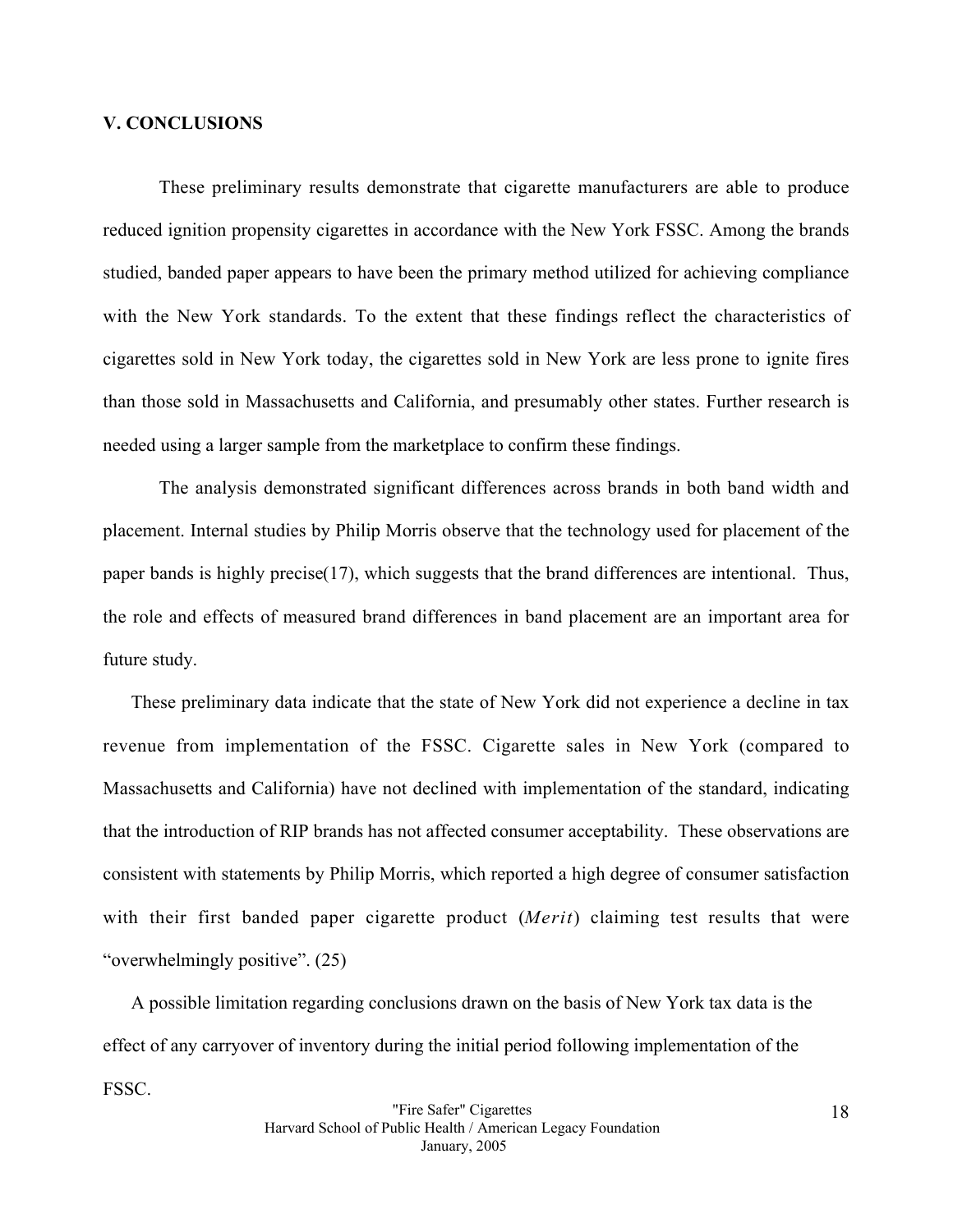Preliminary analysis shows no evidence of higher cigarette prices in Albany, NY compared to Boston, MA. Indeed, the price markup appears to have been greater in Boston. The sample taken for pricing was limited in size, and conclusions drawn are provisional. Also, the presence of a larger number of Native American outlets selling discounted cigarettes in New York may affect the New York prices. Nonetheless, the data do not suggest any evidence of significantly increased manufacturing or production costs for RIP cigarettes. Again, this is consistent with internal conclusions by Philip Morris. In a statement prepared for the public, an internal company document observes: "Our prices for [Brand] cigarettes manufactured with [Brand banded paper] are the same as those for cigarettes manufactured without [Brand banded paper] (and our other premium brands)." (26)

Based on the cigarette brand comparison, the FSSC appears to have reduced the availability only of a small number of old brands and sub brands. These changes could reflect the manufacturers' decision that brands or sub brands with extremely small market share were not worth altering for the New York market. They may also reflect a greater difficulty in achieving compliance with the FSSC for some commercial brands. Even with minor differences in brand availability, the FSSC has not significantly reduced the absolute number of cigarettes sold in New York. Taken together, the cigarette consumption, brand availability, and pricing data strongly suggest that the New York FSSC has had little if any effect on the consumer market, indicating that New York RIP brands have not affected consumer acceptability.

The present study found some differences in the yields of specific smoke constituents in addition to tar and CO. The differences found were generally of small magnitude. There is no evidence that small increases in one or more toxins affect the already highly toxic nature of cigarette smoke. However, the small sample (four sub brands out of 767 certified brands) and the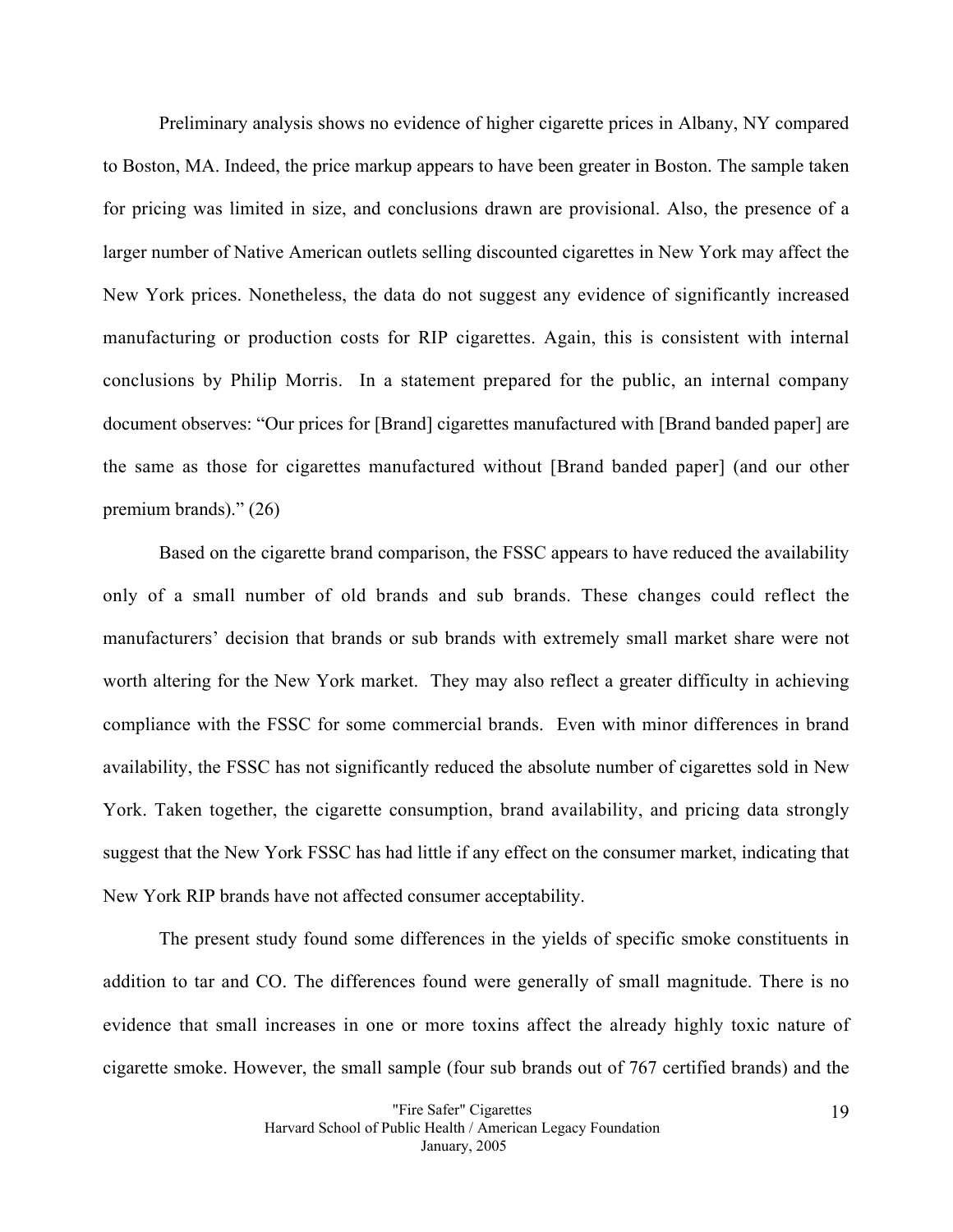high variability across these brands warrant viewing these results as preliminary and deserving of further research.

Under the Fire-Safe Cigarette Act of 1990, the NIST, using a larger sample of six commercial cigarette brand types, compared the Tobacco Institute Testing Laboratory values of the tar, nicotine and carbon monoxide yields of reduced ignition propensity with the values for the yields from the 14 best selling commercial cigarette brand types. No significant differences in levels of toxic compounds were found between the two sets of cigarettes.(14) Internal industry testing of banded cigarettes also has shown them to be substantially the same as regular cigarettes on a number of important measures of toxicology. Philip Morris conducted an assessment of some toxicological aspects of "banded" cigarettes and presented its findings of "no significant differences between the two cigarettes based on the chemical and biological assays used." More research is needed regarding how smokers smoke commercial RIP brands versus non-RIP brands and what their actual bodily exposure is to the toxins and disease.

This study does not seek to address the effectiveness of the FSSC on reduction in fire deaths and damages caused by cigarettes.

The National Fire Protection Association said in a November, 2004 report, that legislative efforts at the national and state level in support of "fire-safer" cigarettes deserve to be a major part of the strategy against the smoking-material fire problem. (1) Based on the present findings, there is no valid reason why cigarette manufacturers should not sell RIP cigarettes nationwide.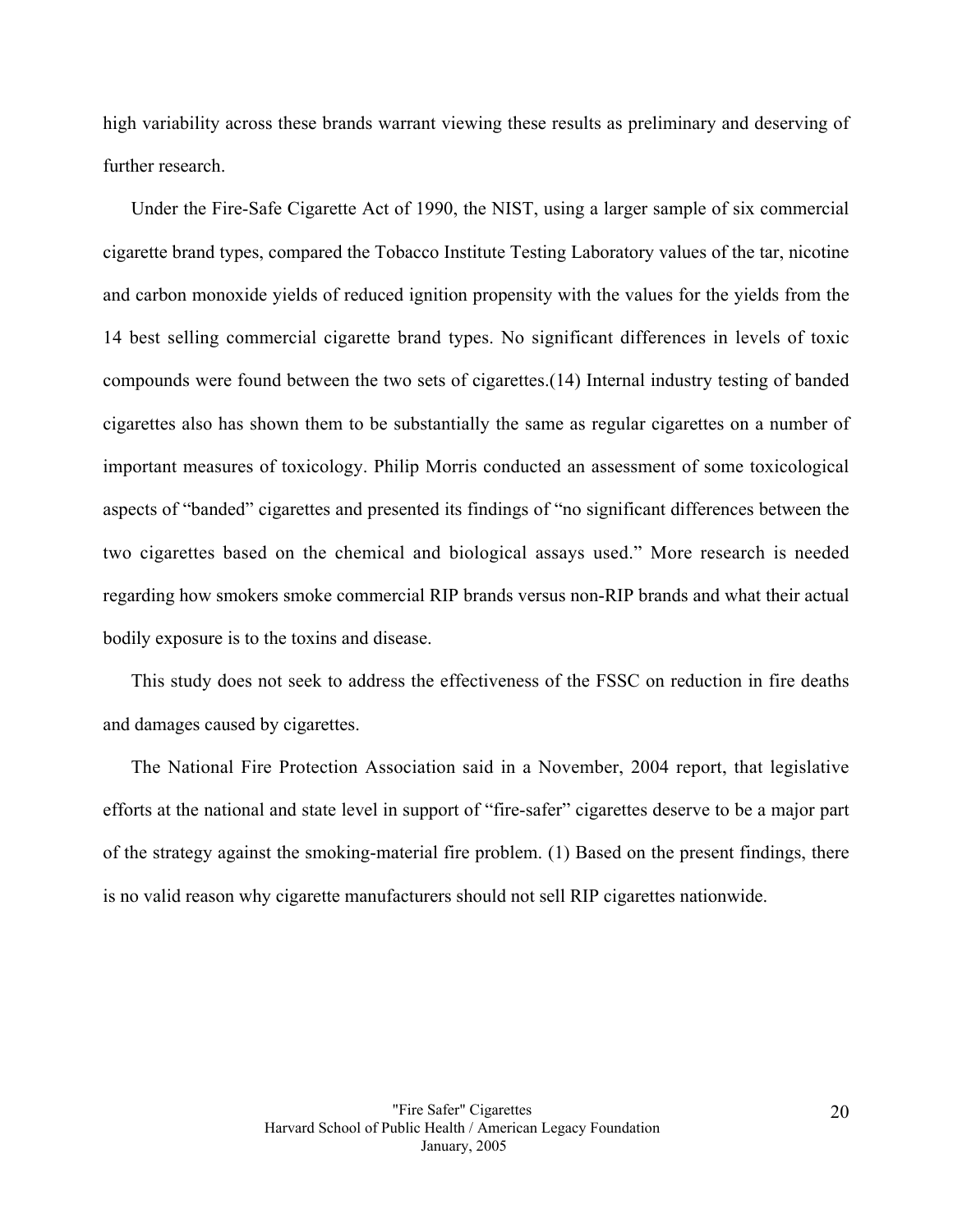This report was prepared by Hillel R. Alpert, Carrie Carpenter, Gregory N. Connolly, Vaughan Rees, Geoffrey Ferris Wayne, and with the assistance of the staff of the Division of Public Health Practice, Harvard School of Public Health. This research was conducted at the Harvard School of Public Health and funded through the American Legacy Foundation grant 6212.

The authors thank reviewers: Andrew McGuire, Richard O'Connor, Richard G. Gann, Bruce Leistikow, Matthew Myers Howard Koh, Christine Judge, Donna Vallone, Ella Watson Stryker and Gary Giovino, and John Brownstein for statistical advice.

This Report is dedicated to five members of the O'Neill/Kearney family who died in a fire ignited by a burning cigarette in Roslindale, Massachusetts on May 27, 1990.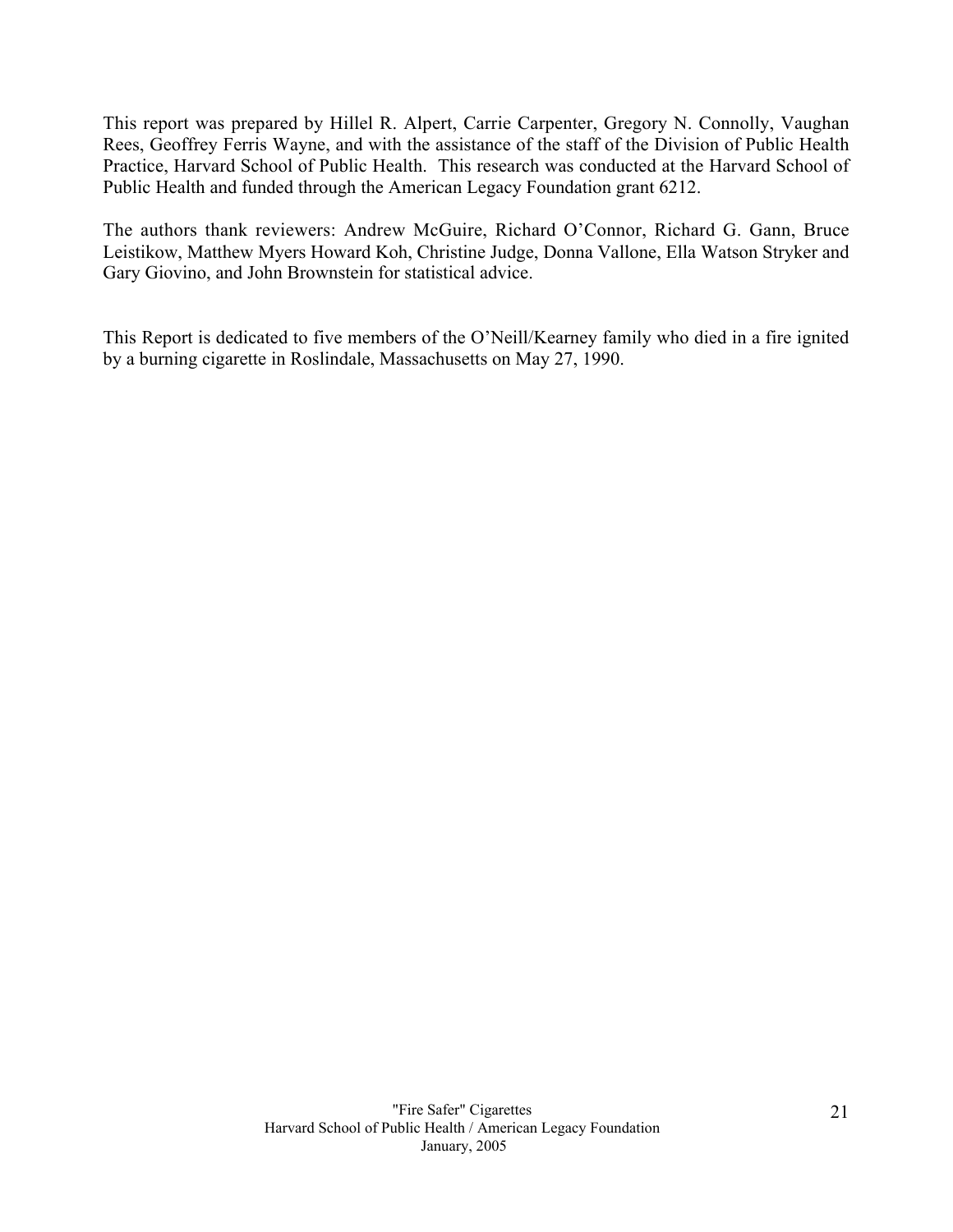1. Hall J. The smoking-material fire problem. Fire Analysis and Research Division. Quincy, MA: National Fire Protection Association; November, 2004.

2. Leistikow BN, Martin DC, Milano CE. Fire injuries, disasters, and costs from cigarettes and cigarette lights: A global overview. Preventive Medicine 2000;31:91-9.

3. Harwood B, Kissinger TL, Karter Jr M, et al. Cigarette Fire Incident Study: Technical Advisory Group, Fire Safe Cigarette Act of 1990; 1993. Report No.: 4.

4. Gunja M, Ferris Wayne G, Landman A, Connolly G, McGuire A. The case for fire safe cigarettes made through industry documents. Tobacco Control 2002;11:346-53.

5. Toward a Less Fire-Prone Cigarette: Final Report to the Congress: Technical Study Group on Cigarette and Little Cigar Fire Safety, Cigarette Safety Act of 1984; 1987.

6. Issue Brief "Self Extinguishing" Cigarette Legislation. In: Tobacco Institute.; 1987:Bates No. TIFL0071560-1561.

7. Hearing on H.R. 3885 The Fire Safe Cigarette Act, Statement of Charles O Whitley on behalf of the Tobacco Institute. In: Subcommittee on Commerce, Consumer Protection and Competitiveness, Committee on Energy and Commerce. Washington, DC; 1994.

8. Hearing on H.R. 3885 The Fire Safe Cigarette Act, Statement of R. J. Reynolds Tobacco Company. In: Subcommittee on Commerce, Consumer Protection and Competitiveness, Committee on Energy and Commerce. Washington, DC; 1994.

9. Assessment of Public Comment - Fire Safety Standards for Cigarettes. 2004. (Accessed January 3, 2005, at http://www.dos.state.ny.us/fire/cigrulepc90303.htm.)

10. Philip Morris. 'Self-Extinguishing' Cigarettes; May 20, 1982.Bates Number: 2022963801/3802.

11. Philip Morris. Status Of Research Regarding Low Ignition Propensity Cigarettes. A Discussion Of Three Unresolved Issues That Make Cigarette Ignition Performance Standards Presently Infeasible; 1993.Bates Number: 2021302717/2743.

12. R.J. Reynolds. "Fire-Safe"" Cigarettes. Legislative Status And Implications. February 1, 1990. Bates Number: 508544401/4408.

13. R.J. Reynolds. Cigarette Ignition Propensity Issues. Questions And Answers For Response Only. March, 1994. Bates Number: 5086900094/0103.

14. Ohlemiller TJ, Villa KM, Braun E, et al. Test Methods for Quantifying the Propensity of Cigarettes to Ignite Soft Furnishings. NIST Special Publication 851: U.S. Department of Commerce, Technology Administration, National Institute of Standards and Technology; 1993.

15. Gann RG, Steckler KD, Ruitberg S, Guthrie WF, Levenson MS. Relative Ignition Propensity of Test Market Cigarettes: U.S. Department of Commerce, Technology Administration, National Institute of Standards and Technology; 2001. Report No.: Technical Note 1436.

16. 2004 Maxwell Tobacco Fact Book. Raleigh, NC: SpecComm International, Inc.; 2004.

17. Garg R. The development of banded cigarette paper to reduce fabric ignition propensity. Philip Morris USA; 2000.Bates Number: 2062954842.

18. Philip Morris. Band Width Study. Interoffice Correspondence, October 6, 1998. Bates Number: 20647556134/6141.

19. Assessment of Public Comment - Fire Safety Standards for Cigarettes. 2003. (Accessed January 3, 2005, at http://www.dos.state.ny.us/fire/cigrulepc90303.htm.)

20. Monthly Tax Collection Reports. New York State Department of Taxation and Finance, 2005. (Accessed January 7, 2005, at

http://www.tax.state.ny.us/collections/monthly\_tax\_collections.htm.)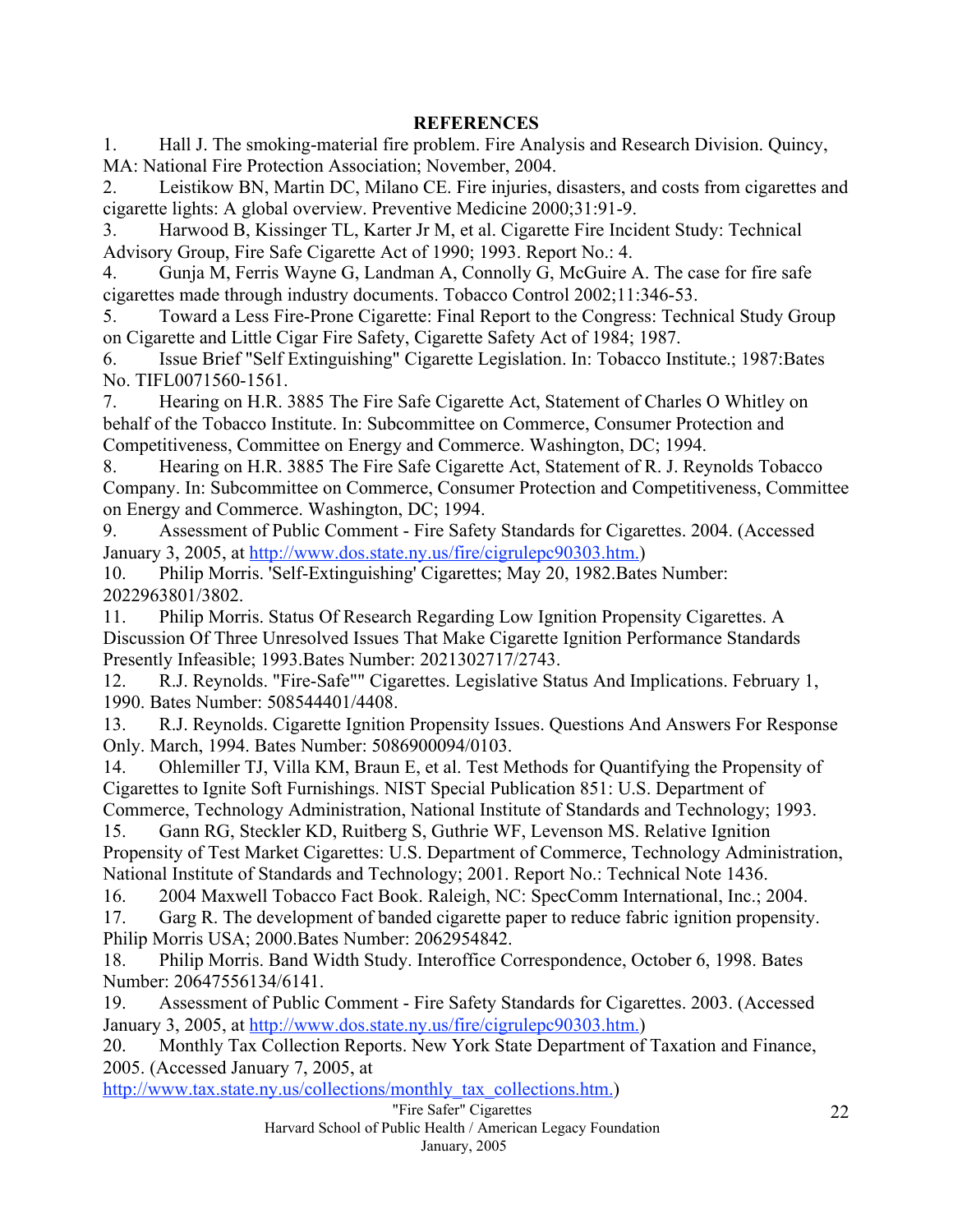21. Monthly Revenue Reports. Massachusetts Department of Revenue, 2005. (Accessed January 7, 2005, at http://www.dor.state.ma.us/stats/RevRpt/index.htm.)

22. Statement of General Fund Cash Receipts and Disbursements. California State Controller, 2005. (Accessed January 7, 2005, at http://www.sco.ca.gov/ard/cash/index.shtml.)

23. Evans M. The Economic Impact of Imposing Fire-Retardant Standards for Cigarettes Sold in New York State: New York Association of Convenience Stores; 2003.

24. Revised Job Impact Statement. New York State, Department of State, 2003. (Accessed January 5, 2005, at http://www.dos.state.ny.us/fire/rjiscig.htm.)

25. The Development of Banded Cigarette Paper To Reduce Fabric Ignition Propensity. Bates Number: 20629554842/4849.

26. Philip Morris. Merit PaperSelect (New) Letter. Bates Number: 2082835633/5673.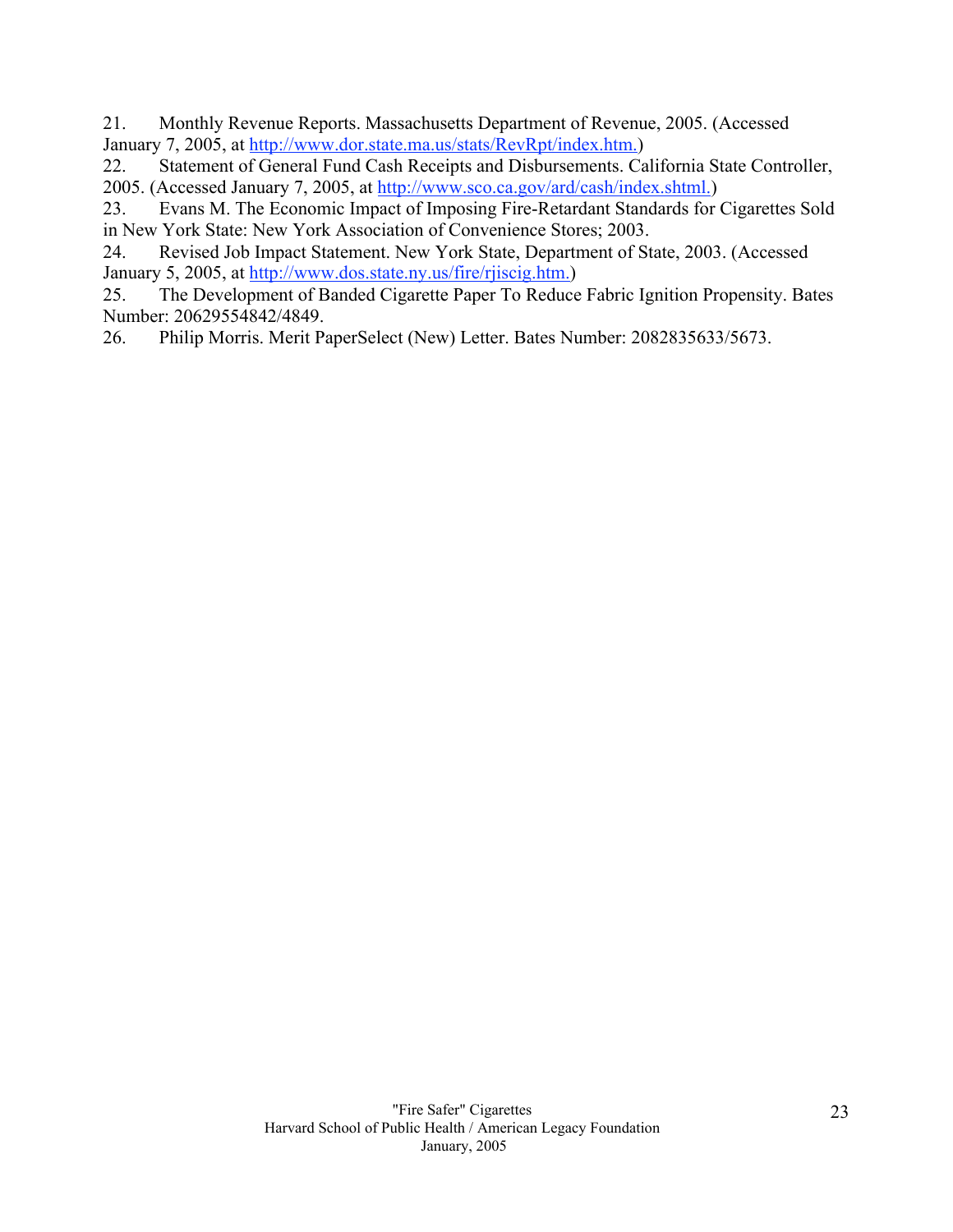## **APPENDICES**

#### **APPENDIX A**

# **NEW YORK LEGISLATION AND FIRE SAFETY STANDARD FOR CIGARETTES LAWS OF NEW YORK, 2000**

#### **CHAPTER 284**

**A**N ACT to amend the executive law, in relation to establishing fire safety standards for cigarettes to limit fire risks

Became a law August 16, 2000, with the approval of the Governor. Passed on message of necessity pursuant to Article III, section 14 of the Constitution by a majority vote, three-fifths being present.

The People of the State of New York, represented in Senate and Assembly, do enact as follows:

156-c. Fire safety standards for cigarettes.

1. a. When used in this section, the word "cigarette" shall mean any roll for smoking made wholly or in part of tobacco or of any other substance, irrespective of size or shape and whether or not such tobacco or substance is flavored, adulterated or mixed with any other ingredient, the wrapper or cover of which is made of paper or any other substance or material except tobacco.

b. When used in this section, the word "sell" shall mean to sell, or to offer or agree to do the same. 2. a. Within two years after this section takes effect, the office of fire prevention and control shall promulgate fire safety standards for cigarettes sold or offered for sale in this state. Such standards shall take effect as provided in subdivision four of this section and shall insure either:

(1) That such cigarettes, if ignited, will stop burning within a time period specified by the standards if the cigarettes are not smoked during that period; or

(2) That such cigarettes meet performance standards prescribed by the office of fire prevention and control to limit the risk that such cigarettes will ignite upholstered furniture, mattresses or other household furnishings.

b. In promulgating fire safety standards for cigarettes pursuant to this section, the office of fire prevention and control, in consultation with the department of health, shall consider whether cigarettes manufactured in accordance with such standards may reasonably result in increased health risks to consumers.

c. The office of fire prevention and control shall be responsible for administering the provisions of this section.

d. The office of fire prevention and control shall report to the governor and the legislature no later than eighteen months after this section takes effect on the status of its work in promulgating the fire safety standards required by this subdivision.

3. On and after the date the fire safety standards take effect in accordance with subdivision four of this section, no cigarettes shall be sold or offered for sale in this state unless the manufacturer thereof has certified in writing to the office of fire prevention and control and the attorney general that such cigarettes meet the performance standards prescribed by the office of fire prevention and control pursuant to subdivision two of this section. Copies of such written certifications shall be provided by the certifying manufacturer to all wholesale dealers, as defined in subdivision eight of section four hundred seventy of the tax law, and all agents, as defined in subdivision eleven of section four hundred seventy of the tax law. The office of fire prevention and control shall prescribe procedures by which retail dealers are notified of which cigarettes have been certified by manufacturers as meeting the performance standards prescribed by the office of fire prevention and control.

"Fire Safer" Cigarettes 4. The fire safety standards required pursuant to subdivision two of this section shall take effect on such date

Harvard School of Public Health / American Legacy Foundation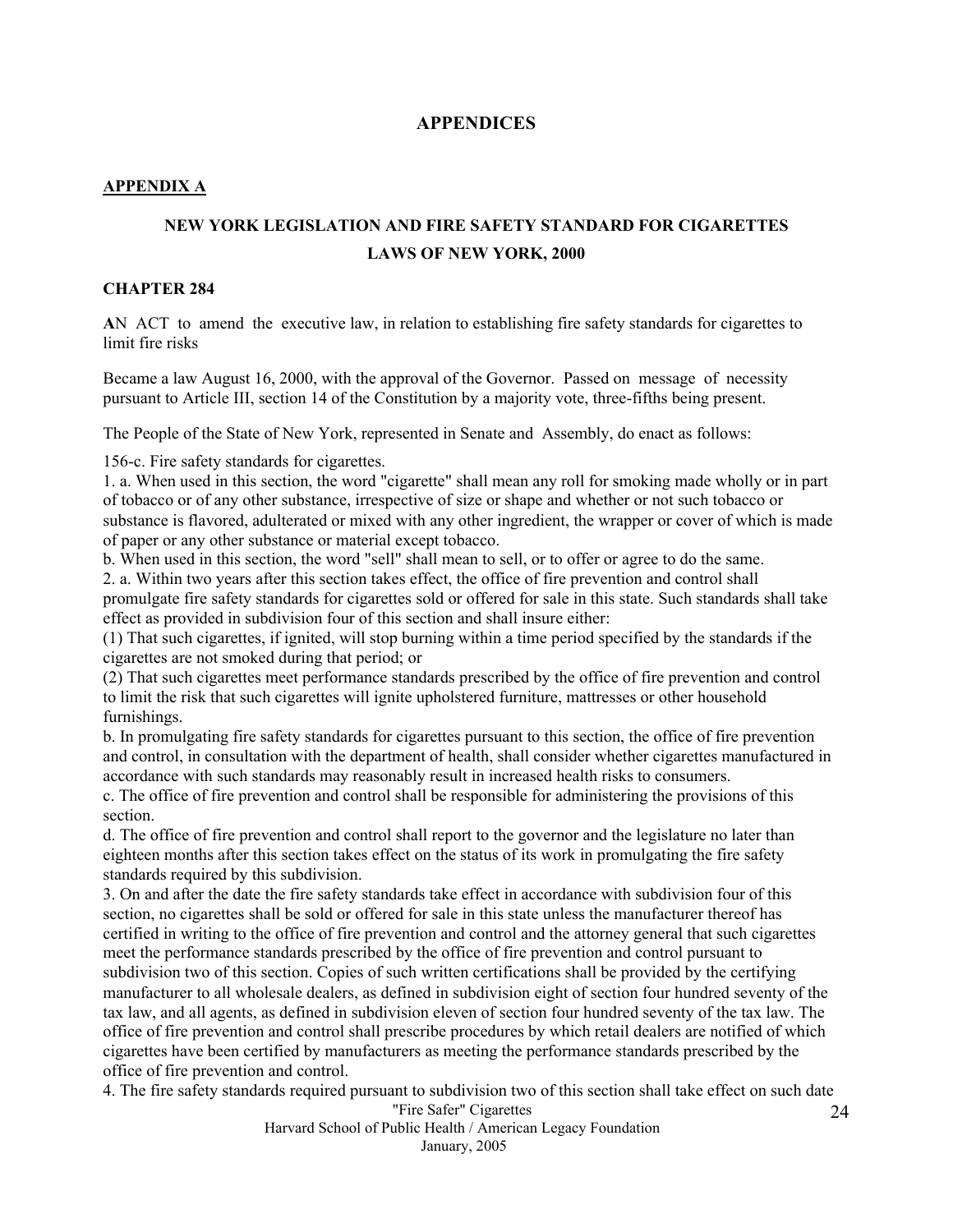as the office of fire prevention and control shall specify in promulgating such standards and such date shall be the earliest practicable date by which manufacturers of cigarettes can comply with such standards; provided, however, that such date shall not be later than one hundred eighty days after such standards are promulgated. On and after such date, no person or entity shall sell in this state cigarettes that have not been certified by the manufacturer in accordance with subdivision three of this section; provided, however, that nothing in this subdivision shall be construed to prohibit any person or entity from selling cigarettes that have not been certified by the manufacturer in accordance with subdivision three of this section if such cigarettes are or will be stamped for sale in another state or are packaged for sale outside the United States. 5. a. Any wholesale dealer, as defined in subdivision eight of section four hundred seventy of the tax law, or any agent, as defined in subdivision eleven of section four hundred seventy of the tax law, or any other person or entity who knowingly sells cigarettes wholesale in violation of subdivision four of this section shall be subject to a civil penalty not to exceed ten thousand dollars per each such sale of such cigarettes. Any retail dealer, as defined in subdivision nine of section four hundred seventy of the tax law, who knowingly sells cigarettes in violation of subdivision four of this section shall be subject to the following: (i) a civil penalty not to exceed five hundred dollars per each such sale or offer for sale of such cigarettes, provided that the total number of cigarettes sold or offered for sale in such sale does not exceed one thousand cigarettes; (ii) a civil penalty not to exceed one thousand dollars per each such sale or offer for sale of such cigarettes, provided that the total number of cigarettes sold or offered for sale in such sale exceeds one thousand cigarettes.

b. In addition to any penalty prescribed by law, any corporation, partnership, sole proprietor, limited partnership or association engaged in the manufacture of cigarettes that knowingly makes a false certification pursuant to subdivision three of this section shall be subject to a civil penalty not to exceed ten thousand dollars for each such false certification.

c. There is hereby established in the custody of the state comptroller a special fund to be known as the "Cigarette Fire Safety Act Fund". Such fund shall consist of all moneys recovered by the attorney general from the assessment of civil penalties authorized by this subdivision. Such monies shall be deposited to the credit of the fund and shall, in addition to any other moneys made available for such purpose, be available to the office of fire prevention and control for the purpose of fire safety and prevention programs. All payments from the cigarette fire safety act fund shall be made on the audit and warrant of the state comptroller on vouchers certified and submitted by the state fire administrator.

6. To enforce the provisions of this section, the attorney general may bring an action on behalf of the people of the state of New York to enjoin acts in violation of this section and to recover civil penalties authorized under subdivision five of this section.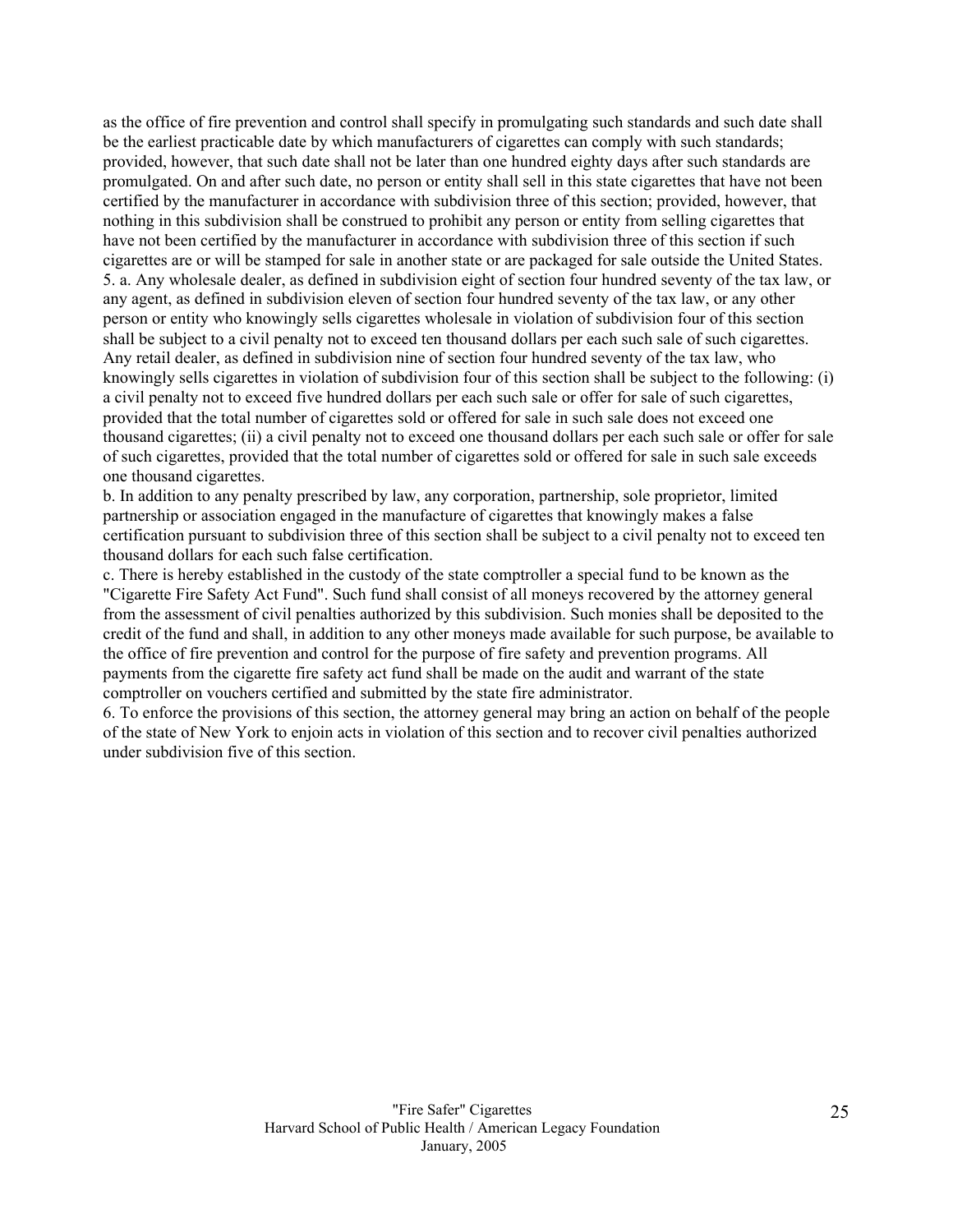## **PART 429 FIRE SAFETY STANDARDS FOR CIGARETTES**

## **1. General Requirements.**

(a) On and after June 28, 2004, no cigarettes subject to the provisions of section 156-c of the Executive Law shall be sold or offered for sale in this state unless:

(1) such cigarettes have been tested in accordance with the test method prescribed in section 3 of this Part; (2) such cigarettes meet the performance standard specified in section 4 of this Part; and

(3) a written certification has been filed by the manufacturer with the Department of State, Office of Fire Prevention and Control, 41 State Street, Albany, New York, 12231-0001, and the Office of the Attorney General, Cigarette Fire Safety Certifications, Administration Office, State Capitol, Albany, New York 12224 in accordance with section 6 of this Part.

(b) Nothing in this Part shall prohibit wholesale dealers or retail dealers from selling their inventory of cigarettes existing on June 28, 2004, provided that such wholesale dealer or retail dealer can establish that New York State tax stamps were affixed to such cigarettes pursuant to Article 20 of the Tax Law prior to June 28, 2004, and provided further that such wholesale dealer or retail dealer can establish that such inventory was purchased prior to June 28, 2004 in comparable quantity to the inventory purchased during the same period of 2003.

## **2. Definitions.** For the purposes of this Part:

(a) "Agent" shall have the same meaning as subdivision eleven of section four hundred seventy of the tax law.

(b) "Cigarette" shall mean any roll for smoking whether made wholly or in part of tobacco or any other substance, irrespective of size or shape and whether or not such tobacco or substance is flavored, adulterated or mixed with any other ingredient, the wrapper or cover of which is made of paper or any other substance or material except tobacco.

(c) "Manufacturer" shall mean:

(1) any entity which manufactures or otherwise produces cigarettes or causes cigarettes to be manufactured or produced anywhere that such manufacturer intends to be sold in New York State, including cigarettes intended to be sold in the United States through an importer; or

(2) the first purchaser anywhere that intends to resell in the United States cigarettes manufactured anywhere that the original manufacturer or maker does not intend to be sold in the United States; or

(3) any entity which becomes a successor of an entity described in paragraph (1) or (2) of this subdivision. (d) "Repeatability" shall mean the range of values within which the repeat results of cigarette test trials from a single laboratory will fall 95 per cent of the time.

(e) "Retail dealer" shall have the same meaning as subdivision nine of section four hundred seventy of the tax law.

(f) "Sale" shall mean any transfer of title or possession or both, exchange or barter, conditional or otherwise, in any manner or by any means whatever or any agreement therefore. In addition to cash and credit sales, the giving of cigarettes as samples, prizes or gifts, and the exchanging of cigarettes for any consideration other than money are considered sales.

(g) "Sell" shall mean to sell, or to offer or agree to do the same.

(h) "Quality control and quality assurance program" shall mean the laboratory procedures implemented to ensure that operator bias, systematic and nonsystematic methodological errors, and equipment related problems do not effect the results of the testing. This program ensures that the testing repeatability remains within the required repeatability values stated in section 3(e) of this Part for all test trials used to certify cigarettes in accordance with this regulation.

(i) "Wholesale dealer" shall have the same meaning as subdivision eight of section four hundred seventy of the tax law.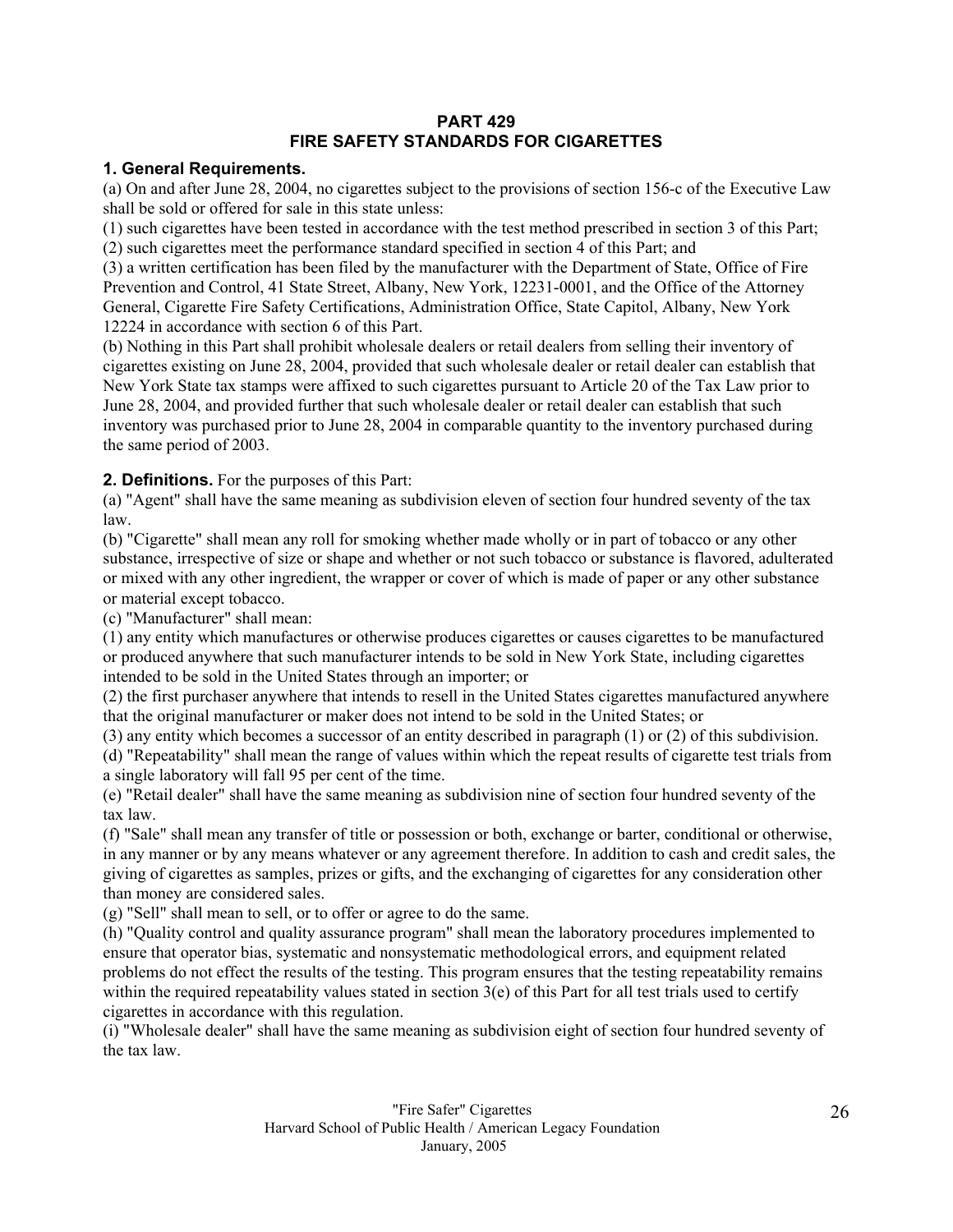## **3. Test Method.**

(a) Testing of cigarettes shall be conducted in accordance with the American Society of Testing and Materials ("ASTM") standard E2187-02b "Standard Test Method for Measuring the Ignition Strength of Cigarettes," subject to the modifications stated in Appendix A to this Part. This standard may be obtained from the publisher at ASTM International, 100 Barr Harbor Drive, P. O. Box C700, W. Conshohocken, Pennsylvania 19428-2959. This material is available for public inspection and distribution at the Department of State, Office of Fire Prevention and Control, 41 State Street, Albany, New York 12231-0001. (b) Testing shall be conducted on 10 layers of filter paper.

(c) Forty replicate tests shall comprise a complete test trial for each cigarette tested.

(d) The performance standard required by section 4 of this Part shall only be applied to a complete test trial. (e) Laboratories conducting testing in accordance with this section shall implement a quality control and quality assurance program that includes a procedure that will determine the repeatability of the testing results. The repeatability value shall be no greater than 0.19 pursuant to section 4 of this Part.

## **4. Performance Standard.**

(a) When tested in accordance with section 3 of this Part, no more than 25 percent of the cigarettes tested in a test trial shall exhibit full length burns.

(b) Each cigarette listed in a certification submitted pursuant to section 6 of this Part that uses lowered permeability bands in the cigarette paper to achieve compliance with the performance standard set forth in subdivision (a) of this section shall have at least two nominally identical bands on the paper surrounding the tobacco column. At least one complete band shall be located at least 15 millimeters from the lighting end of the cigarette. For cigarettes on which the bands are positioned by design, there shall be at least two bands fully located at least 15 millimeters from the lighting end and 10 millimeters from the filter end of the tobacco column (or 10 millimeters from the labeled end of the tobacco column for a non-filtered cigarette). (c) The manufacturer or manufacturers of a cigarette that the Office of Fire Prevention and Control determines cannot be tested in accordance with the test method prescribed in section 3 of this Part shall propose a test method and performance standard for such cigarette to the Office of Fire Prevention and Control. Upon approval of the proposed test method and a determination by the Office of Fire Prevention and Control that the performance standard proposed by the manufacturer or manufacturers is equivalent to the performance standard prescribed in section 4 of this Part, the manufacturer or manufacturers may employ such test method and performance standard to certify such cigarette pursuant to section 6 of this Part. All other applicable requirements of this Part shall apply to such manufacturer or manufacturers.

## **5. Test Data.**

In order to ensure compliance with the performance standard specified in section 4 of this Part, data from testing conducted by manufacturers to comply with this performance standard shall be kept on file by such manufacturers for a period of 3 (three) years and shall be sent to the Office of Fire Prevention and Control upon its request, and to the Office of the Attorney General upon its request, at the addresses specified in section 1(a)(3) of this Part.

# **6. Certification.**

(a) Each manufacturer shall submit a written certification attesting that:

(1) each cigarette listed in the certification has been tested in accordance with section 3 of this Part; and

(2) each cigarette listed in the certification meets the performance standard set forth in section 4 of this Part.

(b) Each cigarette listed in the certification shall be described with the following information:

- 1. brand (i.e., the trade name on the package)
- 2. style (e.g., light, ultra light)
- 3. length in millimeters
- 4. circumference in millimeters
- 5. flavor (e.g., menthol, chocolate) if applicable

"Fire Safer" Cigarettes Harvard School of Public Health / American Legacy Foundation January, 2005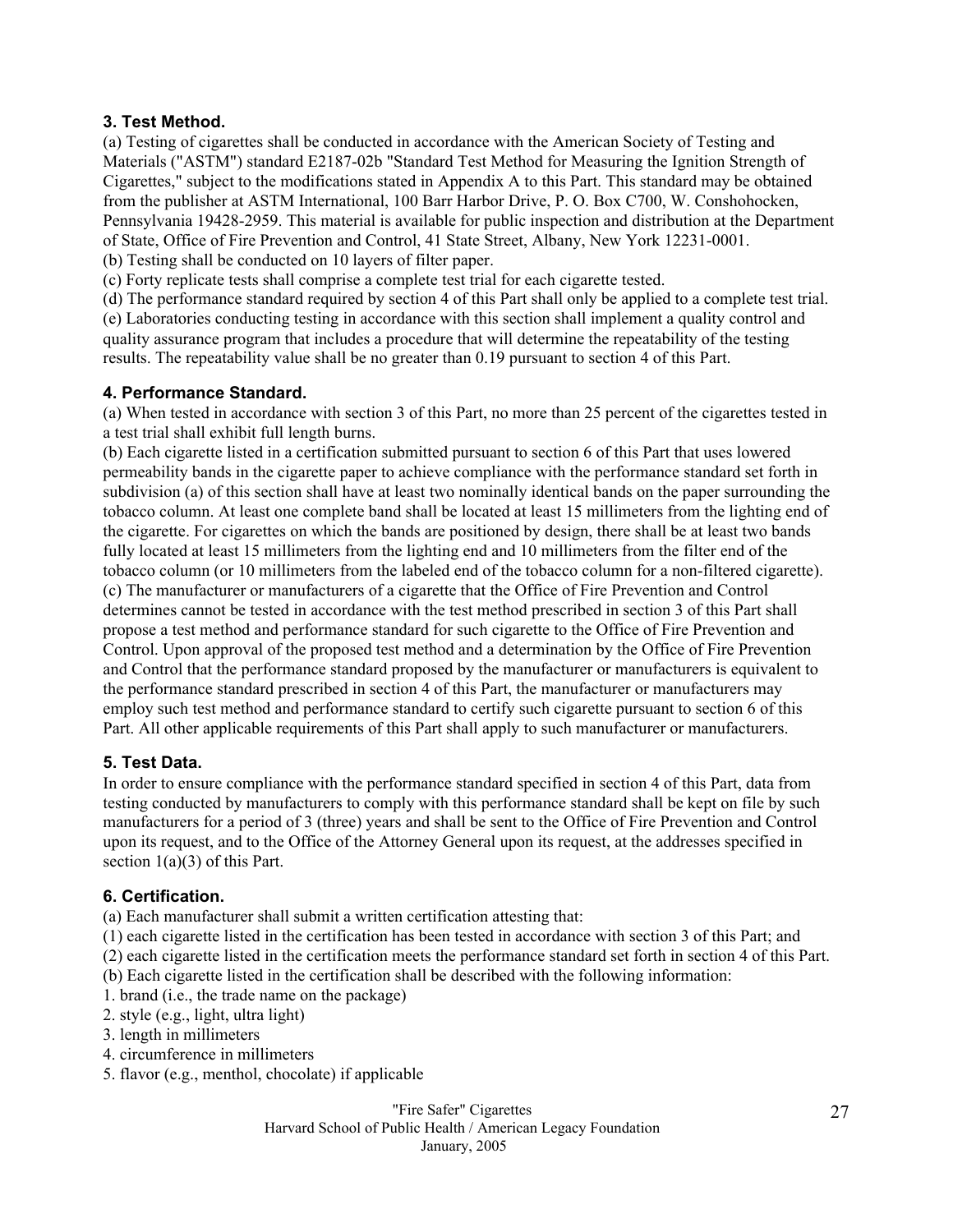- 6. filter or non-filter
- 7. package description (e.g., soft pack, box)
- 8. marking approved in accordance with section 8 of this Part.
- (c) Each cigarette certified under this section shall be re-certified every three years.

## **7. Notification of Certification.**

Manufacturers certifying cigarettes in accordance with section 6 of this Part shall provide a copy of such certifications to all wholesale dealers and agents to which they sell cigarettes, and shall also provide sufficient copies of an illustration of the cigarette packaging marking utilized by the manufacturer pursuant to section 8 of this Part for each retailer to which the wholesale dealers and agents sell cigarettes. Wholesale dealers and agents shall provide a copy of these cigarette packaging markings received from manufacturers to all retail dealers to which they sell cigarettes. Wholesale dealers, agents, and retail dealers shall permit the Office and Fire Prevention and Control to inspect markings of cigarette packaging marked in accordance with section 8 of this Part.

## **8. Marking of Cigarette Packaging.**

(a) Cigarettes which have been certified by a manufacturer in accordance with section 6 of this Part shall be marked to indicate compliance with the requirements of this Part. Such marking shall be in eight point type or larger and consist of :

(1) Modification of the product UPC Code to include a visible mark printed at or around the area of the UPC Code. Such mark may consist of alphanumeric or symbolic character(s) permanently stamped, engraved, embossed or printed in conjunction with the UPC; or

(2) Any visible combination of alphanumeric or symbolic character(s) permanently stamped, engraved, or embossed upon the cigarette package or cellophane wrap; or

(3) Printed, stamped, engraved or embossed text that indicates that the cigarettes meet New York Standards. (b) Such marking shall be unique to packages that meet New York Standards.

(c) A manufacturer must use only one marking, and must apply this marking uniformly for all packages (including but not limited to packs, cartons, and cases) and brands marketed by that manufacturer.

(d) The Office of Fire Prevention and Control must be notified at the address specified in section 1(c) of this Part as to the marking which is selected.

(e) Prior to the certification of any cigarette, a manufacturer shall present its proposed marking to the Office of Fire Prevention and Control for approval. Upon receipt of the request, the Office of Fire Prevention and Control will approve or disapprove the marking offered. Proposed markings shall be deemed approved if the Office of Fire Prevention and Control fails to act within 10 business days of receiving a request for approval. (f) No manufacturer shall modify its approved marking unless the modification has been approved by the Office of Fire Prevention and Control in accordance with this section.

# **9. Severability.**

If any clause, sentence, paragraph, or section of this Part be adjudged by any court of competent jurisdiction to be invalid, such judgment shall not affect, impair or invalidate the remainder hereof but shall be applied in its operation to the clause, sentence, paragraph, or section hereof directly involved in the controversy in which such judgment shall have been rendered.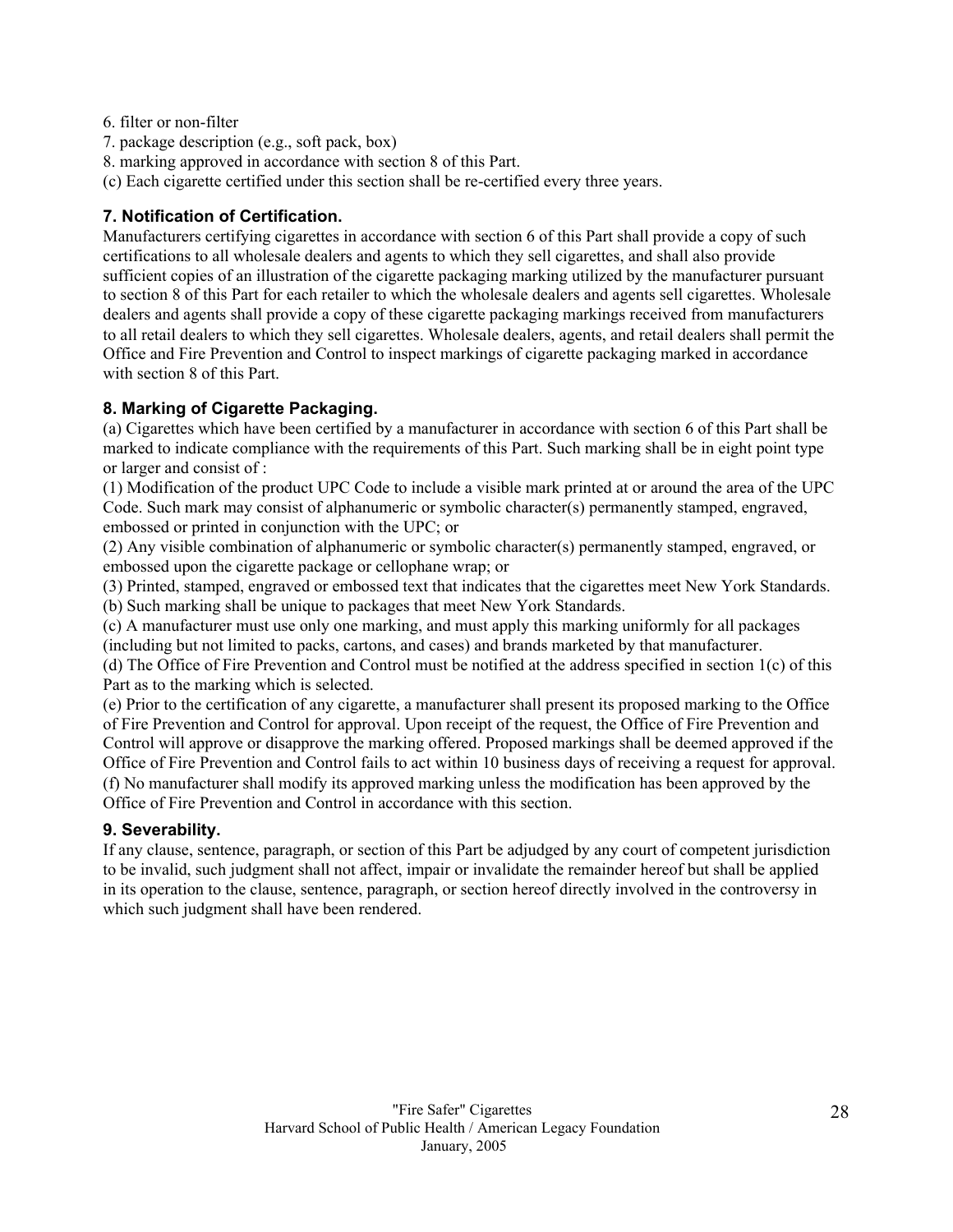# **APPENDIX B**

# **DETERMINATION OF THE IGNITION STRENGTH OF TEN TYPES OF CIGARETTE BRANDS**

#### **Summary of Test Method**

The test method is used to determine the ignition strength of cigarettes in accordance with the requirements of ASTM E2187-02b "Standard Test Method for Measuring the Ignition Strength of Cigarettes" as modified by Appendix A of Part 429 of Title 19 of the New York Code of Rules and regulations, both documents being incorporated herein by reference. In brief, the ignition strength of a cigarette (IS) is determined by the results of forty (40) individual tests in which a lit cigarette is placed on a specified substrate in a draft-free environment and observed to determine whether or not the tobacco column burns through its full length. The number of full-length burns (FLB) divided by forty and multiplied by 100 is the percentage of full-length burns (PFLB). The test procedure is summarized in greater detail below. The referenced documents take precedence.

#### **Material Preparation**

#### **1. Filter Papers**

**Initial Inspection and Acceptance.** Upon receipt of Whatman #2 ash-free cellulosic filter paper from the supplier, an acceptance study was conducted by weighing 5 randomly selected samples of 15 sheets of paper in dry and moist conditions separately, as specified in ASTM E2187-02b section 9.3.1 and 9.3.2. These results are tabulated below.

|           | Table 2<br><b>Filter Paper Acceptance</b>            |           |           |                      |                       |        |  |  |  |  |  |
|-----------|------------------------------------------------------|-----------|-----------|----------------------|-----------------------|--------|--|--|--|--|--|
| Whatman   | Paper                                                | Average   | Standard  | <b>ASTM</b> Criteria |                       | Pass / |  |  |  |  |  |
| Batch No. | Conditioning                                         | Weight, g | Deviation | Average<br>Weight, g | Standard<br>Deviation | Fail   |  |  |  |  |  |
| E1565283  | Dried at 60°C for<br>12h                             | 24.5      | 0.2       | $24.7 \pm 0.5$       | ${}_{0.3}$            | Passed |  |  |  |  |  |
|           | Conditioned at<br>E1565283 55%RH and 23°C<br>for 12h | 25.9      | 0.2       | $26.1 \pm 0.5$       | ${}_{0.3}$            | Passed |  |  |  |  |  |

**Filter Paper Conditioning.** Prior to testing sets of no more than 15 sheets of filter paper were conditioned in an environmental chamber at a relative humidity of  $55 \pm 5\%$  and a temperature of 23  $\pm$  3 °C for at least 8 hours. These filter papers were moved from the environmental chamber and stored in upright position with approximately 1mm spacing between the sets to enable free access of air to the specimens.

#### **2. Cigarettes**

**Conditioning.** Prior to testing cigarettes were conditioned in an environmental chamber at a relative humidity of 55  $\pm$  5% and a temperature of 23  $\pm$  3  $\circ$ C for at least 24 hours. They were stored vertically in a small glass beaker with the number of cigarettes being sufficiently small as to enable free air access to all cigarettes. A maximum of 20 cigarettes were stored in each 250ml glass beakers.

#### **Apparatus and Equipment**

The apparatus and equipment required for testing meets the specifications provided in ASTM E2187-02b section 7. The major components required for testing are listed below.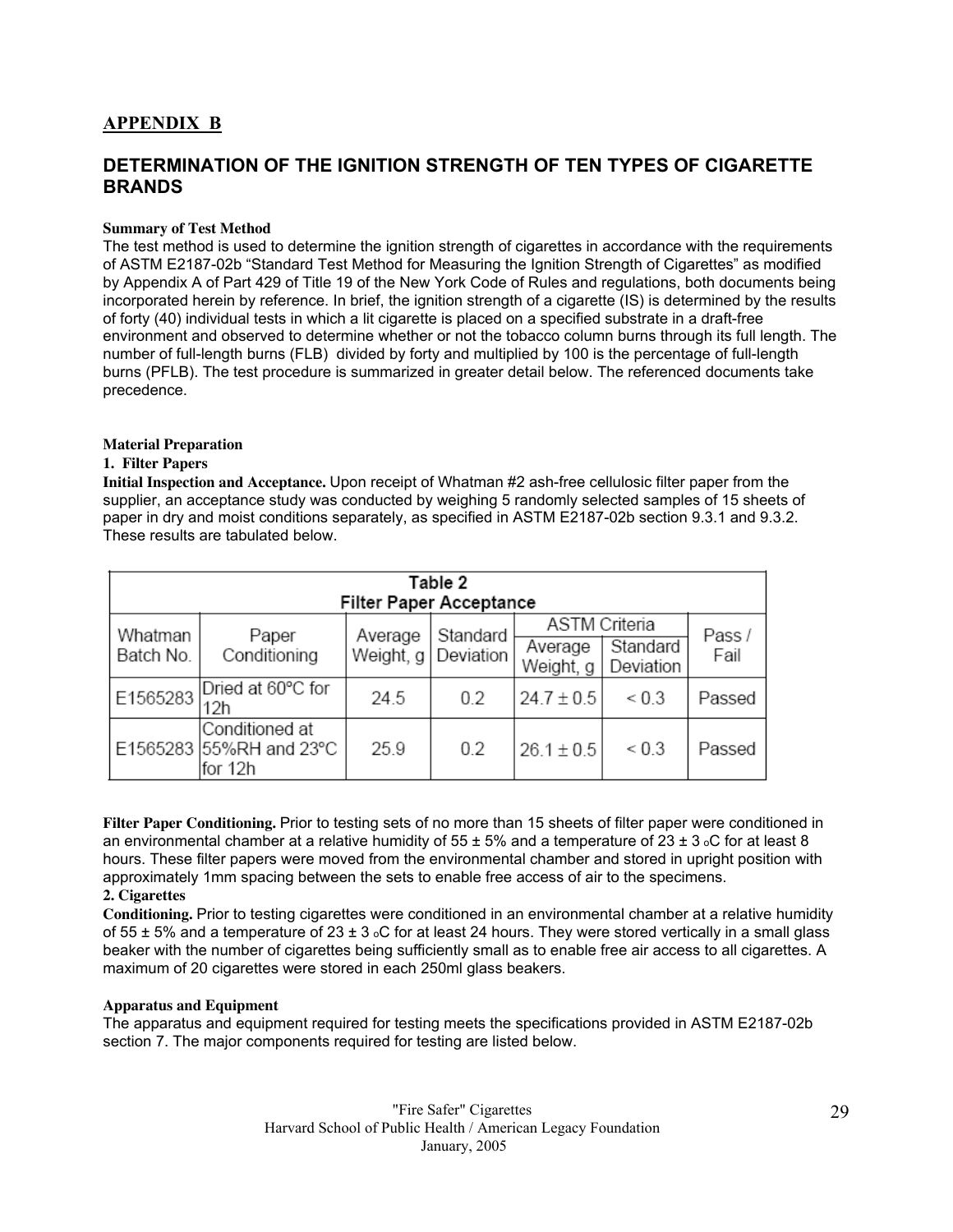|                 | Table 3                                         |             |             |                |  |  |  |  |  |  |  |
|-----------------|-------------------------------------------------|-------------|-------------|----------------|--|--|--|--|--|--|--|
|                 | List of Major Components                        |             |             |                |  |  |  |  |  |  |  |
|                 |                                                 |             |             | Amt.           |  |  |  |  |  |  |  |
| ID              | Equipment/Material                              | Brand       | Part No.    | Required       |  |  |  |  |  |  |  |
| 1               | Plexiglas Test Chambers                         |             |             | 4              |  |  |  |  |  |  |  |
| $\overline{2}$  | Brass hold down ring                            | ٠           |             | $\overline{4}$ |  |  |  |  |  |  |  |
| 3               | Cigarette motion restrainers                    |             |             | 4              |  |  |  |  |  |  |  |
| 4               | Vacuum pump (23I/min)                           | Cole-Palmer | 7530-40     | 1              |  |  |  |  |  |  |  |
| 5               | Rotameter(1000 ml/min)                          | Cole-Palmer | N092-04     | 1              |  |  |  |  |  |  |  |
| 6               | Particulate Filter (150mmLx20mmD, plastic tube) | Fisher      | F19961-0000 | 1              |  |  |  |  |  |  |  |
| $\overline{9}$  | Cigarette holder                                |             |             | 1              |  |  |  |  |  |  |  |
| 10              | Environmental Conditioning Chamber              | Thermotron  | SMS-8S      | 1              |  |  |  |  |  |  |  |
| 11              | <b>Beakers</b>                                  | Cole-Palmer | U-34502-07  | 42             |  |  |  |  |  |  |  |
| 12              | Temperature & Humidity Chart Recorder           | Dickson     | <b>THDX</b> | 1              |  |  |  |  |  |  |  |
| 14              | Psychrometer                                    | Cole-Palmer | U-03312-40  | 1              |  |  |  |  |  |  |  |
| 16              | Butane Gas lighter                              |             |             | 6              |  |  |  |  |  |  |  |
| 18              | Flow meter (glass with Al container)            | Cole-Palmer | U-32044-16  | 1              |  |  |  |  |  |  |  |
| 19              | Filter Paper Holder                             |             |             | 4              |  |  |  |  |  |  |  |
| 20              | Hoods for circulation                           |             |             | 4              |  |  |  |  |  |  |  |
| 21              | Tubing                                          |             |             |                |  |  |  |  |  |  |  |
| 22              | Glass Wool for vacuum filter                    |             |             |                |  |  |  |  |  |  |  |
| 24              | Bench for the test lab                          | Global Ind. | GL-183985/+ | 1              |  |  |  |  |  |  |  |
| 25              | Freezer                                         | Frigidaire  | FFU20F3AW1  | 1              |  |  |  |  |  |  |  |
| 26              | Non-combustible, covered waste container        | Grainger    |             |                |  |  |  |  |  |  |  |
| $\overline{27}$ | Humidifier                                      | Emerson     | MoistAir    | 2              |  |  |  |  |  |  |  |

**Procedure.** Testing of cigarettes was conducted in accordance with the ASTM standard E2187-02b "Standard Test Method for Measuring the Ignition Strength of Cigarettes". The test steps are provided below:

**1.** Turn on the exhaust system designated for removal of test combustion products 30 min prior to beginning testing.

**2.** Ensure that the filter paper holder is in the test chamber at the geometric center of its bottom.

Cover the chimney on the test chamber.

**3.** Conduct the test using 10 layers of filter paper.

**3.1** Immediately before testing, place the proper number of filter papers on the filter paper holder and place the metal test rim on top. Discard filter papers that will not lay flat.

**3.2** Place the cigarette holder on the floor of the chamber, just forward of the center of the filter paper holder. **4** Without delay, remove a cigarette from the conditioned space. Insert the unmarked end of the

cigarette into the cigarette ignition system and hold it in a horizontal position. Turn on the air draw. Hold the ignition flame just in front of the marked end of the cigarette for as long as is necessary to achieve uniform ignition without passing the 5 mm mark. During the ignition process, the cigarette shall be rotated as needed to obtain an approximately symmetrical burn. Note: If the operator is performing concurrent determinations in multiple test chambers, the operator shall not light a third cigarette until each of the first two cigarettes has been placed on its respective set of filter papers. No more than two cigarettes shall be in the pre-burn stage at any time.

**5** Holding the cigarette vertically, coal end up and under a 600 ml beaker, transport the cigarette to the test chamber.

**5.1** Place the lit cigarette, in a horizontal position with the cigarette paper seam up, in the cigarette holder.

**5.2** Simultaneously close the door and remove the chimney cover.

**5.3** If the cigarette self-extinguishes while in the cigarette holder, terminate the determination and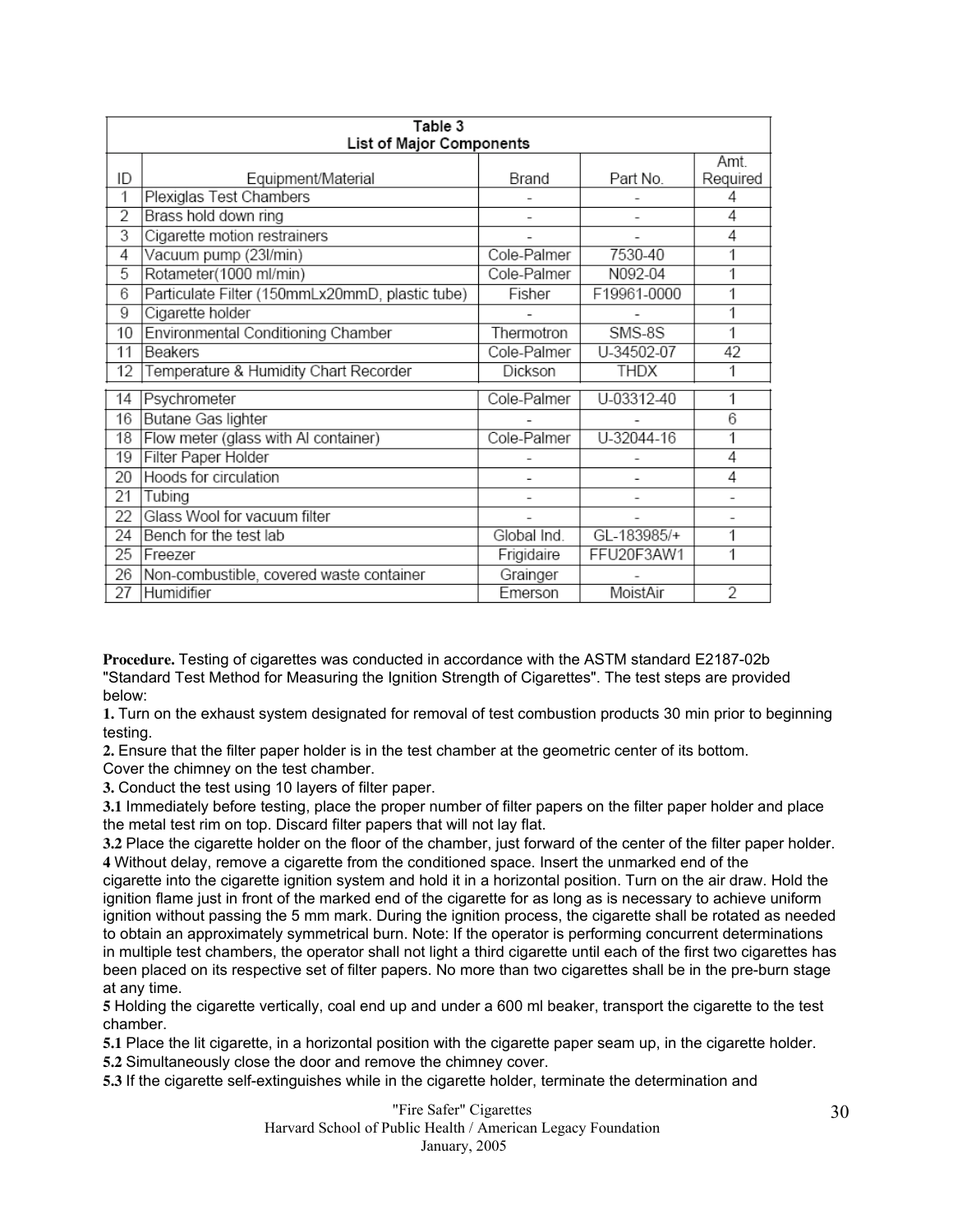record the results as a self-extinguishment, noting that this occurred in the holder. This attempt shall count as a valid determination. The test operator shall be permitted to re-use this set of sheets of filter paper. However, if the room is not at the standard conditioning temperature and humidity, the paper shall be reconditioned in the humidity chamber.

**5.4** When the cigarette has burned to the 15 mm mark, simultaneously cover the chimney and open the chamber door, gently remove the cigarette from the holder, and move the holder to the front corner of the test chamber.

**5.5** Gently lay the cigarette with the ash still attached onto the top of the filter papers so that the nonignited end is placed between the appropriately sized cigarette anti-roll parallel metal pins. The cigarette paper seam shall be turned up. Do not drop the cigarette onto the filter papers and do not press the coal into the papers. If the ash falls off during any part of the transport or positioning process, terminate the determination and begin again; do not count the attempt.

**5.6** Without delay, simultaneously remove the chimney cover and gently close the door.

**6.** Observe the burning cigarette. The smoke plume near the cigarette must remain undisturbed. If it does not, the chamber and exhaust system shall be re-checked. If the chamber and exhaust system are behaving properly, but the particular test cigarettes continue to produce disturbed smoke plumes, this observation shall be noted on the test sheet.

**7.** Record the following results:

**7.1** Any of the tobacco column burns to or past the front plane of the tipping paper (filter tip cigarettes) or past the tips of the metal pins for non-filter tip cigarettes; or

**7.2** The burning ceases before reaching the front plane of the tipping paper (filter tip cigarettes) or the tips of the metal pins for non-filter tip cigarettes.

**7.3** The observations stated in 10.5.3 and 10.6.

**8.** Ensure that neither the cigarette nor the filter papers are burning.

**9.** Open the test chamber door to allow air to circulate throughout its volume. After the chamber has cleared, prepare for the next determination.

**10.** Repeat the determination with each cigarette 40 times per test. Calculate the fraction of determinations in which the cigarettes burned their full length. This fraction is the test result.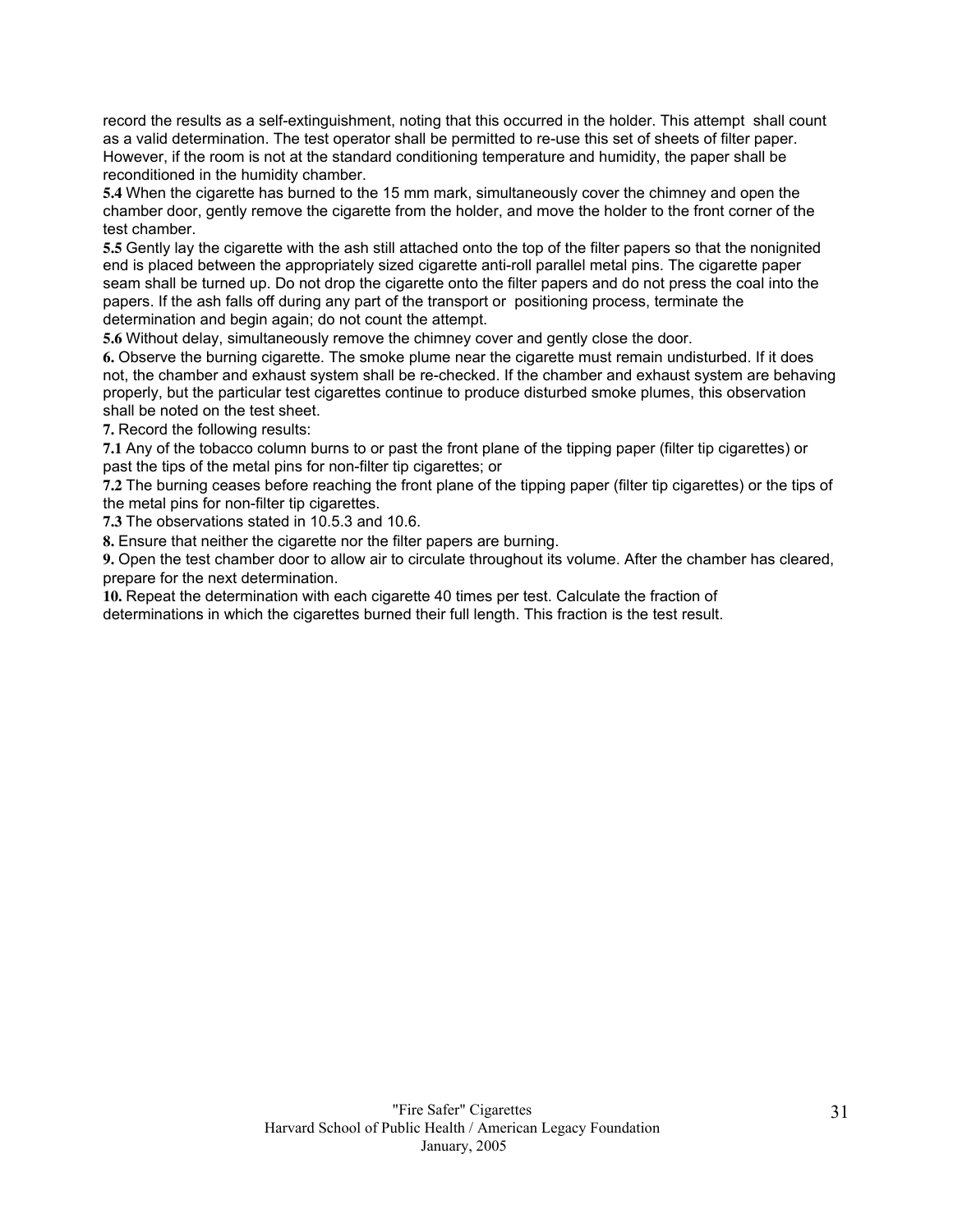## **APPENDIX C**

#### **CIGARETTE IGNITION PROPENSITY TEST RESULTS**

|                | <b>NY</b>        | <b>NY</b>        | $N\mathbf{Y}$             | <b>NY</b>        | <b>NY</b>                 | MA                        | MA                        | MA                        | MA                        | MA                        | <b>CA</b>        | <b>CA</b>                 | <b>CA</b>        | CA                        | CA                        |
|----------------|------------------|------------------|---------------------------|------------------|---------------------------|---------------------------|---------------------------|---------------------------|---------------------------|---------------------------|------------------|---------------------------|------------------|---------------------------|---------------------------|
| <b>Trial</b>   | $\mathbf N$      | $\mathbf C$      | $\mathbf K$               | <b>MR</b>        | ML                        | N                         | $\mathbf C$               | K                         | <b>MR</b>                 | ML                        | $\mathbf N$      | $\mathbf C$               | $\mathbf K$      | <b>MR</b>                 | ML                        |
|                | E                | B                | E                         | E                | E                         | F                         | F                         | F                         | F                         | F                         | F                | F                         | F                | F                         | $\boldsymbol{\mathrm{F}}$ |
| $\overline{c}$ | E                | B                | E                         | E                | E                         | $\boldsymbol{\mathrm{F}}$ | $\boldsymbol{F}$          | F                         | F                         | $\mathbf{F}$              | F                | F                         | F                | $\boldsymbol{\mathrm{F}}$ | $\boldsymbol{\mathrm{F}}$ |
| 3              | E                | F                | E                         | E                | E                         | $\boldsymbol{\mathrm{F}}$ | $\boldsymbol{F}$          | F                         | $\mathbf F$               | $\boldsymbol{F}$          | F                | $\boldsymbol{F}$          | $\boldsymbol{F}$ | $\boldsymbol{F}$          | $\boldsymbol{\mathrm{F}}$ |
| $\overline{4}$ | E                | E                | E                         | E                | E                         | $\boldsymbol{\mathrm{F}}$ | ${\bf F}$                 | ${\bf F}$                 | F                         | $\mathbf{F}$              | F                | $\mathbf{F}$              | $\mathbf{F}$     | $\boldsymbol{\mathrm{F}}$ | $\boldsymbol{\mathrm{F}}$ |
| 5              | E                | E                | E                         | E                | F                         | $\mathbf{F}$              | F                         | F                         | F                         | F                         | F                | F                         | F                | $\mathbf{F}$              | ${\bf F}$                 |
| 6              | E                | E                | E                         | F                | E                         | ${\bf F}$                 | ${\bf F}$                 | $\boldsymbol{F}$          | F                         | F                         | F                | $\mathbf{F}$              | $\mathbf{F}$     | $\mathbf{F}$              | ${\bf F}$                 |
| $\overline{7}$ | E                | $\boldsymbol{B}$ | E                         | F                | B                         | F                         | $\boldsymbol{F}$          | F                         | F                         | F                         | F                | F                         | F                | $\mathbf{F}$              | $\boldsymbol{F}$          |
| $8\,$          | E                | E                | E                         | F                | E                         | $\boldsymbol{\mathrm{F}}$ | F                         | F                         | $\boldsymbol{F}$          | $\boldsymbol{F}$          | F                | $\mathbf{F}$              | F                | $\boldsymbol{F}$          | $\boldsymbol{\mathrm{F}}$ |
| 9              | E                | E                | $\boldsymbol{\mathrm{F}}$ | $\mathbf F$      | E                         | $\boldsymbol{\mathrm{F}}$ | ${\bf F}$                 | $\boldsymbol{\mathrm{F}}$ | $\mathbf F$               | $\boldsymbol{F}$          | $\boldsymbol{F}$ | $\mathbf F$               | ${\bf F}$        | $\mathbf F$               | $\boldsymbol{\mathrm{F}}$ |
| 10             | E                | E                | E                         | E                | B                         | ${\bf F}$                 | $\boldsymbol{F}$          | F                         | F                         | F                         | $\boldsymbol{F}$ | F                         | F                | ${\bf F}$                 | $\boldsymbol{F}$          |
| 11             | E                | E                | E                         | E                | E                         | $\mathbf{F}$              | $\boldsymbol{F}$          | F                         | F                         | F                         | $\boldsymbol{F}$ | F                         | F                | F                         | ${\bf F}$                 |
| 12             | E                | E                | E                         | F                | E                         | $\boldsymbol{\mathrm{F}}$ | F                         | F                         | $\mathbf F$               | $\mathbf{F}$              | $\boldsymbol{F}$ | $\mathbf{F}$              | $\overline{F}$   | $\overline{F}$            | ${\bf F}$                 |
| 13             | E                | E                | E                         | E                | E                         | ${\bf F}$                 | F                         | $\boldsymbol{F}$          | F                         | F                         | F                | $\mathbf{F}$              | F                | $\mathbf{F}$              | ${\bf F}$                 |
| 14             | E                | E                | E                         | E                | E                         | ${\bf F}$                 | F                         | F                         | F                         | F                         | F                | F                         | F                | $\boldsymbol{F}$          | $\boldsymbol{\mathrm{F}}$ |
| 15             | E                | E                | E                         | E                | E                         | $\boldsymbol{F}$          | $\boldsymbol{F}$          | $\boldsymbol{F}$          | $\boldsymbol{F}$          | $\mathbf{F}$              | $\boldsymbol{F}$ | $\boldsymbol{F}$          | F                | $\boldsymbol{F}$          | $\mathbf{F}$              |
| 16             | $\boldsymbol{F}$ | E                | E                         | E                | E                         | $\boldsymbol{\mathrm{F}}$ | ${\bf F}$                 | $\boldsymbol{F}$          | ${\bf F}$                 | ${\bf F}$                 | $\boldsymbol{F}$ | ${\bf F}$                 | ${\bf F}$        | ${\bf F}$                 | ${\bf F}$                 |
| 17             | E                | E                | E                         | E                | E                         | $\mathbf{F}$              | $\boldsymbol{F}$          | F                         | F                         | F                         | F                | F                         | F                | $\mathbf{F}$              | $\boldsymbol{F}$          |
| 18             | E                | E                | E                         | E                | E                         | $\boldsymbol{\mathrm{F}}$ | F                         | F                         | $\boldsymbol{F}$          | $\mathbf F$               | $\boldsymbol{F}$ | F                         | F                | $\boldsymbol{\mathrm{F}}$ | $\boldsymbol{\mathrm{F}}$ |
| 19             | E                | B                | E                         | E                | E                         | $\mathbf{F}$              | $\overline{F}$            | $\mathbf F$               | F                         | F                         | F                | F                         | $\overline{F}$   | $\overline{F}$            | ${\bf F}$                 |
| 20             | E                | E                | E                         | E                | E                         | ${\bf F}$                 | $\boldsymbol{F}$          | F                         | F                         | $\boldsymbol{F}$          | F                | $\mathbf{F}$              | F                | ${\bf F}$                 | $\boldsymbol{\mathrm{F}}$ |
| 21             | E                | E                | E                         | E                | E                         | $\boldsymbol{F}$          | $\boldsymbol{F}$          | $\boldsymbol{F}$          | ${\bf F}$                 | $\mathbf{F}$              | F                | $\mathbf F$               | $\boldsymbol{F}$ | $\boldsymbol{\mathrm{F}}$ | $\boldsymbol{\mathrm{F}}$ |
| 22             | E                | E                | E                         | E                | E                         | $\boldsymbol{F}$          | $\boldsymbol{\mathrm{F}}$ | $\boldsymbol{F}$          | $\boldsymbol{\mathrm{F}}$ | ${\bf F}$                 | $\boldsymbol{F}$ | F                         | $\mathbf{F}$     | $\boldsymbol{\mathrm{F}}$ | $\boldsymbol{\mathrm{F}}$ |
| 23             | E                | $\boldsymbol{B}$ | ${\bf F}$                 | E                | E                         | ${\bf F}$                 | ${\bf F}$                 | ${\bf F}$                 | $\mathbf F$               | $\overline{F}$            | $\boldsymbol{F}$ | ${\bf F}$                 | $\mathbf{F}$     | $\mathbf{F}$              | ${\bf F}$                 |
| 24             | E                | E                | $\boldsymbol{B}$          | E                | E                         | ${\bf F}$                 | $\mathbf F$               | $\mathbf F$               | F                         | $\mathbf{F}$              | $\boldsymbol{F}$ | $\mathbf{F}$              | F                | $\mathbf{F}$              | ${\bf F}$                 |
| 25             | E                | E                | E                         | $\boldsymbol{F}$ | B                         | $\boldsymbol{F}$          | F                         | F                         | $\mathbf{F}$              | F                         | F                | F                         | F                | $\mathbf{F}$              | $\boldsymbol{\mathrm{F}}$ |
| 26             | E                | E                | E                         | E                | E                         | $\overline{F}$            | F                         | $\mathbf F$               | F                         | F                         | F                | F                         | $\overline{F}$   | F                         | ${\bf F}$                 |
| 27             | Ε                | E                | E                         | F                | E                         | $\boldsymbol{F}$          | F                         | F                         | F                         | F                         | F                | F                         | F                | F                         | $\boldsymbol{\mathrm{F}}$ |
| 28             | E                | E                | E                         | $\boldsymbol{F}$ | E                         | $\boldsymbol{\mathrm{F}}$ | $\boldsymbol{\mathrm{F}}$ | $\boldsymbol{F}$          | $\boldsymbol{\mathrm{F}}$ | $\mathbf F$               | $\boldsymbol{F}$ | $\boldsymbol{F}$          | ${\bf F}$        | $\boldsymbol{\mathrm{F}}$ | $\boldsymbol{F}$          |
| 29             | E                | E                | $\boldsymbol{F}$          | E                | E                         | ${\bf F}$                 | $\boldsymbol{F}$          | F                         | $\boldsymbol{F}$          | $\boldsymbol{F}$          | F                | ${\bf F}$                 | F                | ${\bf F}$                 | F                         |
| 30             | E                | E                | E                         | F                | E                         | F                         | F                         | F                         | F                         | F                         | F                | F                         | F                | F                         | F                         |
| 31             | E                | E                | E                         | E                | E                         | ${\bf F}$                 | ${\bf F}$                 | F                         | F                         | $\mathbf{F}$              | F                | F                         | F                | F                         | ${\bf F}$                 |
| 32             | E                | E                | E                         | E                | E                         | F                         | F                         | F                         | F                         | $\overline{F}$            | $\overline{F}$   | E                         | $\overline{F}$   | ${\bf F}$                 | $\overline{F}$            |
| 33             | E                | B                | E                         | F                | B                         | $\mathbf{F}$              | $\boldsymbol{F}$          | F                         | F                         | F                         | F                | F                         | F                | $\boldsymbol{F}$          | F                         |
| 34             | E                | E                | E                         | $\boldsymbol{F}$ | $\boldsymbol{\mathrm{F}}$ | $\boldsymbol{\mathrm{F}}$ | $\boldsymbol{\mathrm{F}}$ | $\boldsymbol{\mathrm{F}}$ | $\boldsymbol{\mathrm{F}}$ | $\mathbf{F}$              | $\boldsymbol{F}$ | $\boldsymbol{\mathrm{F}}$ | ${\bf F}$        | $\boldsymbol{\mathrm{F}}$ | $\boldsymbol{\mathrm{F}}$ |
| 35             | E                | E                | ${\bf E}$                 | $\boldsymbol{B}$ | E                         | ${\bf F}$                 | ${\bf F}$                 | ${\bf F}$                 | $\boldsymbol{\mathrm{F}}$ | $\boldsymbol{\mathrm{F}}$ | ${\bf F}$        | ${\bf F}$                 | ${\bf F}$        | ${\bf F}$                 | ${\bf F}$                 |
| 36             | E                | E                | F                         | E                | E                         | $\overline{F}$            | ${\bf F}$                 | $\mathbf F$               | F                         | $\mathbf F$               | F                | F                         | F                | $\mathbf{F}$              | ${\bf F}$                 |
| 37             | $\boldsymbol{B}$ | E                | E                         | F                | E                         | ${\bf F}$                 | $\mathbf F$               | $\mathbf F$               | F                         | $\mathbf F$               | $\mathbf F$      | F                         | $\mathbf{F}$     | ${\bf F}$                 | ${\bf F}$                 |
| 38             | E                | E                | E                         | E                | E                         | $\overline{F}$            | $\mathbf F$               | $\mathbf F$               | F                         | F                         | F                | F                         | $\overline{F}$   | $\overline{F}$            | ${\bf F}$                 |
| 38             | E                | $\mathbf B$      | E                         | E                | E                         | ${\bf F}$                 | $\boldsymbol{\mathrm{F}}$ | $\boldsymbol{\mathrm{F}}$ | $\mathbf F$               | $\overline{F}$            | $\mathbf F$      | F                         | F                | ${\bf F}$                 | ${\bf F}$                 |
| 40             | E                | E                | E                         | B                | E                         | ${\bf F}$                 | ${\bf F}$                 | ${\bf F}$                 | F                         | ${\bf F}$                 | $\mathbf F$      | F                         | F                | ${\bf F}$                 | ${\bf F}$                 |

Legend: C = Camel Filter Hard Pack; K = Kool Filter Kings Soft Pack; MR = Marlboro Red Filter Hard Pack; ML = Marlboro Lights Filter Hard Pack Flip Top; N = Newport Menthol Kings Filter Soft Pack.

NY=New York; MA=Massachusetts; CA=California; F=Full-length burn; E=Extinguishment; B=Extinguishment in holder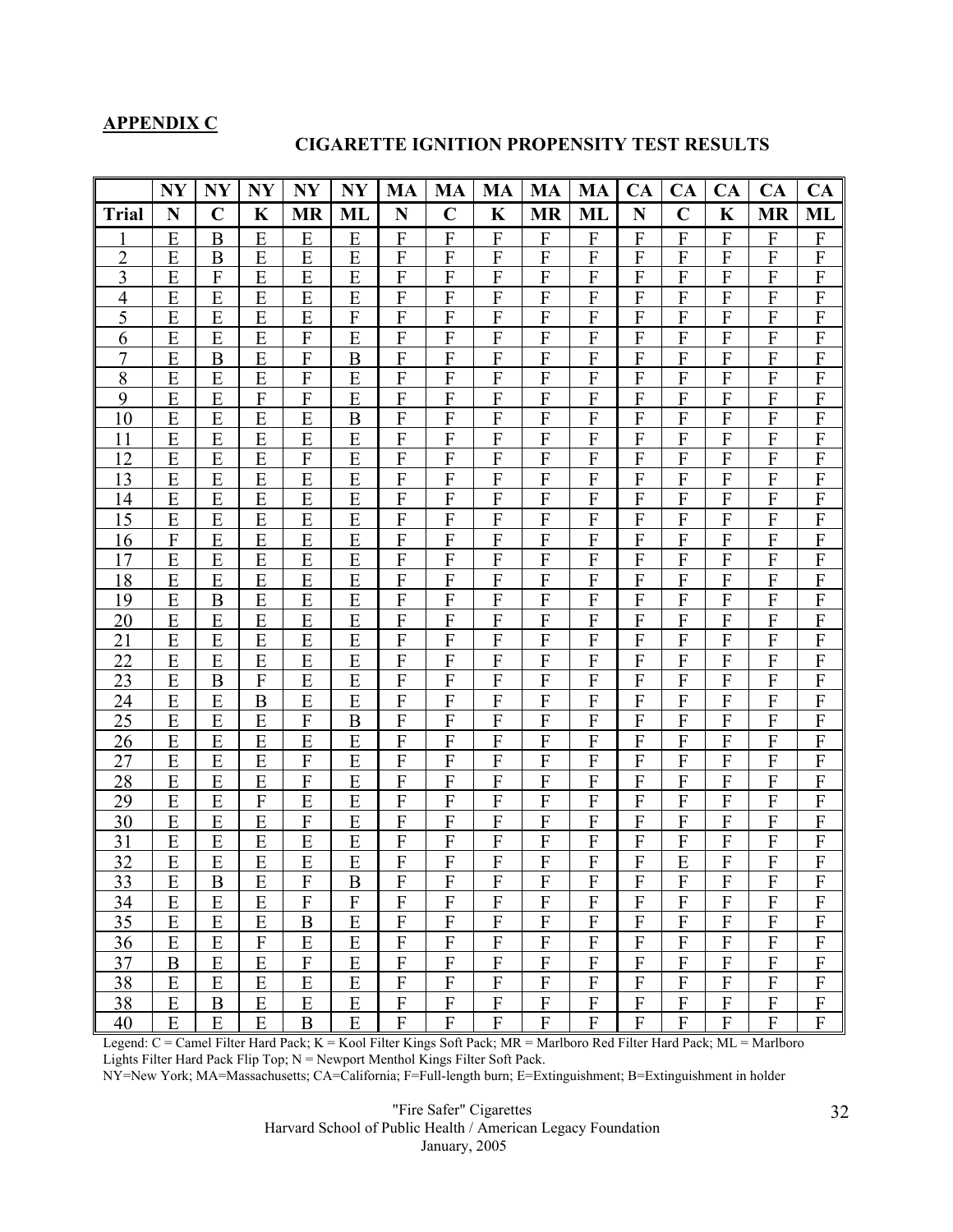# **APPENDIX D**

## **CIGARETTE BAND MEASUREMENT OF FIVE CIGARETTE BRAND TYPES**

#### **Summary of Test Method**

Cigarette paper band measurements were made on the cigarettes purchased by Harvard School of Public Health and submitted to Combustion Research Center of Kidde-Fenwal, Inc. on 0/12/2004 as a part of the cigarette ignition strength determination. Measurements were made in accordance to the draft procedure provided by New York Department of State, Office of Fire Prevention and Control (NYS OFPC). Description of the procedure is provided in section 8 and measured values are tabulated in section 8.

**Draft Procedure** *(Copied from the NYS OFPC provided draft procedure)*

Equipment: Light table

Rule with 0.5mm graduations 4" x 5" closing ("zip lock") bags Fine point "Exacto" knife

Number of cigarettes to be measured: 10 cigarettes, 5 from each of two packs.

a. Cigarette type

a. Filter cigarettes: slit the cigarette along its length, but don't take it apart.

Measure the distance from the end of the filter to the lighting end of the

tobacco column.

b. Non-filter cigarettes: measure the length of the tobacco column.

b. 2. Remove the tobacco and filter.

c.Mark the outside of each paper with the cigarette brand style code number and the number 1 through 10 to correspond with the lab notebook entry (e.g. code-1, code-2, code-3…)

d. Place the cigarette paper flat on a light table

- e. Determine if bands are present
- f. Measure (in mm to the nearest 0.5 mm):
	- a. length of paper

i. width of each band

ii. distance between bands

iii. distance from the lighting end to each band (lighting end to edge of band nearest lighting end.)

iv. distance from filter (label) end to the closest band [filter (label) end to edge of band nearest filter (label) end.]

g. Verify that the sum of the widths of the bands plus the distances between them and outside them equals the length of the tobacco column.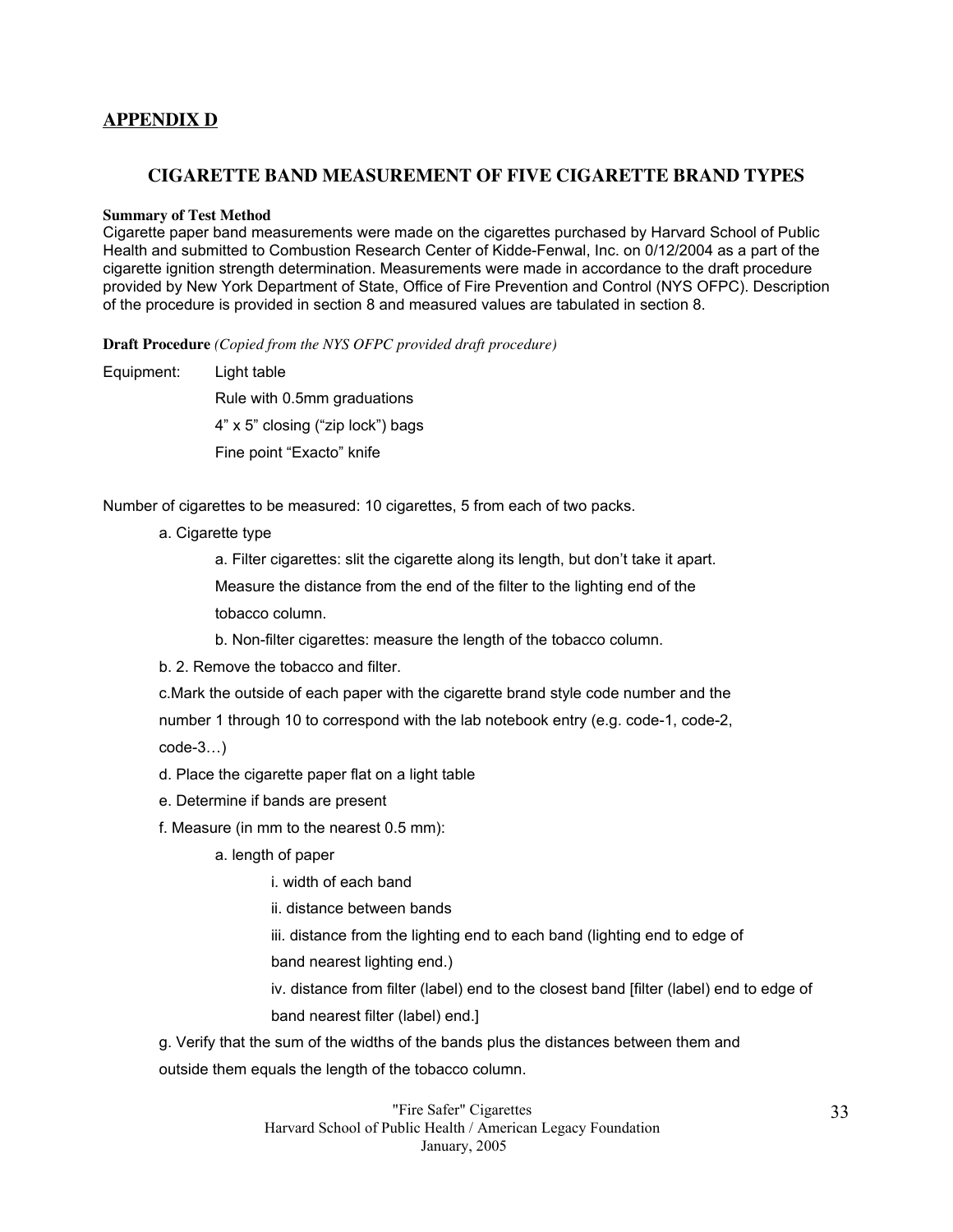#### h. Record results

a. If bands are present record

i. length of cigarette paper (length of tobacco rod)

ii. width of each band, in order from the lighting end  $(b_1, b_2, b_3 ...)$ 

iii. distance between each band in order from the lighting end  $(c_1, c_2 \ldots)$ 

iv. distance from the lighting end to each band in order from the lighting

end  $(d_1, d_2, d_3 ...)$  v. distance from the filter (label) end to the closest band

b. If no bands are present, record "no bands observed."

i. After the ten cigarette papers for a particular brand style have been measured, place the papers flat in a plastic bag. Label the bag with the cigarette brand style code.

#### **Figure 1: Illustration of cigarettes with 2 bands**

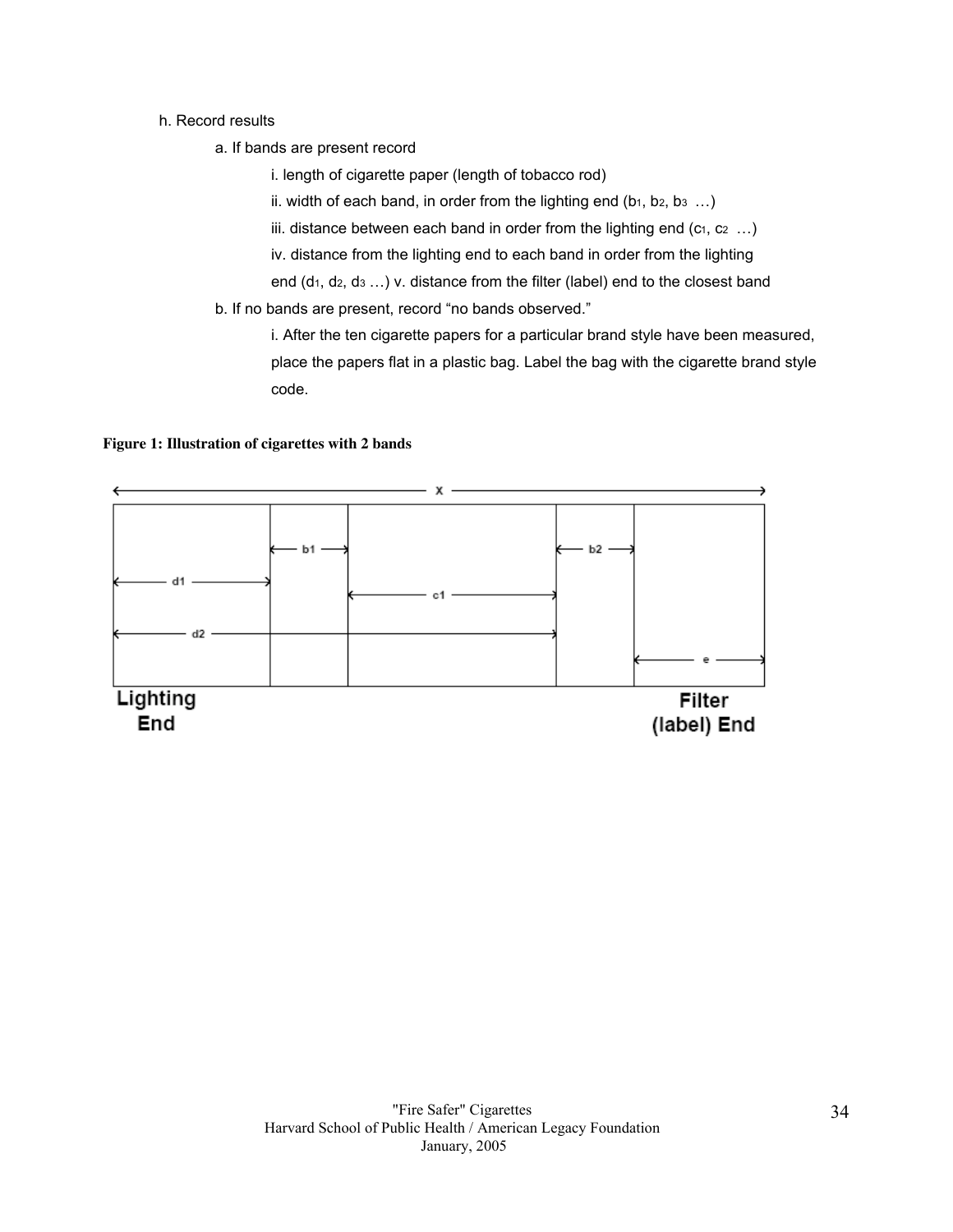## **Figure 2: Illustration of cigarettes with 3 bands**

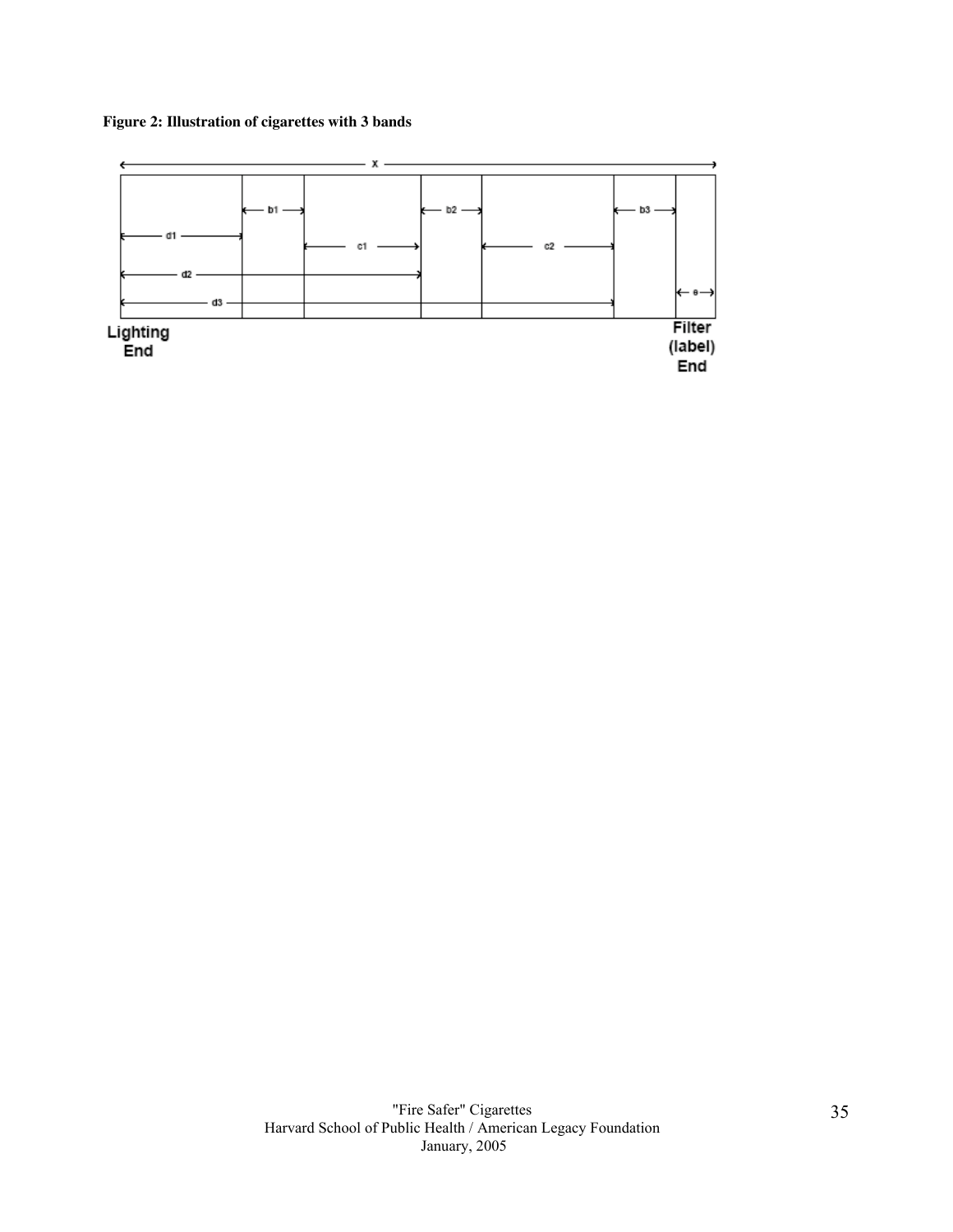# **APPENDIX E**

# Cigarette Banding Measurements

| <b>Overall Length (including filter)</b><br>$\left( \right)^{-2}$ = 27.224, p < 001<br>Camel<br>80.75<br>1.27<br>79.0, 81.0, 81.5, 81.0, 80.5, 81.0, 79.0, 80.5, 83.5, 80.5<br>Kool<br>82.35<br>3.24<br>80.0, 82.0, 91.0, 82.0, 82.0, 80.0, 82.5, 82.0, 82.5, 79.5<br>76.95<br>0.93<br>Marlboro Red<br>77.0, 76.0, 77.5, 78.0, 76.5, 76.5, 77.5, 76.5, 78.5, 75.5<br>81.55<br>Marlboro Lights<br>0.90<br>81.0, 82.0, 81.5, 80.5, 82.5, 80.0, 81.5, 81.5, 83.0, 82.0<br>81.85<br>0.78<br>81.0, 81.0, 81.0, 82.5, 82.5, 82.5, 82.5, 82.0, 83.0, 82.0<br>Newport<br><b>Tobacco Rod Length</b> ( $^{2}$ = 41.378, p < .001)<br>Camel<br>0.54<br>61.20<br>60.5, 61.0, 60.5, 61.0, 61.0, 62.0, 61.5, 62.0, 61.0, 61.5<br>Kool<br>62, 0 61.5, 62.0, 62.0, 61.5, 61.0, 61.0, 61.0, 61.5, 61.0<br>61.45<br>0.44<br>Marlboro Red<br>60.00<br>0.00<br>60.0, 60.0, 60.0, 60.0, 60.0, 60.0, 60.0, 60.0, 60.0, 60.0<br>55.85<br>0.24<br>56.0, 55.5, 56.0, 56.0, 56.0, 56.0, 55.5, 56.0, 55.5, 56.0<br>Marlboro Lights<br>62.05<br>0.44<br>62.0, 62.0, 62.0, 62.0, 62.0, 61.5, 63.0, 62.5, 61.5, 62.0<br>Newport<br><b>Number of Bands</b> ( $^{2}$ = 1.529, p = .821)<br>Camel<br>2.50<br>0.53<br>3, 2, 2, 2, 2, 2, 3, 3, 3, 3<br>Kool<br>2.40<br>0.52<br>3, 2, 3, 2, 2, 2, 3, 2, 2, 3<br>Marlboro Red<br>2.20<br>0.42<br>2, 2, 2, 2, 3, 2, 2, 2, 2, 3<br>0.52<br>Marlboro Lights<br>2.40<br>2, 3, 2, 2, 2, 3, 2, 3, 2, 3<br>2.30<br>0.48<br>2, 2, 3, 2, 3, 2, 3, 2, 2, 2<br>Newport<br><b>Band 1 Width</b> ( $^{2}$ =14.724, p = .005)<br>Camel<br>2.23<br>5.25<br>$4.0, 6.0, 6.0, 6.0, 6.0, 6.0, 6.0, 1.0, 9.0, 2.5$<br>Kool<br>5.05<br>1.46<br>$1.0, 5.5, 5.5, 6.0, 5.0, 5.0, 5.5, 6.0, 5.5, 5.5$<br>Marlboro Red<br>4.00<br>1.11<br>4.5, 4.0, 5.0, 4.5, 2.5, 4.5, 4.5, 4.5, 4.5, 1.5<br>3.90<br>1.43<br>Marlboro Lights<br>4.5, 4.0, 5.0, 4.5, 5.0, 1.0, 5.0, 3.0, 5.0, 2.0<br>5.15<br>1.73<br>Newport<br>5.5, 6.0, 6.0, 6.0, 3.0, 6.0, 1.0, 6.0, 6.0, 6.0<br><b>Band 1 to Band 2</b> ( $^{2}=33.667$ , p < 001)<br>Camel<br>18.00<br>0.00<br>18.0, 18.0, 18.0, 18.0, 18.0, 18.0, 18.0, 18.0, 18.0, 18.0<br>Kool<br>20.65<br>0.41<br>30.0, 21.0, 21.0, 20.5, 20.5, 21.0, 21.0, 20.0, 21.0, 20.5<br>20.0, 21.5, 22.0, 22.0, 23.0, 210., 21.0, 21.0, 21.0, 18.0<br>Marlboro Red<br>21.05<br>1.34<br>20.95<br>Marlboro Lights<br>0.60<br>22.0, 20.5, 21.5, 21.0, 20.0, 21.0, 21.5, 20.5, 21.0, 20.5<br>18.30<br>Newport<br>0.42<br>18.5, 18.0, 18.0, 18.0, 19.0, 18.5, 19.0, 18.0, 18.0, 18.0<br><b>Band 2 Width</b> ( $^{2}=36.680$ , p < .001)<br>Camel<br>6.00<br>0.00<br>Kool<br>5.40<br>0.39<br>5.0, 5.5, 5.5, 5.5, 5.0, 5.0, 6.0, 6.0, 5.5, 5.0<br>Marlboro Red<br>4.70<br>0.54<br>4.5, 3.5, 4.5, 4.5, 5.0, 4.5, 5.0, 5.0, 5.0, 5.5<br>4.70<br>Marlboro Lights<br>0.26<br>4.5, 4.5, 5.0, 5.0, 4.5, 4.5, 4.5, 4.5, 5.0, 5.0<br>0.00<br>Newport<br>6.00<br><b>Band 2 to Band 3</b> ( $^{2}$ =14.718, p = 0.05)<br>Camel<br>0.00<br>18.00<br>18.0, 18.0, 18.0, 18.0, 18.0<br>Kool<br>20.75<br>0.50<br>21.0, 21.0, 21.0, 20.0<br>22.00<br>Marlboro Red<br>0.00<br>22.0, 22.0<br>Marlboro Lights<br>20.38<br>0.48<br>20.0, 20.5, 20.0, 21.0<br>18.33<br>0.29<br>Newport<br>18.0, 18.5, 18.5<br><b>Band 3 Width</b> ( $^{2}$ =10.896, p = 0.28)<br>Camel<br>5.20<br>1.79<br>6.0, 6.0, 6.0, 2.0, 6.0<br>Kool<br>3.00<br>1.47<br>5.0, 3.0, 2.5, 1.5<br>Marlboro Red<br>2.75<br>2.47<br>1.0, 4.5<br>1.25<br>0.29<br>1.0, 1.0, 1.5, 1.5<br>Marlboro Lights | Mean | S.D. | Individual Measurements (mm) |
|-------------------------------------------------------------------------------------------------------------------------------------------------------------------------------------------------------------------------------------------------------------------------------------------------------------------------------------------------------------------------------------------------------------------------------------------------------------------------------------------------------------------------------------------------------------------------------------------------------------------------------------------------------------------------------------------------------------------------------------------------------------------------------------------------------------------------------------------------------------------------------------------------------------------------------------------------------------------------------------------------------------------------------------------------------------------------------------------------------------------------------------------------------------------------------------------------------------------------------------------------------------------------------------------------------------------------------------------------------------------------------------------------------------------------------------------------------------------------------------------------------------------------------------------------------------------------------------------------------------------------------------------------------------------------------------------------------------------------------------------------------------------------------------------------------------------------------------------------------------------------------------------------------------------------------------------------------------------------------------------------------------------------------------------------------------------------------------------------------------------------------------------------------------------------------------------------------------------------------------------------------------------------------------------------------------------------------------------------------------------------------------------------------------------------------------------------------------------------------------------------------------------------------------------------------------------------------------------------------------------------------------------------------------------------------------------------------------------------------------------------------------------------------------------------------------------------------------------------------------------------------------------------------------------------------------------------------------------------------------------------------------------------------------------------------------------------------------------------------------------------------------------------------------------------------------------------------------------------------------------------------------------------------------------------------------------------------------------------------------------------------------------------------------------------------------------|------|------|------------------------------|
|                                                                                                                                                                                                                                                                                                                                                                                                                                                                                                                                                                                                                                                                                                                                                                                                                                                                                                                                                                                                                                                                                                                                                                                                                                                                                                                                                                                                                                                                                                                                                                                                                                                                                                                                                                                                                                                                                                                                                                                                                                                                                                                                                                                                                                                                                                                                                                                                                                                                                                                                                                                                                                                                                                                                                                                                                                                                                                                                                                                                                                                                                                                                                                                                                                                                                                                                                                                                                                           |      |      |                              |
|                                                                                                                                                                                                                                                                                                                                                                                                                                                                                                                                                                                                                                                                                                                                                                                                                                                                                                                                                                                                                                                                                                                                                                                                                                                                                                                                                                                                                                                                                                                                                                                                                                                                                                                                                                                                                                                                                                                                                                                                                                                                                                                                                                                                                                                                                                                                                                                                                                                                                                                                                                                                                                                                                                                                                                                                                                                                                                                                                                                                                                                                                                                                                                                                                                                                                                                                                                                                                                           |      |      |                              |
|                                                                                                                                                                                                                                                                                                                                                                                                                                                                                                                                                                                                                                                                                                                                                                                                                                                                                                                                                                                                                                                                                                                                                                                                                                                                                                                                                                                                                                                                                                                                                                                                                                                                                                                                                                                                                                                                                                                                                                                                                                                                                                                                                                                                                                                                                                                                                                                                                                                                                                                                                                                                                                                                                                                                                                                                                                                                                                                                                                                                                                                                                                                                                                                                                                                                                                                                                                                                                                           |      |      |                              |
|                                                                                                                                                                                                                                                                                                                                                                                                                                                                                                                                                                                                                                                                                                                                                                                                                                                                                                                                                                                                                                                                                                                                                                                                                                                                                                                                                                                                                                                                                                                                                                                                                                                                                                                                                                                                                                                                                                                                                                                                                                                                                                                                                                                                                                                                                                                                                                                                                                                                                                                                                                                                                                                                                                                                                                                                                                                                                                                                                                                                                                                                                                                                                                                                                                                                                                                                                                                                                                           |      |      |                              |
|                                                                                                                                                                                                                                                                                                                                                                                                                                                                                                                                                                                                                                                                                                                                                                                                                                                                                                                                                                                                                                                                                                                                                                                                                                                                                                                                                                                                                                                                                                                                                                                                                                                                                                                                                                                                                                                                                                                                                                                                                                                                                                                                                                                                                                                                                                                                                                                                                                                                                                                                                                                                                                                                                                                                                                                                                                                                                                                                                                                                                                                                                                                                                                                                                                                                                                                                                                                                                                           |      |      |                              |
|                                                                                                                                                                                                                                                                                                                                                                                                                                                                                                                                                                                                                                                                                                                                                                                                                                                                                                                                                                                                                                                                                                                                                                                                                                                                                                                                                                                                                                                                                                                                                                                                                                                                                                                                                                                                                                                                                                                                                                                                                                                                                                                                                                                                                                                                                                                                                                                                                                                                                                                                                                                                                                                                                                                                                                                                                                                                                                                                                                                                                                                                                                                                                                                                                                                                                                                                                                                                                                           |      |      |                              |
|                                                                                                                                                                                                                                                                                                                                                                                                                                                                                                                                                                                                                                                                                                                                                                                                                                                                                                                                                                                                                                                                                                                                                                                                                                                                                                                                                                                                                                                                                                                                                                                                                                                                                                                                                                                                                                                                                                                                                                                                                                                                                                                                                                                                                                                                                                                                                                                                                                                                                                                                                                                                                                                                                                                                                                                                                                                                                                                                                                                                                                                                                                                                                                                                                                                                                                                                                                                                                                           |      |      |                              |
|                                                                                                                                                                                                                                                                                                                                                                                                                                                                                                                                                                                                                                                                                                                                                                                                                                                                                                                                                                                                                                                                                                                                                                                                                                                                                                                                                                                                                                                                                                                                                                                                                                                                                                                                                                                                                                                                                                                                                                                                                                                                                                                                                                                                                                                                                                                                                                                                                                                                                                                                                                                                                                                                                                                                                                                                                                                                                                                                                                                                                                                                                                                                                                                                                                                                                                                                                                                                                                           |      |      |                              |
|                                                                                                                                                                                                                                                                                                                                                                                                                                                                                                                                                                                                                                                                                                                                                                                                                                                                                                                                                                                                                                                                                                                                                                                                                                                                                                                                                                                                                                                                                                                                                                                                                                                                                                                                                                                                                                                                                                                                                                                                                                                                                                                                                                                                                                                                                                                                                                                                                                                                                                                                                                                                                                                                                                                                                                                                                                                                                                                                                                                                                                                                                                                                                                                                                                                                                                                                                                                                                                           |      |      |                              |
|                                                                                                                                                                                                                                                                                                                                                                                                                                                                                                                                                                                                                                                                                                                                                                                                                                                                                                                                                                                                                                                                                                                                                                                                                                                                                                                                                                                                                                                                                                                                                                                                                                                                                                                                                                                                                                                                                                                                                                                                                                                                                                                                                                                                                                                                                                                                                                                                                                                                                                                                                                                                                                                                                                                                                                                                                                                                                                                                                                                                                                                                                                                                                                                                                                                                                                                                                                                                                                           |      |      |                              |
|                                                                                                                                                                                                                                                                                                                                                                                                                                                                                                                                                                                                                                                                                                                                                                                                                                                                                                                                                                                                                                                                                                                                                                                                                                                                                                                                                                                                                                                                                                                                                                                                                                                                                                                                                                                                                                                                                                                                                                                                                                                                                                                                                                                                                                                                                                                                                                                                                                                                                                                                                                                                                                                                                                                                                                                                                                                                                                                                                                                                                                                                                                                                                                                                                                                                                                                                                                                                                                           |      |      |                              |
|                                                                                                                                                                                                                                                                                                                                                                                                                                                                                                                                                                                                                                                                                                                                                                                                                                                                                                                                                                                                                                                                                                                                                                                                                                                                                                                                                                                                                                                                                                                                                                                                                                                                                                                                                                                                                                                                                                                                                                                                                                                                                                                                                                                                                                                                                                                                                                                                                                                                                                                                                                                                                                                                                                                                                                                                                                                                                                                                                                                                                                                                                                                                                                                                                                                                                                                                                                                                                                           |      |      |                              |
|                                                                                                                                                                                                                                                                                                                                                                                                                                                                                                                                                                                                                                                                                                                                                                                                                                                                                                                                                                                                                                                                                                                                                                                                                                                                                                                                                                                                                                                                                                                                                                                                                                                                                                                                                                                                                                                                                                                                                                                                                                                                                                                                                                                                                                                                                                                                                                                                                                                                                                                                                                                                                                                                                                                                                                                                                                                                                                                                                                                                                                                                                                                                                                                                                                                                                                                                                                                                                                           |      |      |                              |
|                                                                                                                                                                                                                                                                                                                                                                                                                                                                                                                                                                                                                                                                                                                                                                                                                                                                                                                                                                                                                                                                                                                                                                                                                                                                                                                                                                                                                                                                                                                                                                                                                                                                                                                                                                                                                                                                                                                                                                                                                                                                                                                                                                                                                                                                                                                                                                                                                                                                                                                                                                                                                                                                                                                                                                                                                                                                                                                                                                                                                                                                                                                                                                                                                                                                                                                                                                                                                                           |      |      |                              |
|                                                                                                                                                                                                                                                                                                                                                                                                                                                                                                                                                                                                                                                                                                                                                                                                                                                                                                                                                                                                                                                                                                                                                                                                                                                                                                                                                                                                                                                                                                                                                                                                                                                                                                                                                                                                                                                                                                                                                                                                                                                                                                                                                                                                                                                                                                                                                                                                                                                                                                                                                                                                                                                                                                                                                                                                                                                                                                                                                                                                                                                                                                                                                                                                                                                                                                                                                                                                                                           |      |      |                              |
|                                                                                                                                                                                                                                                                                                                                                                                                                                                                                                                                                                                                                                                                                                                                                                                                                                                                                                                                                                                                                                                                                                                                                                                                                                                                                                                                                                                                                                                                                                                                                                                                                                                                                                                                                                                                                                                                                                                                                                                                                                                                                                                                                                                                                                                                                                                                                                                                                                                                                                                                                                                                                                                                                                                                                                                                                                                                                                                                                                                                                                                                                                                                                                                                                                                                                                                                                                                                                                           |      |      |                              |
|                                                                                                                                                                                                                                                                                                                                                                                                                                                                                                                                                                                                                                                                                                                                                                                                                                                                                                                                                                                                                                                                                                                                                                                                                                                                                                                                                                                                                                                                                                                                                                                                                                                                                                                                                                                                                                                                                                                                                                                                                                                                                                                                                                                                                                                                                                                                                                                                                                                                                                                                                                                                                                                                                                                                                                                                                                                                                                                                                                                                                                                                                                                                                                                                                                                                                                                                                                                                                                           |      |      |                              |
|                                                                                                                                                                                                                                                                                                                                                                                                                                                                                                                                                                                                                                                                                                                                                                                                                                                                                                                                                                                                                                                                                                                                                                                                                                                                                                                                                                                                                                                                                                                                                                                                                                                                                                                                                                                                                                                                                                                                                                                                                                                                                                                                                                                                                                                                                                                                                                                                                                                                                                                                                                                                                                                                                                                                                                                                                                                                                                                                                                                                                                                                                                                                                                                                                                                                                                                                                                                                                                           |      |      |                              |
|                                                                                                                                                                                                                                                                                                                                                                                                                                                                                                                                                                                                                                                                                                                                                                                                                                                                                                                                                                                                                                                                                                                                                                                                                                                                                                                                                                                                                                                                                                                                                                                                                                                                                                                                                                                                                                                                                                                                                                                                                                                                                                                                                                                                                                                                                                                                                                                                                                                                                                                                                                                                                                                                                                                                                                                                                                                                                                                                                                                                                                                                                                                                                                                                                                                                                                                                                                                                                                           |      |      |                              |
|                                                                                                                                                                                                                                                                                                                                                                                                                                                                                                                                                                                                                                                                                                                                                                                                                                                                                                                                                                                                                                                                                                                                                                                                                                                                                                                                                                                                                                                                                                                                                                                                                                                                                                                                                                                                                                                                                                                                                                                                                                                                                                                                                                                                                                                                                                                                                                                                                                                                                                                                                                                                                                                                                                                                                                                                                                                                                                                                                                                                                                                                                                                                                                                                                                                                                                                                                                                                                                           |      |      |                              |
|                                                                                                                                                                                                                                                                                                                                                                                                                                                                                                                                                                                                                                                                                                                                                                                                                                                                                                                                                                                                                                                                                                                                                                                                                                                                                                                                                                                                                                                                                                                                                                                                                                                                                                                                                                                                                                                                                                                                                                                                                                                                                                                                                                                                                                                                                                                                                                                                                                                                                                                                                                                                                                                                                                                                                                                                                                                                                                                                                                                                                                                                                                                                                                                                                                                                                                                                                                                                                                           |      |      |                              |
|                                                                                                                                                                                                                                                                                                                                                                                                                                                                                                                                                                                                                                                                                                                                                                                                                                                                                                                                                                                                                                                                                                                                                                                                                                                                                                                                                                                                                                                                                                                                                                                                                                                                                                                                                                                                                                                                                                                                                                                                                                                                                                                                                                                                                                                                                                                                                                                                                                                                                                                                                                                                                                                                                                                                                                                                                                                                                                                                                                                                                                                                                                                                                                                                                                                                                                                                                                                                                                           |      |      |                              |
|                                                                                                                                                                                                                                                                                                                                                                                                                                                                                                                                                                                                                                                                                                                                                                                                                                                                                                                                                                                                                                                                                                                                                                                                                                                                                                                                                                                                                                                                                                                                                                                                                                                                                                                                                                                                                                                                                                                                                                                                                                                                                                                                                                                                                                                                                                                                                                                                                                                                                                                                                                                                                                                                                                                                                                                                                                                                                                                                                                                                                                                                                                                                                                                                                                                                                                                                                                                                                                           |      |      |                              |
|                                                                                                                                                                                                                                                                                                                                                                                                                                                                                                                                                                                                                                                                                                                                                                                                                                                                                                                                                                                                                                                                                                                                                                                                                                                                                                                                                                                                                                                                                                                                                                                                                                                                                                                                                                                                                                                                                                                                                                                                                                                                                                                                                                                                                                                                                                                                                                                                                                                                                                                                                                                                                                                                                                                                                                                                                                                                                                                                                                                                                                                                                                                                                                                                                                                                                                                                                                                                                                           |      |      |                              |
|                                                                                                                                                                                                                                                                                                                                                                                                                                                                                                                                                                                                                                                                                                                                                                                                                                                                                                                                                                                                                                                                                                                                                                                                                                                                                                                                                                                                                                                                                                                                                                                                                                                                                                                                                                                                                                                                                                                                                                                                                                                                                                                                                                                                                                                                                                                                                                                                                                                                                                                                                                                                                                                                                                                                                                                                                                                                                                                                                                                                                                                                                                                                                                                                                                                                                                                                                                                                                                           |      |      |                              |
|                                                                                                                                                                                                                                                                                                                                                                                                                                                                                                                                                                                                                                                                                                                                                                                                                                                                                                                                                                                                                                                                                                                                                                                                                                                                                                                                                                                                                                                                                                                                                                                                                                                                                                                                                                                                                                                                                                                                                                                                                                                                                                                                                                                                                                                                                                                                                                                                                                                                                                                                                                                                                                                                                                                                                                                                                                                                                                                                                                                                                                                                                                                                                                                                                                                                                                                                                                                                                                           |      |      |                              |
|                                                                                                                                                                                                                                                                                                                                                                                                                                                                                                                                                                                                                                                                                                                                                                                                                                                                                                                                                                                                                                                                                                                                                                                                                                                                                                                                                                                                                                                                                                                                                                                                                                                                                                                                                                                                                                                                                                                                                                                                                                                                                                                                                                                                                                                                                                                                                                                                                                                                                                                                                                                                                                                                                                                                                                                                                                                                                                                                                                                                                                                                                                                                                                                                                                                                                                                                                                                                                                           |      |      |                              |
|                                                                                                                                                                                                                                                                                                                                                                                                                                                                                                                                                                                                                                                                                                                                                                                                                                                                                                                                                                                                                                                                                                                                                                                                                                                                                                                                                                                                                                                                                                                                                                                                                                                                                                                                                                                                                                                                                                                                                                                                                                                                                                                                                                                                                                                                                                                                                                                                                                                                                                                                                                                                                                                                                                                                                                                                                                                                                                                                                                                                                                                                                                                                                                                                                                                                                                                                                                                                                                           |      |      |                              |
|                                                                                                                                                                                                                                                                                                                                                                                                                                                                                                                                                                                                                                                                                                                                                                                                                                                                                                                                                                                                                                                                                                                                                                                                                                                                                                                                                                                                                                                                                                                                                                                                                                                                                                                                                                                                                                                                                                                                                                                                                                                                                                                                                                                                                                                                                                                                                                                                                                                                                                                                                                                                                                                                                                                                                                                                                                                                                                                                                                                                                                                                                                                                                                                                                                                                                                                                                                                                                                           |      |      |                              |
|                                                                                                                                                                                                                                                                                                                                                                                                                                                                                                                                                                                                                                                                                                                                                                                                                                                                                                                                                                                                                                                                                                                                                                                                                                                                                                                                                                                                                                                                                                                                                                                                                                                                                                                                                                                                                                                                                                                                                                                                                                                                                                                                                                                                                                                                                                                                                                                                                                                                                                                                                                                                                                                                                                                                                                                                                                                                                                                                                                                                                                                                                                                                                                                                                                                                                                                                                                                                                                           |      |      |                              |
|                                                                                                                                                                                                                                                                                                                                                                                                                                                                                                                                                                                                                                                                                                                                                                                                                                                                                                                                                                                                                                                                                                                                                                                                                                                                                                                                                                                                                                                                                                                                                                                                                                                                                                                                                                                                                                                                                                                                                                                                                                                                                                                                                                                                                                                                                                                                                                                                                                                                                                                                                                                                                                                                                                                                                                                                                                                                                                                                                                                                                                                                                                                                                                                                                                                                                                                                                                                                                                           |      |      |                              |
|                                                                                                                                                                                                                                                                                                                                                                                                                                                                                                                                                                                                                                                                                                                                                                                                                                                                                                                                                                                                                                                                                                                                                                                                                                                                                                                                                                                                                                                                                                                                                                                                                                                                                                                                                                                                                                                                                                                                                                                                                                                                                                                                                                                                                                                                                                                                                                                                                                                                                                                                                                                                                                                                                                                                                                                                                                                                                                                                                                                                                                                                                                                                                                                                                                                                                                                                                                                                                                           |      |      |                              |
|                                                                                                                                                                                                                                                                                                                                                                                                                                                                                                                                                                                                                                                                                                                                                                                                                                                                                                                                                                                                                                                                                                                                                                                                                                                                                                                                                                                                                                                                                                                                                                                                                                                                                                                                                                                                                                                                                                                                                                                                                                                                                                                                                                                                                                                                                                                                                                                                                                                                                                                                                                                                                                                                                                                                                                                                                                                                                                                                                                                                                                                                                                                                                                                                                                                                                                                                                                                                                                           |      |      |                              |
|                                                                                                                                                                                                                                                                                                                                                                                                                                                                                                                                                                                                                                                                                                                                                                                                                                                                                                                                                                                                                                                                                                                                                                                                                                                                                                                                                                                                                                                                                                                                                                                                                                                                                                                                                                                                                                                                                                                                                                                                                                                                                                                                                                                                                                                                                                                                                                                                                                                                                                                                                                                                                                                                                                                                                                                                                                                                                                                                                                                                                                                                                                                                                                                                                                                                                                                                                                                                                                           |      |      |                              |
|                                                                                                                                                                                                                                                                                                                                                                                                                                                                                                                                                                                                                                                                                                                                                                                                                                                                                                                                                                                                                                                                                                                                                                                                                                                                                                                                                                                                                                                                                                                                                                                                                                                                                                                                                                                                                                                                                                                                                                                                                                                                                                                                                                                                                                                                                                                                                                                                                                                                                                                                                                                                                                                                                                                                                                                                                                                                                                                                                                                                                                                                                                                                                                                                                                                                                                                                                                                                                                           |      |      |                              |
|                                                                                                                                                                                                                                                                                                                                                                                                                                                                                                                                                                                                                                                                                                                                                                                                                                                                                                                                                                                                                                                                                                                                                                                                                                                                                                                                                                                                                                                                                                                                                                                                                                                                                                                                                                                                                                                                                                                                                                                                                                                                                                                                                                                                                                                                                                                                                                                                                                                                                                                                                                                                                                                                                                                                                                                                                                                                                                                                                                                                                                                                                                                                                                                                                                                                                                                                                                                                                                           |      |      |                              |
|                                                                                                                                                                                                                                                                                                                                                                                                                                                                                                                                                                                                                                                                                                                                                                                                                                                                                                                                                                                                                                                                                                                                                                                                                                                                                                                                                                                                                                                                                                                                                                                                                                                                                                                                                                                                                                                                                                                                                                                                                                                                                                                                                                                                                                                                                                                                                                                                                                                                                                                                                                                                                                                                                                                                                                                                                                                                                                                                                                                                                                                                                                                                                                                                                                                                                                                                                                                                                                           |      |      |                              |
|                                                                                                                                                                                                                                                                                                                                                                                                                                                                                                                                                                                                                                                                                                                                                                                                                                                                                                                                                                                                                                                                                                                                                                                                                                                                                                                                                                                                                                                                                                                                                                                                                                                                                                                                                                                                                                                                                                                                                                                                                                                                                                                                                                                                                                                                                                                                                                                                                                                                                                                                                                                                                                                                                                                                                                                                                                                                                                                                                                                                                                                                                                                                                                                                                                                                                                                                                                                                                                           |      |      |                              |
|                                                                                                                                                                                                                                                                                                                                                                                                                                                                                                                                                                                                                                                                                                                                                                                                                                                                                                                                                                                                                                                                                                                                                                                                                                                                                                                                                                                                                                                                                                                                                                                                                                                                                                                                                                                                                                                                                                                                                                                                                                                                                                                                                                                                                                                                                                                                                                                                                                                                                                                                                                                                                                                                                                                                                                                                                                                                                                                                                                                                                                                                                                                                                                                                                                                                                                                                                                                                                                           |      |      |                              |
|                                                                                                                                                                                                                                                                                                                                                                                                                                                                                                                                                                                                                                                                                                                                                                                                                                                                                                                                                                                                                                                                                                                                                                                                                                                                                                                                                                                                                                                                                                                                                                                                                                                                                                                                                                                                                                                                                                                                                                                                                                                                                                                                                                                                                                                                                                                                                                                                                                                                                                                                                                                                                                                                                                                                                                                                                                                                                                                                                                                                                                                                                                                                                                                                                                                                                                                                                                                                                                           |      |      |                              |
|                                                                                                                                                                                                                                                                                                                                                                                                                                                                                                                                                                                                                                                                                                                                                                                                                                                                                                                                                                                                                                                                                                                                                                                                                                                                                                                                                                                                                                                                                                                                                                                                                                                                                                                                                                                                                                                                                                                                                                                                                                                                                                                                                                                                                                                                                                                                                                                                                                                                                                                                                                                                                                                                                                                                                                                                                                                                                                                                                                                                                                                                                                                                                                                                                                                                                                                                                                                                                                           |      |      |                              |
|                                                                                                                                                                                                                                                                                                                                                                                                                                                                                                                                                                                                                                                                                                                                                                                                                                                                                                                                                                                                                                                                                                                                                                                                                                                                                                                                                                                                                                                                                                                                                                                                                                                                                                                                                                                                                                                                                                                                                                                                                                                                                                                                                                                                                                                                                                                                                                                                                                                                                                                                                                                                                                                                                                                                                                                                                                                                                                                                                                                                                                                                                                                                                                                                                                                                                                                                                                                                                                           |      |      |                              |
|                                                                                                                                                                                                                                                                                                                                                                                                                                                                                                                                                                                                                                                                                                                                                                                                                                                                                                                                                                                                                                                                                                                                                                                                                                                                                                                                                                                                                                                                                                                                                                                                                                                                                                                                                                                                                                                                                                                                                                                                                                                                                                                                                                                                                                                                                                                                                                                                                                                                                                                                                                                                                                                                                                                                                                                                                                                                                                                                                                                                                                                                                                                                                                                                                                                                                                                                                                                                                                           |      |      |                              |
|                                                                                                                                                                                                                                                                                                                                                                                                                                                                                                                                                                                                                                                                                                                                                                                                                                                                                                                                                                                                                                                                                                                                                                                                                                                                                                                                                                                                                                                                                                                                                                                                                                                                                                                                                                                                                                                                                                                                                                                                                                                                                                                                                                                                                                                                                                                                                                                                                                                                                                                                                                                                                                                                                                                                                                                                                                                                                                                                                                                                                                                                                                                                                                                                                                                                                                                                                                                                                                           |      |      |                              |
|                                                                                                                                                                                                                                                                                                                                                                                                                                                                                                                                                                                                                                                                                                                                                                                                                                                                                                                                                                                                                                                                                                                                                                                                                                                                                                                                                                                                                                                                                                                                                                                                                                                                                                                                                                                                                                                                                                                                                                                                                                                                                                                                                                                                                                                                                                                                                                                                                                                                                                                                                                                                                                                                                                                                                                                                                                                                                                                                                                                                                                                                                                                                                                                                                                                                                                                                                                                                                                           |      |      |                              |
|                                                                                                                                                                                                                                                                                                                                                                                                                                                                                                                                                                                                                                                                                                                                                                                                                                                                                                                                                                                                                                                                                                                                                                                                                                                                                                                                                                                                                                                                                                                                                                                                                                                                                                                                                                                                                                                                                                                                                                                                                                                                                                                                                                                                                                                                                                                                                                                                                                                                                                                                                                                                                                                                                                                                                                                                                                                                                                                                                                                                                                                                                                                                                                                                                                                                                                                                                                                                                                           |      |      |                              |
|                                                                                                                                                                                                                                                                                                                                                                                                                                                                                                                                                                                                                                                                                                                                                                                                                                                                                                                                                                                                                                                                                                                                                                                                                                                                                                                                                                                                                                                                                                                                                                                                                                                                                                                                                                                                                                                                                                                                                                                                                                                                                                                                                                                                                                                                                                                                                                                                                                                                                                                                                                                                                                                                                                                                                                                                                                                                                                                                                                                                                                                                                                                                                                                                                                                                                                                                                                                                                                           |      |      |                              |
|                                                                                                                                                                                                                                                                                                                                                                                                                                                                                                                                                                                                                                                                                                                                                                                                                                                                                                                                                                                                                                                                                                                                                                                                                                                                                                                                                                                                                                                                                                                                                                                                                                                                                                                                                                                                                                                                                                                                                                                                                                                                                                                                                                                                                                                                                                                                                                                                                                                                                                                                                                                                                                                                                                                                                                                                                                                                                                                                                                                                                                                                                                                                                                                                                                                                                                                                                                                                                                           |      |      |                              |
| 5.33<br>1.15<br>4.0, 6.0, 6.0<br>Newport                                                                                                                                                                                                                                                                                                                                                                                                                                                                                                                                                                                                                                                                                                                                                                                                                                                                                                                                                                                                                                                                                                                                                                                                                                                                                                                                                                                                                                                                                                                                                                                                                                                                                                                                                                                                                                                                                                                                                                                                                                                                                                                                                                                                                                                                                                                                                                                                                                                                                                                                                                                                                                                                                                                                                                                                                                                                                                                                                                                                                                                                                                                                                                                                                                                                                                                                                                                                  |      |      |                              |

Legend: Camel = Camel Filter Hard Pack; Kool = Kool Filter Kings Soft Pack; Marlboro Red = Marlboro Red Filter Hard Pack; Marlboro Lights = Marlboro Lights Filter Hard Pack Flip Top; Newport = Newport Menthol Kings Filter Soft Pack.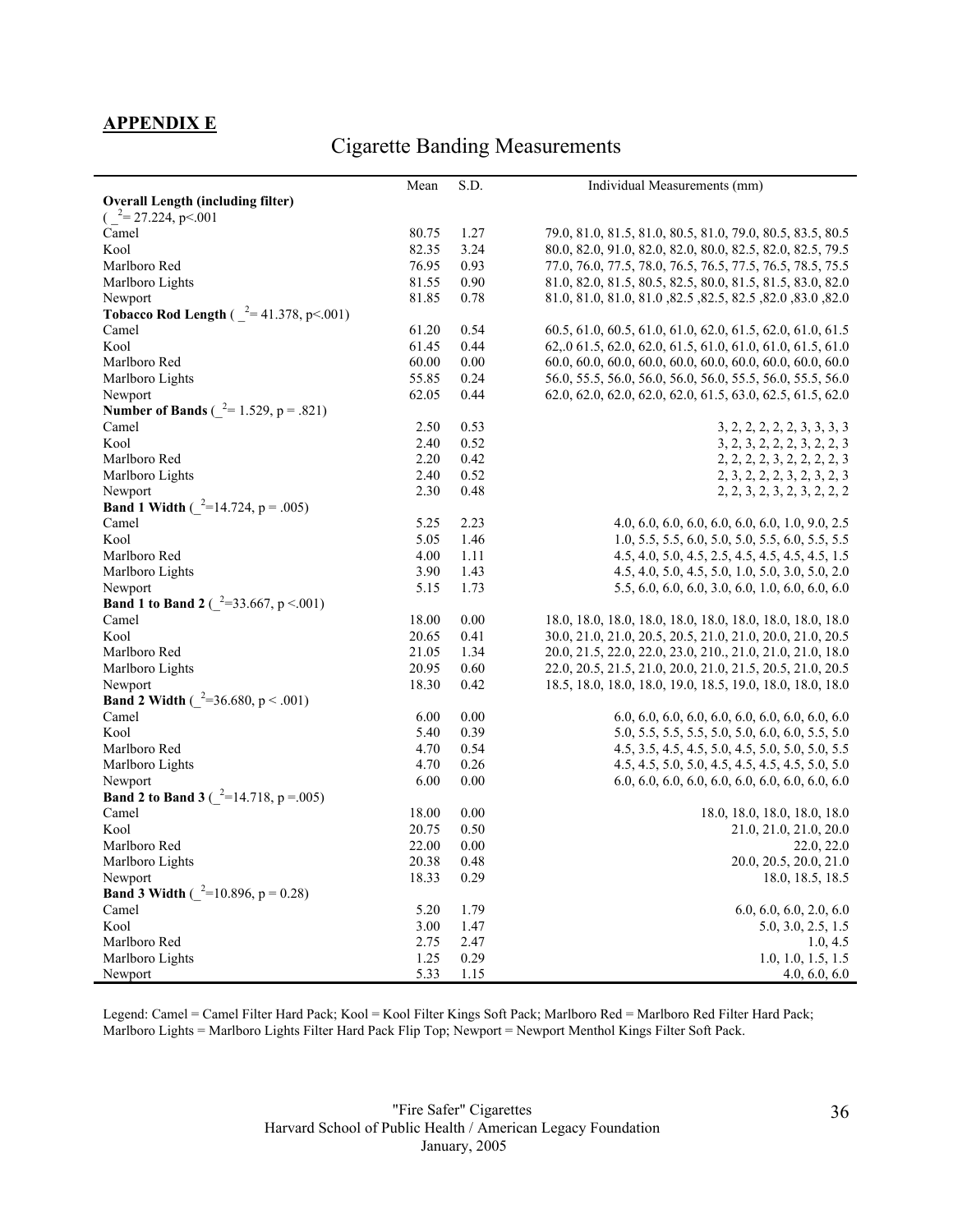# **APPENDIX F**

# **METHODS FOR TOBACCO SMOKE CONSITUENT TESTING BY ARISTA LABORATORIES**



# **Constituent Analysis Methods for Mainstream Smoke**

| Analyte                                                                                                                                       | <b>Collection Method</b>                                                                                                         | <b>Extraction Method</b>                                                                                                                                                                                                                                                                                                        | <b>Analysis Method</b>                                                              |
|-----------------------------------------------------------------------------------------------------------------------------------------------|----------------------------------------------------------------------------------------------------------------------------------|---------------------------------------------------------------------------------------------------------------------------------------------------------------------------------------------------------------------------------------------------------------------------------------------------------------------------------|-------------------------------------------------------------------------------------|
| [Polynuclear Aromatic<br><b>Hydrocarbons</b> ]                                                                                                | 5 cigts through a 44-mm<br>Cambridge filter pad.                                                                                 | Add internal standard and<br>then extract pad with<br>mixture of cyclohexane and<br>benzene. Filter through a<br>Silica SPE cartridge and<br>concentrate. Add a mixture<br>of 33% MeOH in water and<br>put through a C18 SPE<br>cartridge. Wash with 30%<br>MeOH in water and extract<br>with 1.5mL of benzene for<br>analysis. | GC/MS SIM with a<br>J&W DB5MS, 30-m x<br>$0.25$ -mm x $0.25$ -µm film<br>thickness. |
| [Carbonyls]<br>Formaldehyde<br>Acetaldehyde<br>Acetone<br>Acrolein<br>Propionaldehyde<br>Crotonaldehyde<br>Butyraldehyde<br>Methylethylketone | 1 cigt through two<br>impingers containing 25<br>mL of 2,4-<br>dinitrophenylhydrazine and<br>perchloric acid in<br>acetonitrile. | The impinger solutions are<br>combined. An aliquot is<br>removed, pyridine is added<br>to the aliquot and the<br>solution is analyzed.                                                                                                                                                                                          | HPLC-UV with a<br>reversed phase, C18,<br>250-mm x 4.6-mm<br>column.                |
| [Carbon Monoxide]                                                                                                                             | The gas phase smoke is<br>collected in a gas-sampling<br>bag.                                                                    | Not Applicable                                                                                                                                                                                                                                                                                                                  | The concentration of CO<br>is determined using a<br>NDIR spectrometer.              |
| [Tar]<br>Tar<br>Nicotine<br>Water                                                                                                             | 5 cigts through a 44-mm<br>Cambridge filter pad.                                                                                 | Cambridge filter pad is<br>weighed to record TPM.<br>Extraction of filter with<br>isopropyl alcohol and<br>agitation for 30 minutes.                                                                                                                                                                                            | Dual column GC with<br>TCD (water) and FID<br>(nicotine and menthol)                |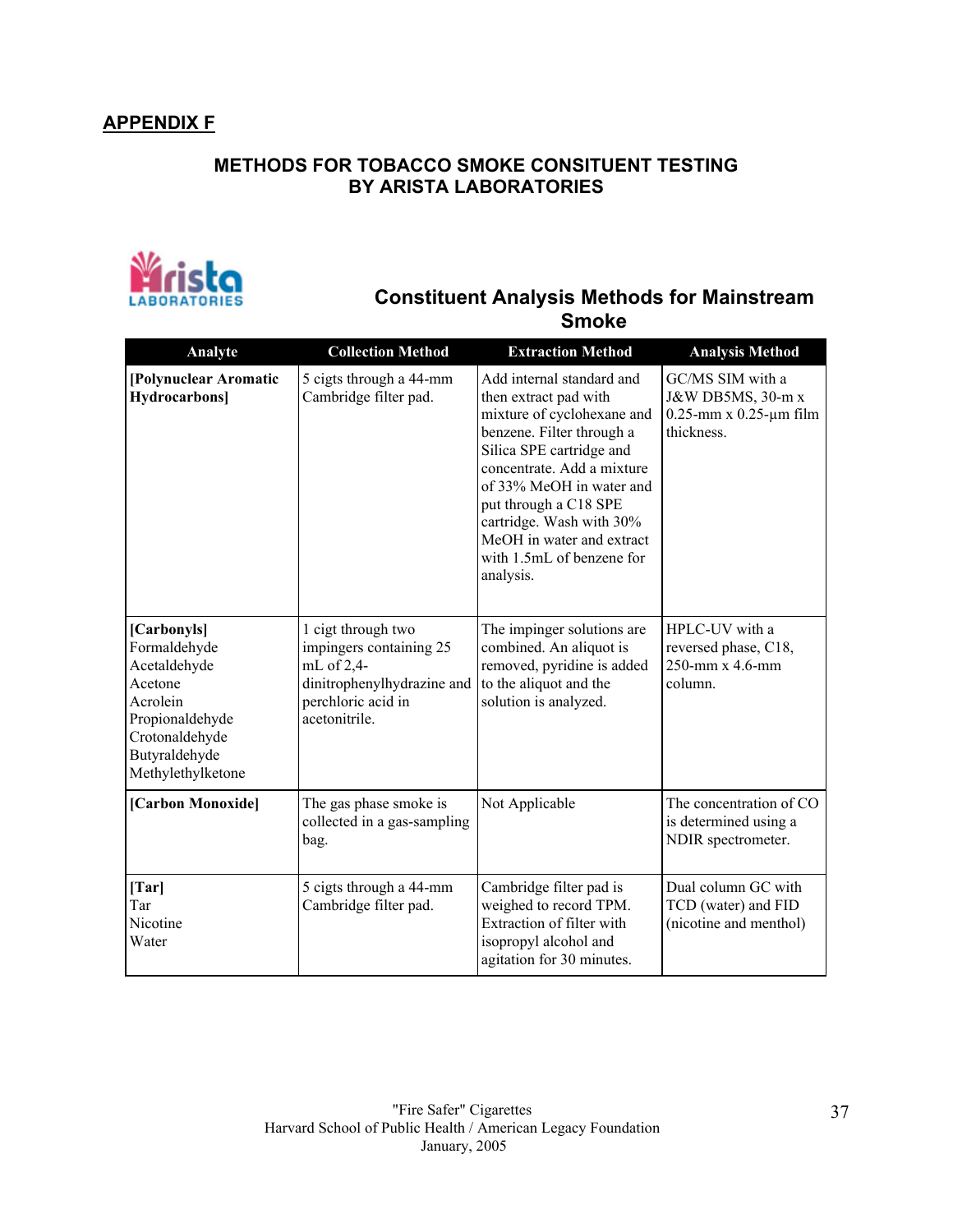## **APPENDIX G**

|                 |                | NY              | <b>MA</b>       | <b>NY</b>       | <b>MA</b>              | <b>NY</b>       | <b>MA</b>       |
|-----------------|----------------|-----------------|-----------------|-----------------|------------------------|-----------------|-----------------|
| <b>Brand</b>    | Retail         | <b>GS</b>       | <b>GS</b>       | $\mathbf{CS}$   | $\mathbf{C}\mathbf{S}$ | Ph              | Ph              |
|                 | <b>Store</b>   |                 |                 |                 |                        |                 |                 |
| <b>Newport</b>  | $\mathbf{1}$   | 4.14            | 4.66            | 4.59            | 4.76                   | 4.19            | 4.66            |
| <b>Newport</b>  | $\overline{c}$ | 5.28            | 4.59            | 4.14            | 4.76                   | 4.48            | 4.66            |
| <b>Newport</b>  | $\overline{3}$ | 4.53            | 4.85            | 4.55            | 4.84                   | 4.74            | 4.66            |
| <b>Newport</b>  | $\overline{4}$ | 5.24            | 4.66            | 4.63            | 4.76                   | 4.17            | 4.66            |
| <b>Newport</b>  | $\overline{5}$ |                 | 5               | 5.1             | 4.75                   | 4.37            |                 |
| Mean            |                |                 |                 |                 |                        |                 |                 |
| $\pm$ S.D       |                | $4.80 \pm 0.56$ | $4.75 \pm 0.17$ | $4.60 \pm 0.34$ | $4.77 \pm 0.04$        | $4.39 \pm 0.23$ | $4.66 \pm 0.00$ |
| <b>Marlboro</b> | 6              | 4.19            | 4.79            | 4.5             | 4.96                   | 4.29            | 4.76            |
| Marlboro        | $\overline{7}$ | 4.59            | 4.99            | 4.29            | 4.96                   | 4.81            | 4.86            |
| <b>Marlboro</b> | 8              | 4.76            | 4.85            | 4.6             | 5.04                   | 4.79            | 4.71            |
| <b>Marlboro</b> | 9              | 5.31            | 4.76            | 4.95            | 4.96                   | 4.39            | 4.71            |
| <b>Marlboro</b> | 10             | 4.59            | 5.1             | 4.5             | 4.85                   | 4.57            |                 |
| Mean            |                |                 |                 |                 |                        |                 |                 |
| $\pm$ S.D       |                | $4.69 \pm 0.41$ | $4.90 \pm 0.14$ | $4.57 \pm 0.24$ | $4.9 \pm 50.07$        | $4.57 \pm 0.23$ | $4.76 \pm 0.07$ |
| Kool            | 11             | 3.91            | 4.66            | 4.13            | 4.76                   | 4.09            | 4.66            |
| Kool            | 12             | 5.28            | 4.58            | 4.09            | 4.76                   |                 | 4.66            |
| Kool            | 13             | 5.1             | 4.85            | 4.45            | 4.94                   | 4.35            | 4.46            |
| Kool            | 14             | 5.1             | 4.41            | 4.72            | 5.51                   | 4.4             | 4.46            |
| Kool            | 15             |                 | 4.53            | 4.3             | 4.65                   | 4.53            |                 |
| Mean            |                |                 |                 |                 |                        |                 |                 |
| $\pm$ S.D       |                | $3.88 \pm 0.63$ | $4.61 \pm 0.16$ | $4.34 \pm 0.26$ | $4.92 \pm 0.34$        | $3.47 \pm 0.18$ | $4.56 \pm 0.12$ |
| Camel           | 16             | 4.09            | 4.53            | 5.05            | 4.66                   | 4.99            | 5.15            |
| Camel           | 17             | 5.28            | 4.69            | 4.14            | 4.66                   | 4.99            | 5.41            |
| Camel           | 18             | 4.79            | 4.85            | 4.7             | 4.74                   | 5.03            | 4.33            |
| Camel           | 19             | 4.74            | 4.67            | 4.95            | 5.51                   | 5.19            | 4.33            |
| Camel           | 20             | 4.59            | 4.85            | 5.1             | 4.65                   | 4.53            |                 |
| Mean            |                |                 |                 |                 |                        |                 |                 |
| $\pm$ S.D       |                | $4.70 \pm 0.43$ | $4.72 \pm 0.14$ | $4.79 \pm 0.39$ | $4.84 \pm 0.37$        | $4.95 \pm 0.25$ | $4.81 \pm 0.56$ |

# **Pre-sales Cigarette Prices Per-Pack at Retail Stores in Albany, NY and Boston, MA**

Note: Prices per pack include excise taxes in New York (1.50) and Massachusetts (1.51) Legend: GS = Gas Station; CS = Convenience Store; Ph = Pharmacy

Camel = Camel Filter Hard Pack; Kool = Kool Filter Kings Soft Pack; Marlboro = Marlboro Red Filter Hard Pack; Marlboro Lights = Marlboro Lights Filter Hard Pack Flip Top; Newport = Newport Menthol Kings Filter Soft Pack.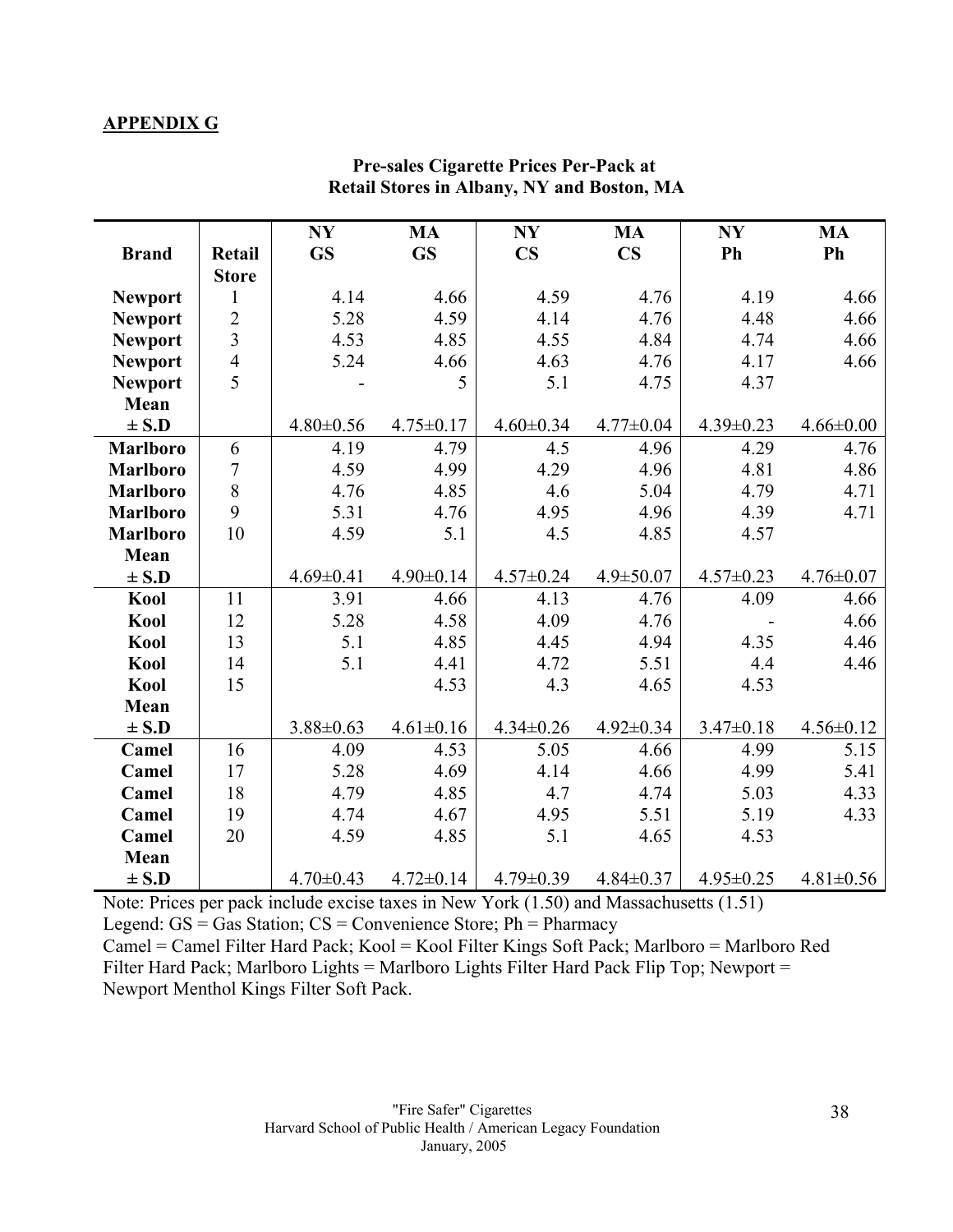| <u>APPENDIX H:</u> |            |               | <b>Kool Filter Kings Soft Pack</b>     |                         |           |           |
|--------------------|------------|---------------|----------------------------------------|-------------------------|-----------|-----------|
| MA                 | Puffs/Cigt | MS TPM        | CO                                     | Water                   | Nicotine  | Tar       |
| Sample             |            | (mg/cigt)     | (mg/cigt)                              | (mg/cigt)               | (mg/cigt) | (mg/cigt) |
| 1                  | 7.9        | 23.50         | 14.25                                  | 5.16                    | 1.23      | 17.11     |
| $\overline{c}$     | 7.2        | 20.66         | 13.03                                  | 3.79                    | 1.13      | 15.74     |
| 3                  | 7.2        | 19.64         | 12.57                                  | 3.29                    | 1.10      | 15.25     |
| $\overline{4}$     | 7.4        | 22.54         | 14.79                                  | 4.39                    | 1.18      | 16.97     |
| 5                  | 7.6        | 23.28         | 14.30                                  | 5.10                    | 1.20      | 16.98     |
| Average            | 7.4        | 21.92         | 13.79                                  | 4.35                    | 1.17      | 16.41     |
| sd                 | 0.3        | 1.70          | 0.94                                   | 0.82                    | 0.05      | 0.85      |
| %RSD               | 3.9        | 7.7           | 6.8                                    | 18.8                    | 4.4       | 5.2       |
|                    |            |               | <b>Newport Menthol Kings Soft Pack</b> |                         |           |           |
| MA                 | Puffs/Cigt | <b>MS TPM</b> | CO                                     | Water                   | Nicotine  | Tar       |
| Sample             |            | (mg/cigt)     | (mg/cigt)                              | (mg/cigt)               | (mg/cigt) | (mg/cigt) |
| 6                  | 8.2        | 22.58         | 16.41                                  | 4.02                    | 1.24      | 17.32     |
| 7                  | 8.4        | 25.44         | 17.55                                  | 5.46                    | 1.36      | 18.62     |
| $\,$ 8 $\,$        | 8.4        | 24.84         | 17.47                                  | 5.05                    | 1.32      | 18.47     |
| 9                  | 8.4        | 27.06         | 18.08                                  | 6.50                    | 1.32      | 19.24     |
| 10                 | 8.6        | 24.20         | 16.34                                  | 4.53                    | 1.36      | 18.31     |
| Average            | 8.4        | 24.82         | 17.17                                  | 5.11                    | 1.32      | 18.39     |
| sd                 | 0.1        | 1.64          | 0.76                                   | 0.95                    | 0.05      | 0.69      |
| %RSD               | 1.7        | 6.6           | 4.4                                    | 18.5                    | 3.8       | 3.8       |
|                    |            |               | <b>Marlboro Red Hard Pack</b>          |                         |           |           |
| MA                 | Puffs/Cigt | MS TPM        | CO                                     | Water                   | Nicotine  | Tar       |
| Sample             |            | (mg/cigt)     | (mg/cigt)                              | (mg/cigt)               | (mg/cigt) | (mg/cigt) |
| 11                 | 8.0        | 18.32         | 12.96                                  | 2.61                    | 1.03      | 14.68     |
| 12                 | 7.9        | 18.12         | 12.38                                  | 2.42                    | 1.02      | 14.68     |
| 13                 | 8.1        | 18.96         | 12.57                                  | 3.15                    | 1.02      | 14.79     |
| 14                 | 7.7        | 17.80         | 13.07                                  | 2.44                    | 1.01      | 14.35     |
| 15                 | 8.1        | 17.46         | 12.01                                  | 2.24                    | 1.01      | 14.21     |
| Average            | 8.0        | 18.13         | 12.60                                  | 2.57                    | 1.02      | 14.54     |
| sd                 | 0.2        | 0.57          | 0.43                                   | 0.35                    | 0.01      | 0.25      |
| %RSD               | 2.3        | 3.1           | 3.4                                    | 13.6                    | 0.7       | 1.7       |
|                    |            |               | <b>Camel Hard Pack</b>                 |                         |           |           |
| MA                 | Puffs/Cigt | MS TPM        | CO                                     | Water                   | Nicotine  | Tar       |
| Sample             |            | (mg/cigt)     | (mg/cigt)                              | (mg/cigt)               | (mg/cigt) | (mg/cigt) |
| 16                 | 8.8        | 20.36         | 13.18                                  | 3.07                    | 1.20      | 16.08     |
| 17                 | 9.4        | 21.10         | 14.58                                  | 3.06                    | 1.28      | 16.76     |
| 18                 | 8.7        | 18.96         | 13.02                                  | 2.35                    | 1.19      | 15.42     |
| 19                 | 9.4        | 19.26         | 12.67                                  | 2.59                    | 1.20      | 15.47     |
| 20                 | 9.0        | 21.04         | 13.98                                  | 3.41                    | 1.20      | 16.43     |
| Average            | 9.1        | 20.14         | 13.49                                  | 2.90                    | 1.21      | 16.03     |
| sd                 | 0.4        | 0.99          | 0.78                                   | 0.42                    | 0.04      | 0.59      |
| %RSD               | 3.9        | 4.9           | 5.8                                    | 14.6                    | 2.9       | 3.7       |
|                    |            |               |                                        | "Fire Safer" Cigarettes |           |           |

Harvard School of Public Health / American Legacy Foundation January, 2005